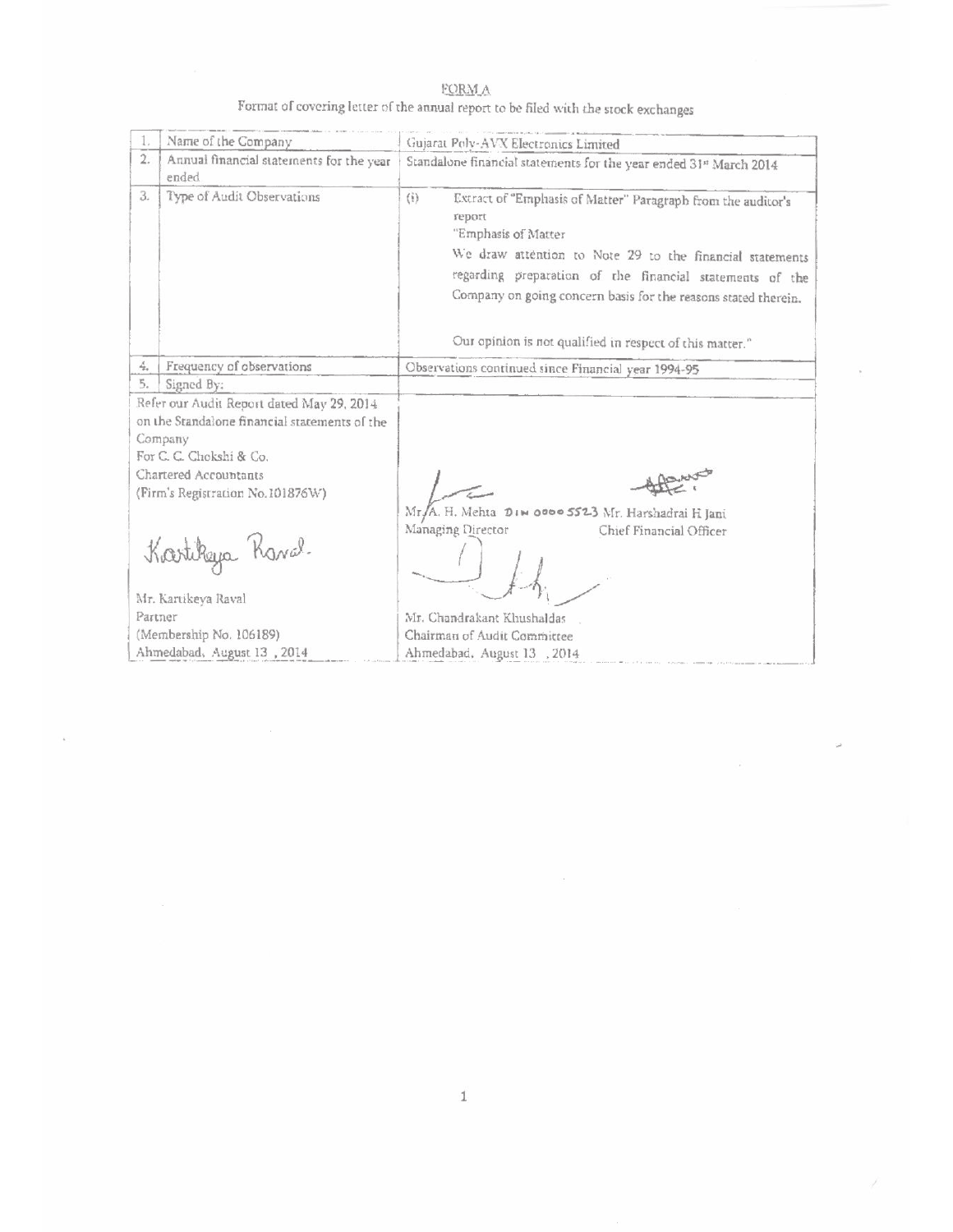

# **GUJARAT POLY-AVX ELECTRONICS LIMITED**

**25th Annual Report** 2013 - 2014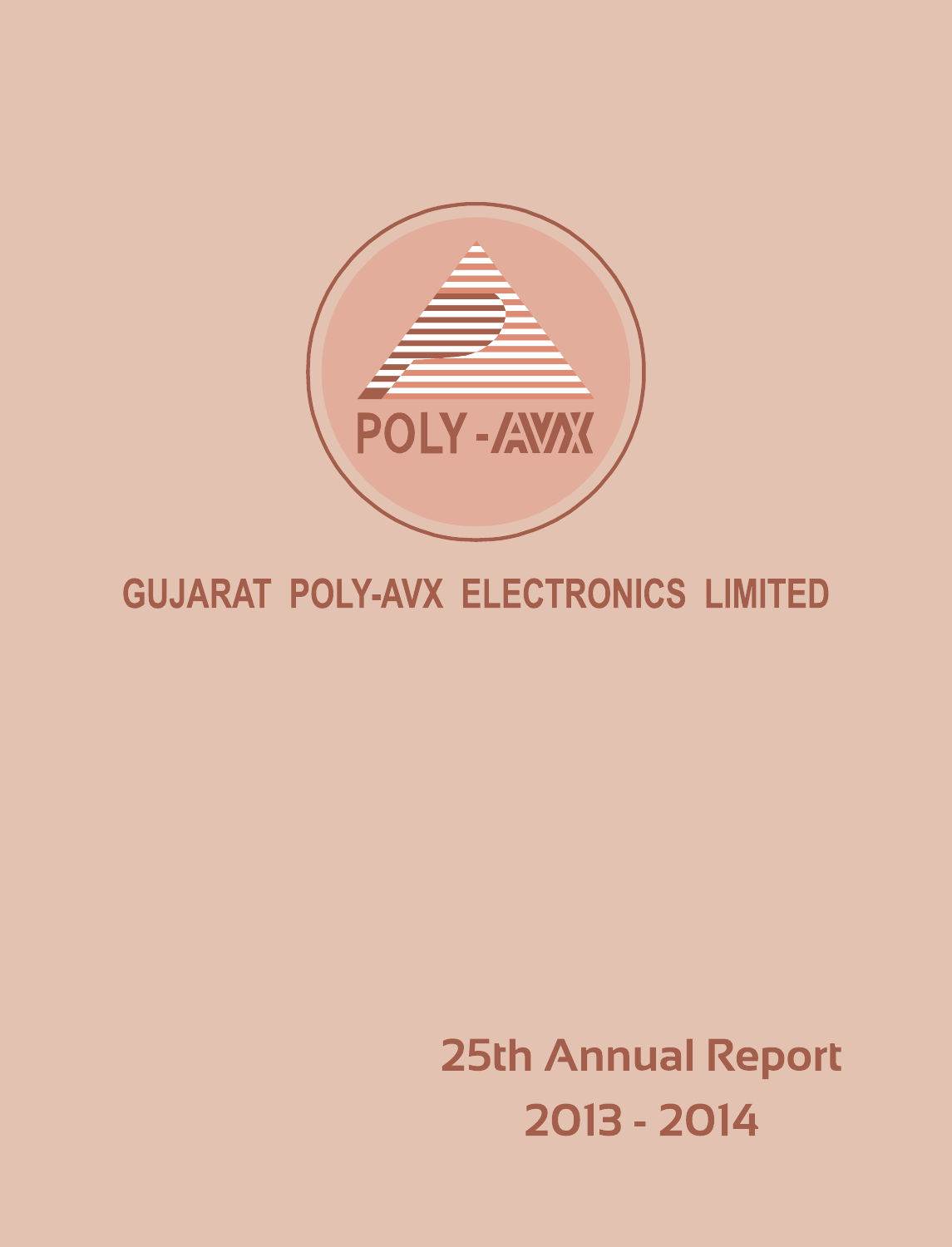

### TWENTY FIFTH ANNUAL REPORT 2013-2014

ANNUAL GENERAL MEETING On Wednesday 13th August ,2014 At B-17/18,Gandhinagar Electronic Estate, Gandhinagar, Gujarat at 1.00 p.m.

As a measure of economy, copies of the Annual Report will not be distributed at the Annual General Meeting. Shareholders are requested to kindly bring their copies to the meeting.

### **Contents**

|                                                          | pages    |
|----------------------------------------------------------|----------|
| <b>Notice</b>                                            | 2        |
| E-Voting Instructions                                    | 9        |
| Director's Report                                        | 10       |
| Management Discussion and Analysis Report                | 13       |
| Independent Auditor's Report                             | 21       |
| Annexure to the Auditor's Report<br><b>Balance Sheet</b> | 22<br>24 |
| Profit and Loss Account                                  |          |
|                                                          | 25       |
| <b>Cash Flow Statement</b>                               | 26       |
| <b>Significant Accounting Policies</b>                   | 28       |
| Notes to Financial Statements                            | 31       |
| Proxy Form                                               | 43       |

### **BOARD OF DIRECTORS**

Mr. T. R. Kilachand (Chairman ) Mr. P. T. Kilachand Mr. A. H. Mehta (Executive Director-F & L upto 31<sup>st</sup> May 2014) (Managing Director w.e.f. 01<sup>st</sup> June 2014) Mr. Chandrakant Khushaldas Brig. K.Balasubramaniam Mr. A. B. Shah (GIIC Nominee) Mr. D. D. Patel (GIIC Nominee)

### **COMPANY SECRETARY**

**Mr. J. M. Shah**

### **BANKERS**

Bank of Baroda

### **AUDITORS**

**Messrs. C. C. Chokshi & Co.** (Chartered Accountants)

## **SOLICITORS AND LEGAL ADVISERS**

**Crawford Bayley & Co.**

### **REGISTERED OFFICE AND WORKS**

B-17/18, Gandhinagar Electronic Estate, Gandhinagar 382 024, Gujarat.

## **CORPORATE OFFICE**

7, Jamshedji Tata Road, Churchgate Reclamation, Mumbai 400 020.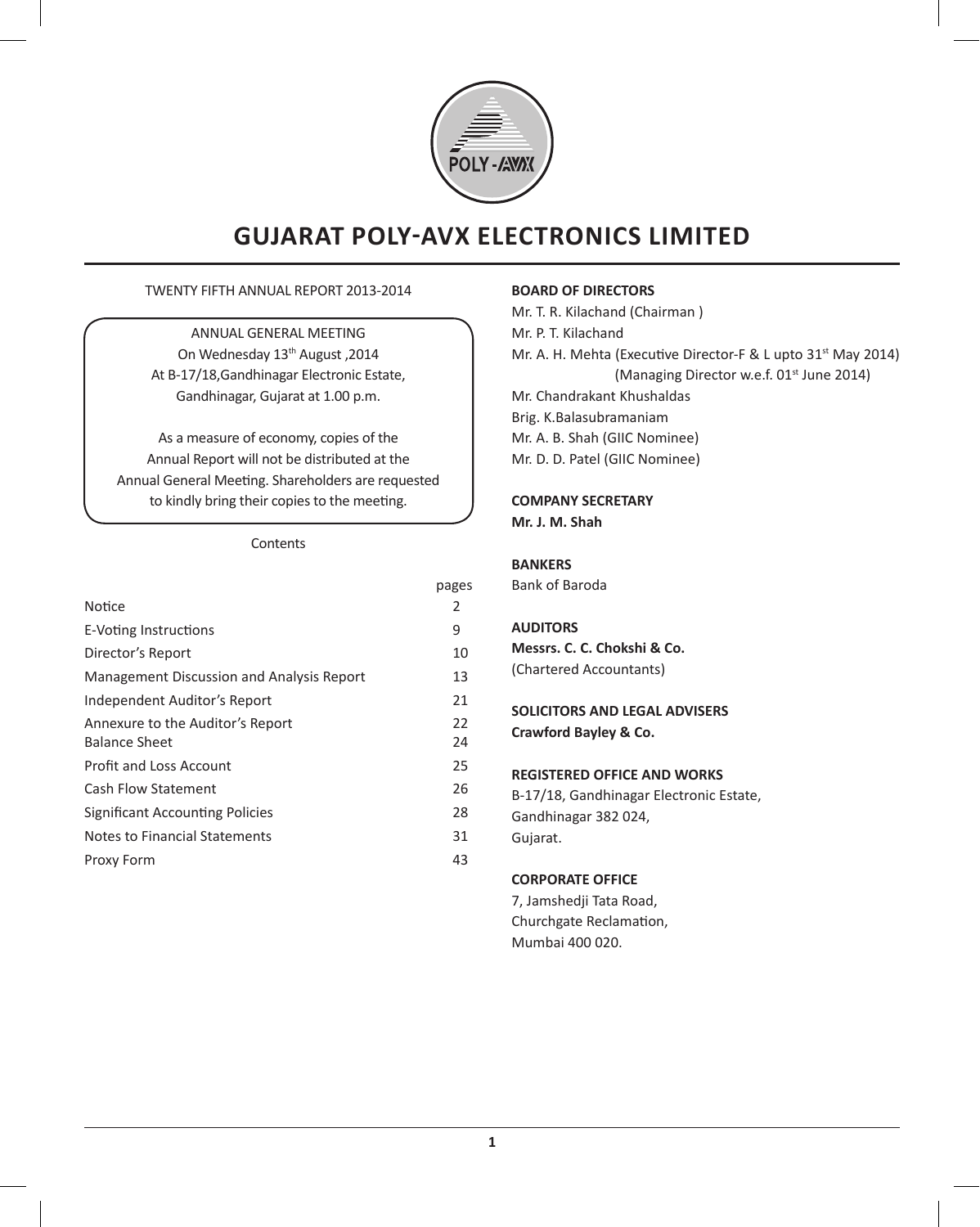### **N O T I C E**

Notice is here by given that the Twenty Fifth Annual General Meeting of the Members of GUJARAT POLY-AVX ELECTRONICS LIMITED will be held at B-17/18, Gandhinagar Electronic Estate, Gandhinagar, Gujarat, on Wednesday, 13th August, 2014 at 1.00 p.m., to transact the following business:

 $\sqrt{2}$  $\cap$   $\vee$   $\vee$  $\vee$ 

#### **ORDINARY BUSINESS:**

- 1. To receive, consider and adopt the financial statements of the Company for the year ended 31st March, 2014, including the audited Balance Sheet as at 31st March, 2014, the Statement of Profit and Loss for the year ended on that date and the reports of the Board of Directors (the Board) and Auditors there on.
- 2. To appoint a Director in place of Mr. P. T. Kilachand (DIN. 00005516), who retires by rotation, and being eligible, offers himself for re-appointment.
- 3. To appoint a Director in place of Mr. A. H. Mehta (DIN. 00005523) who retires by rotation, being eligible, offers himself for re-appointment.
- 4. To consider and, if thought fit, to pass with or without modification/s the following resolution as an Ordinary Resolution:-

**"RESOLVED THAT** pursuant to the provisions of Section 139 of the Companies Act, 2013 and the Rules made there under, and pursuant to the recommendations of the audit committee to the Board of Directors, M/s. C. C. Chokshi & Company, Chartered Accountants, Ahmedabad (Firm Regn.No.101876W), be and are here by re-appointed as the Auditors of the Company, to hold office from the conclusion of this Annual General Meeting (AGM) to the conclusion of the third consecutive AGM (subject to ratification of the appointment by the members at every AGM held after this AGM) and that the Board of Directors be and are hereby authorized to fix such remuneration as may be determined by the audit committee in consultation with the auditors."

#### **SPECIAL BUSINESS:**

5. To consider and, if thought fit, to pass with or without modification/s the following resolution as an Ordinary Resolution:-

**"RESOLVED THAT** pursuant to the provisions of sections 149, 152 and other applicable provisions, if any, of the Companies Act, 2013 (Act) and the Rules framed thereunder, read with Schedule IV to the Act, as amended from time to time, Brig. K. Balasubramaniam (DIN 00082629), a non-executive Director of the Company, who has submitted a declaration that he meets the criteria for independence as provided in section 149 (6) of the Act and who is eligible for appointment, and in respect of whom the Company has received a notice in writing, proposing his candidature for the office of director, be and is hereby appointed as an independent Director of the Company, for the period of five (5) years, commencing from 13th August 2014 not liable to retire by rotation."

6. To consider and, if thought fit, to pass with or without modification/s the following resolution as an Ordinary Resolution:-

**"RESOLVED THAT** pursuant to the provisions of sections 149, 152 and other applicable provisions, if any, of the Companies Act, 2013 (Act) and the Rules framed thereunder, read with Schedule IV to the Act, as amended from time to time, Mr. Chandrakant Khushaldas (DIN 00260818), a non-executive Director of the Company, who has submitted a declaration that he meets the criteria for independence as provided in section 149(6) of the Act and who is eligible for appointment, and in respect of whom the Company has received a notice in writing, proposing his candidature for the office of director, be and is hereby appointed as an independent Director of the Company, for the period of five (5) years, commencing from 13<sup>th</sup> August 2014 not liable to retire by rotation."

7. To consider and, if thought fit, to pass with or without modification/s the following resolution as a Special Resolution:-

**"RESOLVED THAT** in supersession of the Resolution passed by the members of the Company at the Annual General Meeting held on 29th July, 2011 and pursuant to the provisions of Sections 196, 197, Schedule V and other applicable provisions, if any, of the Companies Act, 2013, read with Companies (Appointment & Remuneration of Managerial Personnel) Rule, 2014 approval of the members of the Company be and is hereby accorded to the appointment of Mr. A. H. Mehta (DIN. 00005523), as Managing Director of the Company, for a period of three years with effect from 1st June, 2014 upon the terms and conditions including remuneration as set out in the explanatory statement annexed to the Notice convening this Meeting, with liberty to the Board of Directors (hereinafter referred to as "the Board" which term shall be deemed to include the Committee of the Board) to alter and vary the terms and conditions of the said re-appointment and / or remuneration as it may deem fit and as may be acceptable to Mr. A.H. Mehta subject to the same not exceeding the limits specified under Schedule V to the Companies Act, 2013 or any statutory modification(s) or re-enactment there of;

**"RESOLVED FURTHER THAT** in the event of any loss, absence or inadequacy of profits in any financial year, during the terms of office of Mr. A.H. Mehta the remuneration payable to him by way of salary, allowances, and perquisites shall not, exceed the limits prescribed under the Companies Act, 2013, read with Schedule V or any amendment, modification, variation or re-enactment thereof."

**"RESOLVED FURTHER THAT** the Board be and is hereby authorized to do all such acts, deeds and things and execute all such documents, instruments and writings as may be required to give effect to the aforesaid resolution"

By Order of the Board of Directors

Corporate Identification Number **J. M. SHAH** (CIN) : L21308GJ1989PLC012743 Company Secretary **Registered Office:** Plot No.B-17/18,

Gandhinagar Electronic Estate, Gandhinagar 382 024, Gujarat Dated: 29<sup>th</sup> May, 2014.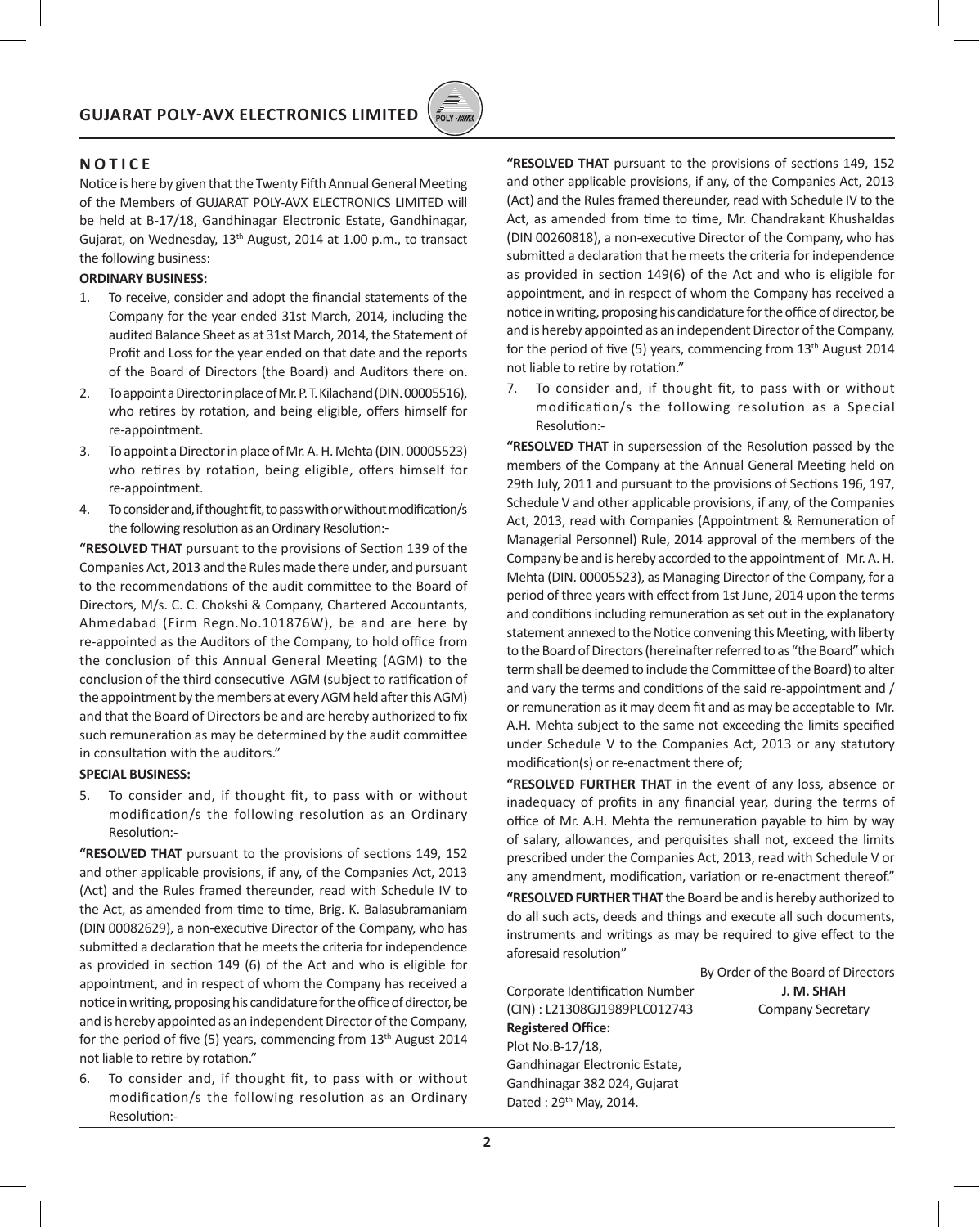### **NOTES :**

- (a) The relative Explanatory Statement pursuant to section 102 (1) of the Companies Act, 2013 (Act) in respect of the business under Item Nos. 5 to 7 of the Notice, is annexed hereto.
- (b) A MEMBER ENTITLED TO ATTEND AND VOTE AT THE MEETING IS ENTITLED TO APPOINT A PROXY, OR WHERE THAT IS ALLOWED, ONE OR MORE PROXIES, TO ATTEND AND VOTE INSTEAD OF HIMSELF. A PROXY NEED NOT BE A MEMBER. The Proxies to be effective, should be deposited at the Registered Office of the Company not later than 48 hours before the commencement of the meeting.
- (c) During the period beginning 24 hours before the time fixed for the commencement of the meeting and ending with the conclusion of the meeting, a member would be entitled to inspect the proxies lodged at any time during the business hours of the Company, provided that not less than three days of notice in writing is given to the Company.
- (d) The Register of Directors and Key Managerial Personnel and their shareholding, maintained under Section 170 of the Companies Act, 2013, will be available for inspection by the members at the AGM.
- (e) The Register of Contracts or Arrangements in which directors are interested, maintained under Section 189 of the companies Act, 2013, will be available for inspection by the members at the AGM.
- (f) The Register of Members and the Share Transfer Books of the Company will remain closed from Tuesday, 17th June, 2014 to Tuesday, 24<sup>th</sup> June, 2014 (both days inclusive).
- (g) Members holding shares in the dematerialized mode are requested to intimate changes in their address, if any, to their Depository Participants and Members holding shares in physical form are requested to intimate the change of address, if any, immediately to Registrar & Share Transfer Agents-Sharepro Services (India) Pvt. Ltd., 13 AB, Samhita Warehousing Complex, 2nd Floor, Sakinaka Telephone Exchange Lane, Off Andheri Kurla Road, Sakinaka, Andheri (E), Mumbai 400072.

| Telephone | : 022-67720300/022-67720400     |
|-----------|---------------------------------|
| Fax       | $: 022 - 28591568$              |
| Email     | : sharepro@shareproservices.com |

(h) The Notice of the 25th Annual General Meeting along with the printed Attendance Slips is being despatched to all Members. Electronic copy of the Annual Report for 2014 is being sent to all the members whose email address is registered with the Company/ the Depository Participant(s) unless any member has requested for a hard copy of the same. For members who have not registered their email address, the Annual Report for 2014 is sent along with the Notice. Members who have not yet registered their email address are encouraged to submit their request with their respective Depository Participant or the Company, as the case may be.

- (i) Members may also note that the Notice of the 25th Annual General Meeting and the Annual Report for 2014 will also be available on the Company's website www.polyavx.com for their download. The physical copies of the aforesaid documents will also be available at the Company's Registered Office for inspection during business hours. Even after registering for e-communication, members are entitled to receive such communication in physical form, upon receipt of request for the same, by post free of cost.
- (j) Additional information pursuant to clause 49 of the Listing Agreement with the stock exchange in respect of the Directors seeking appointment/ re-appointment at the AGM are furnished and forms a part of the Notice. The Directors have furnished the requisite consents/ declarations for their appointment/ re-appointment.
- (k) The Securities and Exchange Board of India (SEBI) has mandated the submission of the Permanent Account Number (PAN) by every participant in the securities market. Members holding shares in electronic form are, therefore, requested to submit their PAN to their Depository Participant(s). Members holding shares in physical form shall submit their PAN details to the Company.
- (l) All documents referred to in the Notice will be available for inspection at the Company's registered office during normal business hours on working days upto the date of AGM.

| ISr. | Name & Address of the<br>No. Stock Exchange                                       | Nature of Security<br>as on 31-03-2014        |
|------|-----------------------------------------------------------------------------------|-----------------------------------------------|
|      | Bombay Stock Exchange Ltd.,<br>Jeejeebhoy Towers, Dalal<br>Street, Mumbai 400023. | 85,50,000 Equity<br>Shares of Rs.10/-<br>each |

(m) The Company's securities are listed on the following Stock Exchange:

The Company has paid Annual Listing fees for 2013-14 to the above Stock Exchange.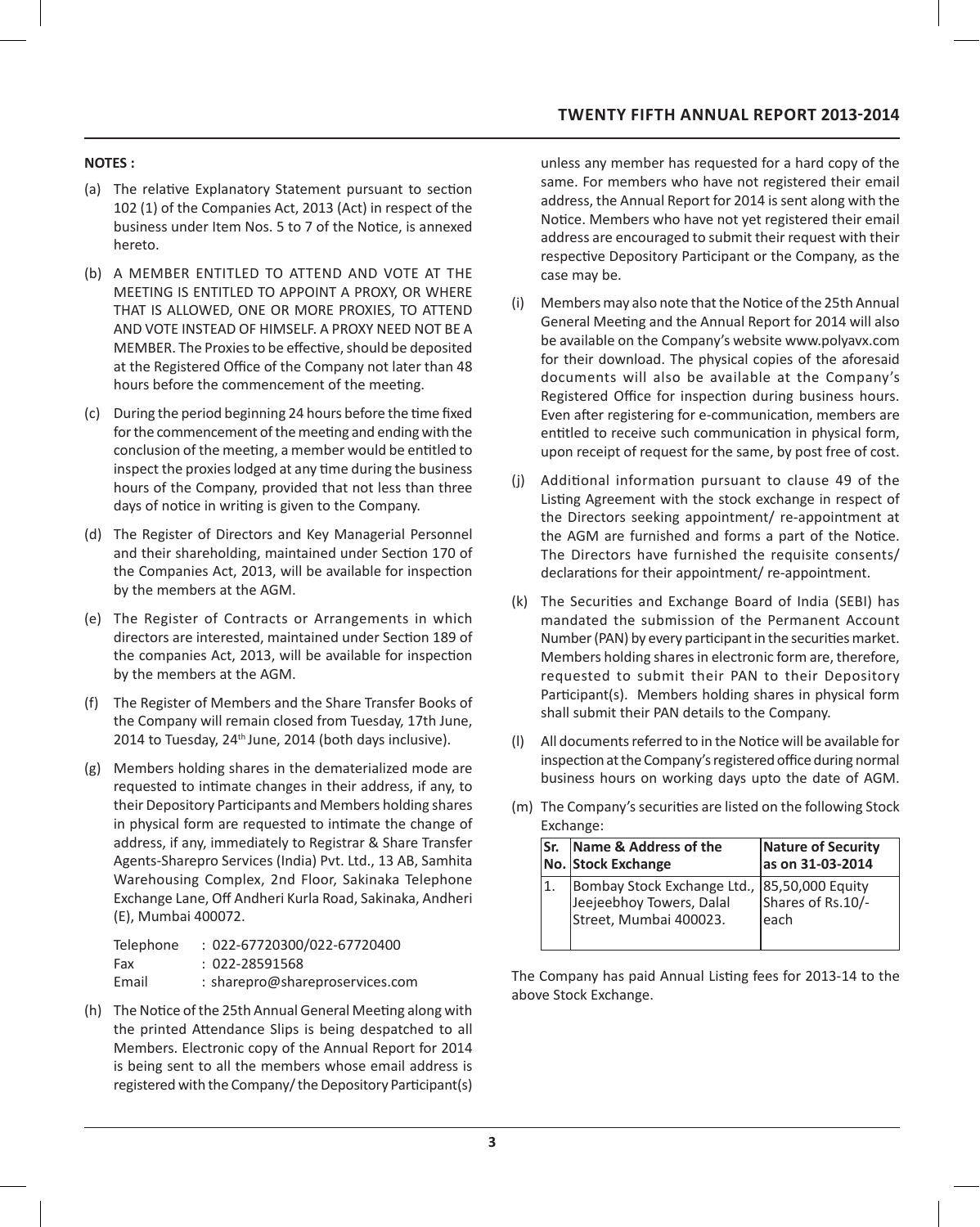**(n) Members who have not yet collected the Share Certificates issued in the year 2002, are requested to collect the New Share Certificates from the Company at the earliest.** 

POLY AWAY

 **As required in terms of paragraph IV(G) of Clause 49 of the Listing Agreement, the details of the director retiring by rotation and eligible for re-appointment are furnished below:**

| <b>Name of Director</b>                                                                                                     | Mr. P. T. Kilachand                                                                                                                                                                                                                                                                           | Mr. A. H. Mehta                                                                                                                                                                                                                                                                                                                                                                                                                                                                                                                   |
|-----------------------------------------------------------------------------------------------------------------------------|-----------------------------------------------------------------------------------------------------------------------------------------------------------------------------------------------------------------------------------------------------------------------------------------------|-----------------------------------------------------------------------------------------------------------------------------------------------------------------------------------------------------------------------------------------------------------------------------------------------------------------------------------------------------------------------------------------------------------------------------------------------------------------------------------------------------------------------------------|
| Age                                                                                                                         | 47 years                                                                                                                                                                                                                                                                                      | 69 years                                                                                                                                                                                                                                                                                                                                                                                                                                                                                                                          |
| Qualification                                                                                                               | Sc.B. 'Electrical Engg. & A.B'. Engg. &<br><b>Economics from Brown University</b>                                                                                                                                                                                                             | B.Com., F.C.A., F.C.S.                                                                                                                                                                                                                                                                                                                                                                                                                                                                                                            |
| Date of Appointment                                                                                                         | 11.03.1992                                                                                                                                                                                                                                                                                    | 14.09.1989                                                                                                                                                                                                                                                                                                                                                                                                                                                                                                                        |
| <b>Expertise</b>                                                                                                            | He served as an Executive Director of the<br>Company for more than 7 years and has<br>been actively involved and looking after<br>all aspects of the various activities of the<br>Company since inception. Experience in<br>Management, Marketing and negotiation<br>with varied authorities. | Experience in Audit, Accountancy, Secretarial, Legal<br>& Admn., Taxation, etc. with Polychem Ltd., Sandeep<br>Holdings Ltd. and Tandon Singapore Pte. Ltd.<br>He has been involved with the Company since its<br>incorporation and is familiar with all aspects of<br>the Company. He has been serving as an Executive<br>Director of the Company since 1.07.2001 and<br>is responsible for Company's finance and legal<br>functions and carries out duties as instructed to him<br>from time to time by the Board of Directors. |
| <b>Other Directorship</b><br>in Public Companies<br>(excluding Private<br>Companies) as on<br>31 <sup>st</sup> March, 2014. | Polychem Ltd, Ginners and Pressers Ltd<br>and Sun Tan Trading Co. Ltd.                                                                                                                                                                                                                        | Environmental Purifiers Ltd and Sun Tan Trading Co.<br>Ltd.                                                                                                                                                                                                                                                                                                                                                                                                                                                                       |
| No. of Equity Shares<br>held                                                                                                | 17,682                                                                                                                                                                                                                                                                                        | 306                                                                                                                                                                                                                                                                                                                                                                                                                                                                                                                               |

By Order of the Board of Directors

**J. M. SHAH** Company Secretary

Corporate Identification Number (CIN) : L21308GJ1989PLC012743

### **Registered Office:**

Plot No.B-17/18, Gandhinagar Electronic Estate, Gandhinagar 382 024, Gujarat. Dated: 29<sup>th</sup> May, 2014.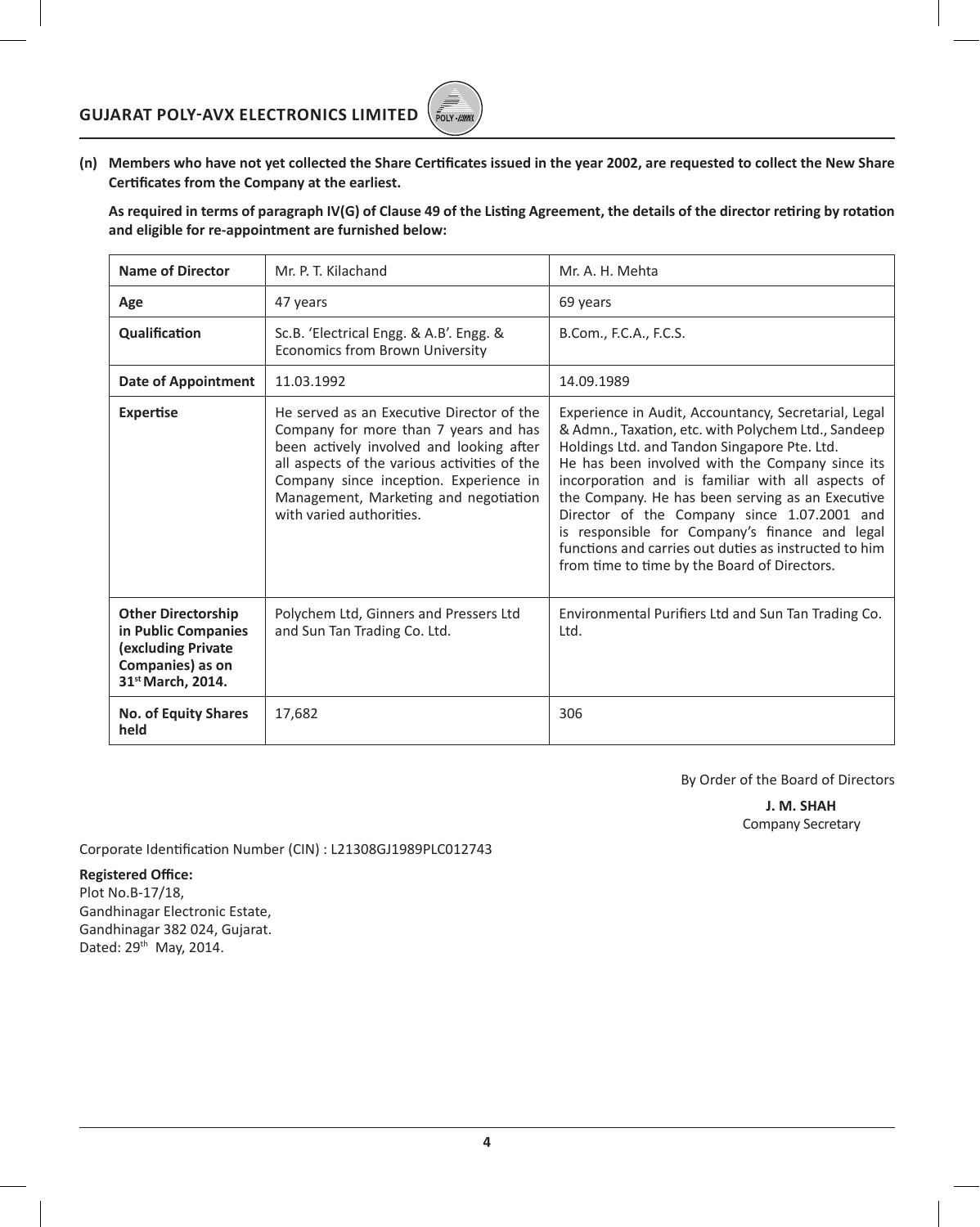### **ANNEXURE TO THE NOTICE**

EXPLANATORY STATEMENT AS REQUIRED BY SECTION 102(1) OF THE COMPANIES ACT, 2013.

The following Explanatory Statement, as required by Section 102(1) of the Companies Act, 2013 sets out the material facts relating to business under Item Nos.5 to 7 mentioned in the accompanying Notice dated 29th May, 2014.

### **ITEM Nos. 5& 6**

The Company had, pursuant to the provisions of clause 49 of the Listing Agreements, entered with the Bombay stock exchange, appointed Brig. K. Balasubramaniam and Mr. Chandrakant Khushaldas, as Independent Directors at various times, in compliance with the requirements of the clause.

Pursuant to the provisions of section 149 of the Act, which came into effect from April 1, 2014, every listed public company is required to have at least one-third of the total number of directors as independent directors, who are not liable to retire by rotation.

Brig. K. Balasubramaniam and Mr. Chandrakant Khushaldas, non-executive Directors of the Company, have given a declaration to the Board that they meet the criteria of independence as provided in section 149(6) of the Act. In the opinion of the Board, each of these directors fulfil the conditions specified in the Act and Rules framed thereunder for the appointment as Independent Director and they are independent of the management. A notice has been received by the company from a member under Section 161 of the Companies Act, 2013 proposing the appointment of aforesaid persons as a Directors of this Company at this meeting.

In compliance with the provisions of section 149 read with Schedule IV of the Act, the appointment of these Directors as Independent Directors is now being placed before the Members for their approval.

The terms and conditions of appointment of the above Directors shall be open for inspection by the Members at the Registered Office of the Company during normal business hours on any working day.

None of the Directors or Key Managerial Personnel of the Company and their relatives, other than Independent Directors for their respective appointment, are concerned or interested, financially or otherwise, in these Resolutions.

### **ITEM NO.7**

Mr. A. H.Mehta was appointed as an Executive Director – Finance & Legal, with effect from 1st July, 2001. In accordance with the conditions specified in Schedule V of the Act, the Board at its meeting held on 29th May, 2014 appointed Mr. A.H. Mehta as Managing Director for a period of 3 years from 1st June, 2014, superseding the earlier resolution passed by the Company in this connection. This appointment is subject to the approval of the members at the Annual General Meeting.

The main terms of appointment of Mr. A.H. Mehta as Managing Director placed before the meeting, are as follows:

I. SALARY:

Rs.80,000/- per month which may be increased by such amounts as the Board may determine from time to time subject to a maximum of Rs.2,50,000/- per month.

II. COMMISSION:

Commission of one percent of the net profit of the Company, subject to a ceiling of 50% of the salary or Rs.8,00,000/- per annum, whichever is less.

- III. PERQUISITES:
	- A. 1. HOUSING:
		- (a) In case of unfurnished accommodation, hired by the Company, such expenditure not exceeding 60% of the salary over and above 10% payable by the Managing Director.
		- (b) In case the accommodation is owned by the Company, 10% of the salary of the Managing Director shall be deducted by the Company.
		- (c) In case no accommodation is provided by the Company, the Managing Director shall be entitled to House Rent Allowance subject to the ceiling laid down in (a) above.
	- 2. The expenditure incurred by the Company on gas, electricity, water and furnishings shall be valued as per the Income-tax Rules, 1962, subject to the ceiling of ten percent of the salary of the Managing Director.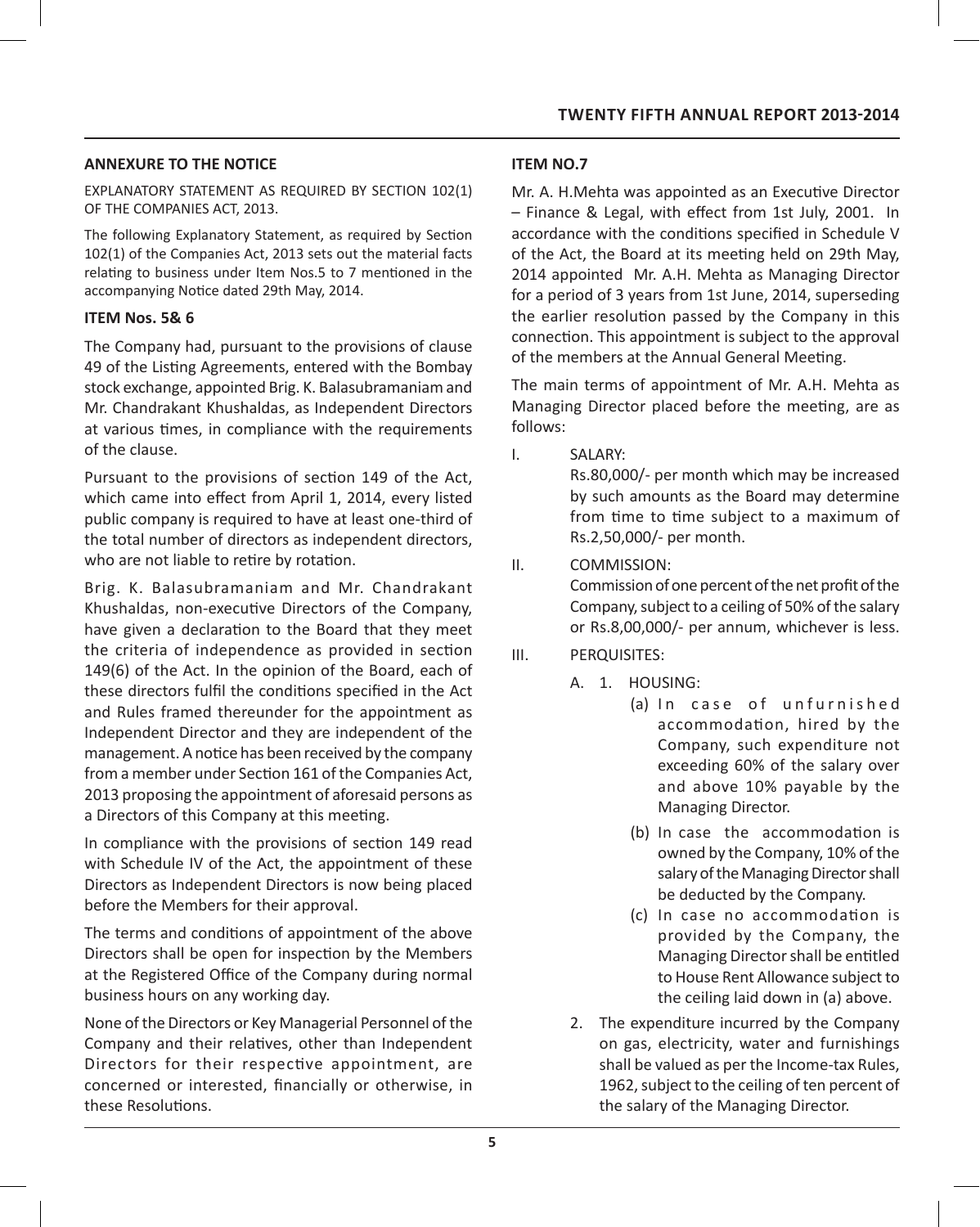

- 3. Reimbursement of medical expenses incurred for the Managing Director and his family namely his dependent children, subject to a ceiling of one month's salary in a year or three months' salary over a period of three years.
- 4. Leave Travel Concession for the Managing Director and his family namely, dependent children once in a year incurred in accordance with the Rules specified by the Company.
- 5. Fees of two clubs, which will not include admission and Life Membership Fees.
- 6. Personal Accident Insurance of premium not exceeding Rs.10,000/- per annum.
- 7. The Company's contribution to Provident Fund, Superannuation Fund and or Annuity Fund. The same will not be included in the computation of the ceiling limit to the extent of the same either singly or put together are not taxable under Income Tax Act.
- 8. Gratuity as per the rules of the Company.
- 9. Free use of Company's car with driver for the business of the Company and telephone at his residence will not be considered as perquisites.
- 10. Mr. A. H. Mehta will also be entitled to privilege leave on full pay and allowances, as per rules of the company, but not more than one month's leave for every eleven months.
- 11. Other Perquisites : Subject to overall ceiling on

remuneration mentioned herein, the Managing Director may be given other allowances, benefits and perquisites as the Board of Directors may decide from time to time. The above remuneration in terms of Salary, Commission, perquisites payable to him is subject to the limits of 5% and 10% of the Net Profits of the Company as the case may be as laid down in Section 197 of the Companies Act, 2013 and the overall limit of 11% on the Net Profits of the Company as laid down in Section 197 of the said Act.

The valuation of perquisites will be as per the Income Tax Rules, 1962, in cases where the same is otherwise not possible to be valued.

The remuneration is approved by the Remuneration Committee of the Directors at its meeting held on 29<sup>th</sup> May, 2014.

The Board of Directors recommends the resolution for approval of the members.

This may be treated as an abstract of the terms and conditions, governing the appointment and remuneration of the Managing Director, pursuant to Section 109 of the Companies Act, 2013. A Statement as required under section II, Part II of the Schedule V to the Companies Act, 2013 with reference to Resolution No. 7 is annexed hereto and marked as **Annexure A.**

None of the other Directors or Key Managerial Personnel of the Company, except Mr. A. H. Mehta is in any way, concerned or interested in the said resolution.

A brief Profile of the Independent Directors to be appointed is given below :

| Name of Director                                                                                                             | Brig. K.Balasubramaniam | Mr. Chandrakant Khushaldas                                                                                  |  |
|------------------------------------------------------------------------------------------------------------------------------|-------------------------|-------------------------------------------------------------------------------------------------------------|--|
| Age                                                                                                                          | 85 years                | 78 years                                                                                                    |  |
| <b>Qualification</b><br>PTSc (Eq to ME) (Army), FIETE                                                                        |                         | M.Sc. (Pure Mathematics) Allahabad University, M.Sc.<br>(Fiscal Studies) University of Bath, United Kingdom |  |
| Expertise                                                                                                                    | General Management.     | Retired Member of Central Board of Direct Taxes, wide<br>experience in Taxation and Company Law.            |  |
| <b>Other Directorship in Public</b><br><b>Companies (excluding Private</b><br>Companies) as on 31 <sup>st</sup> March, 2014. | Not Applicable          | Gaira Differential Gears Limited                                                                            |  |
| DIN                                                                                                                          | 00082629                | 00260818                                                                                                    |  |

Corporate Identification Number (CIN) : L21308GJ1989PLC012743 **J. M. SHAH Registered Office:** Company Secretary Plot No. B-17/18, Gandhinagar Electronic Estate,

Gandhinagar 382 024, GUJARAT. Dated : 29th May, 2014.

By Order of the Board of Directors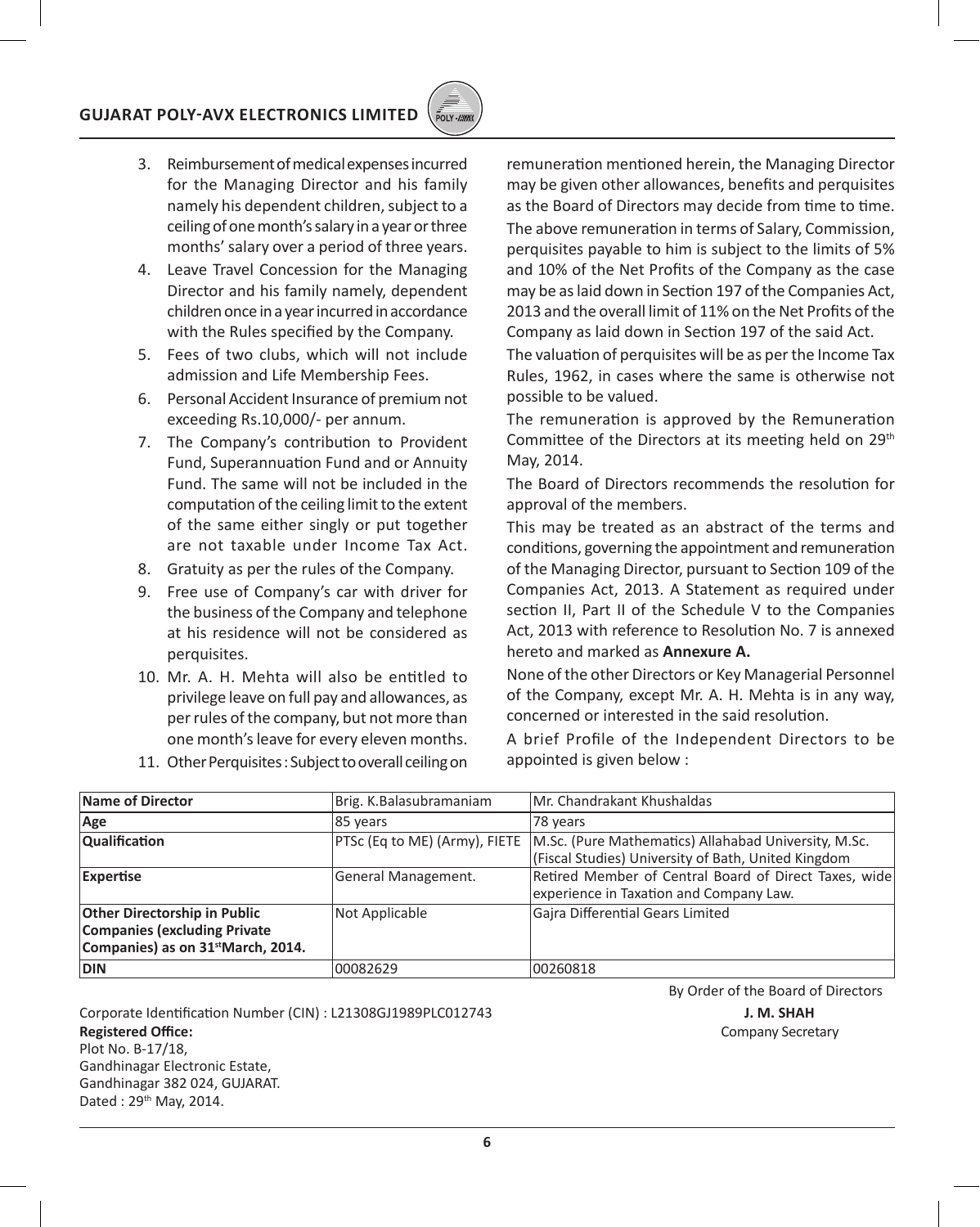### **Annexure A**

### **Statement as required under Section II, Part II of the Schedule V to the Companies Act, 2013 with the reference to the Resolution at Item No. 7 is as follows:**

### **I. General Information:**

- (1) Nature of Industry : Manufacturers, Importer, Seller, Marketing etc of Ceramics Capacitors
- (2) Date or expected date of commencement of Commercial production :
	- Existing Company already commenced commercial production since 1993.
- (3) In case of new Companies, expected date of commencement of activities as per project approved by financial institutions appearing in the prospectus: Existing Company, Not applicable
- (4) Financial Performance based on given Indicators:

|                  | Sr. No. Particulars                          | For the year ended<br>31.03.2014 | For the year ended<br>31.03.2013 | For the year ended<br>31.03.2012 |
|------------------|----------------------------------------------|----------------------------------|----------------------------------|----------------------------------|
| 11.              | Sales Turnover                               | 1029 lacs                        | $ 955 $ acs                      | $ 834 $ acs                      |
| $\overline{2}$ . | Profit before Interest, Depreciation and Tax | 66.43 lacs                       | $(162.52)$ lacs                  | $(39.95)$ lacs                   |
| 13.              | Provisions for Tax                           |                                  |                                  |                                  |
| 14.              | Profit after Tax                             | $0.43$ lacs                      | (207.99) lacs                    | $(75.04)$ lacs                   |

(5) Foreign Investments or Collaborations, if any :

Collaboration with AVX Ltd, U.S.A, a world leader of Passive Components.

### **II. Information about the appointee**

(1) Background details :

Mr. A.H. Mehta (DIN. 00005523)

Mr. A.H. Mehta holds a Bachelor Degree in Commerce, In addition he is a Chartered Accountant and a Company Secretary.

He has experience in Audit, Accountancy, Secretarial, Legal & Admn, Taxation, etc with Polychem Ltd., Sandeep Holdings Ltd and Tandon Singapore Pte. Ltd.

- (2) Past Remuneration : Remuneration of Rs 13,00,110/- excluding superannuation fund and provident fund has been paid for the year ended  $31^{st}$  March, 2014.
- (3) Recognition or awards :None
- (4) Job profile and suitability :

He has been involved with the Company since its incorporation and is familiar with all aspects of the Company. He has been serving as an Executive Director of the Company since 1.07.2001 and is responsible for Company's finance and legal functions and carries out duties as instructed to him from time to time by the Board of Directors.

(5) Remuneration Proposed :

As stated in the Resolution proposed in the notice at item No. 7

(6) Comparative remuneration profile with respect to industry, size of the company, profile of the position and person (in case of expatriates the relevant details would be with respect to the country of his origin) : The Remuneration is proposed for Mr. A.H. Mehta is similar to that drawn by the peers in the similar capacity in the similar industry.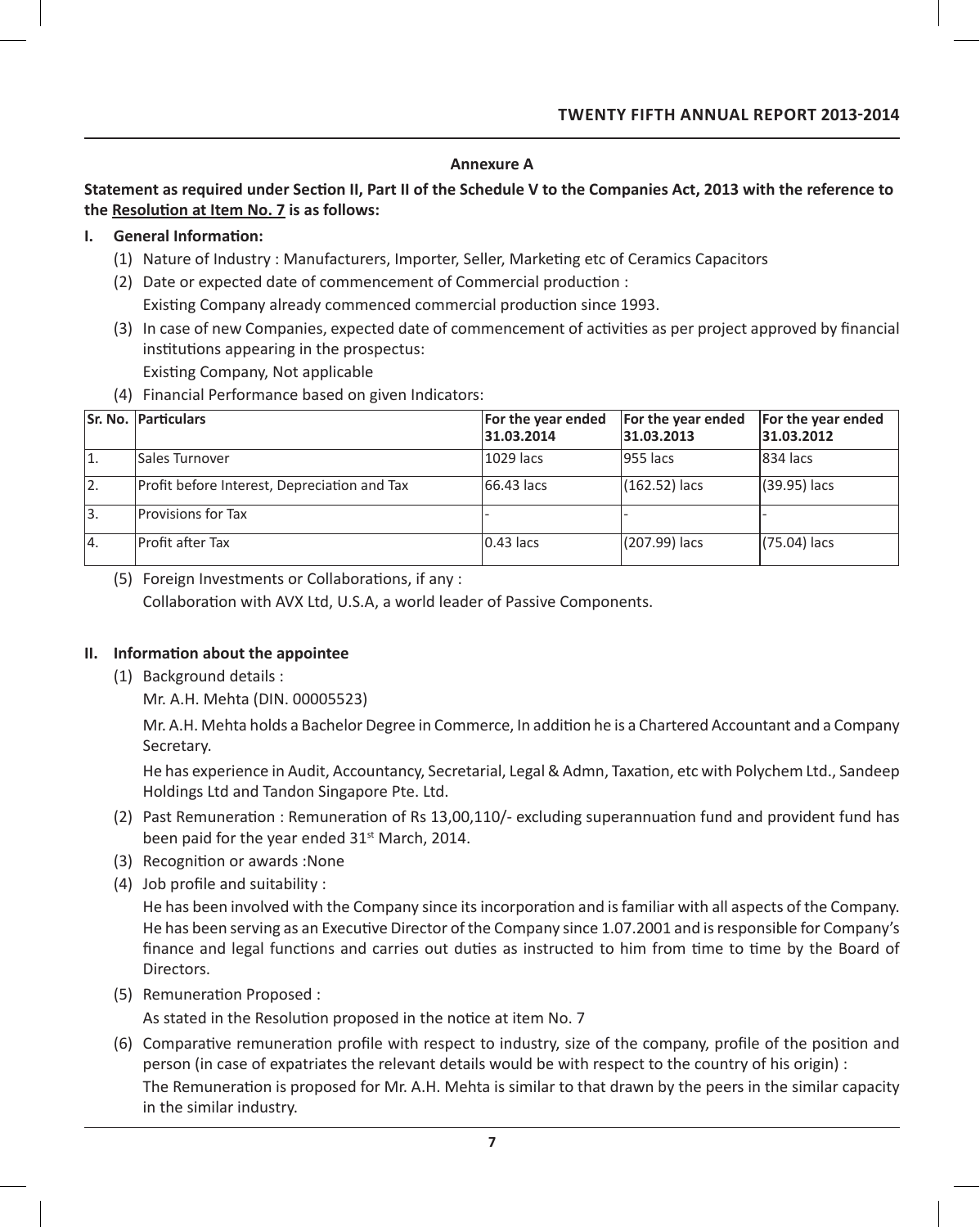(7) Pecuniary relationship directly or indirectly with the company, or relationship with the managerial personnel, if any :

 $\sqrt{2}$  $OIV.$   $AN$ 

Mr. A.H. Mehta holds 306 Equity shares of Rs 10/- each of the Company and remuneration paid to Mr. A.H. Mehta, Other than these there is no pecuniary relationship of Mr. A. H. Mehta, directly or indirectly with company or with its managerial personnel.

### **III. Other Information :**

(1) Reasons of loss or inadequacy of profits :

Due to fast changing market & new evolving technologies obsolescence is a major concern. Also, faster delivery requirements require adequate stocking, another disruptive factor is volatility in currency & commodity prices etc. which have a direct impact on margins.

- (2) Steps taken or proposed to be taken for improvement : The Company has taken steps to outsource materials which will reduce costs of the products, increase margins, reduce costs particularly personnel cost, all these steps will improve working of the company.
- (3) Expected Increase in productivity and profits in measurable terms :

The Company is one of the largest manufacturers and sellers of ceramic Capacitors in India. Due to the continuous effort of improving the operational efficiencies, outsourcing of materials, reduction in costs etc.,the Directors are hopeful of increasing the sales turnover of the company. However considering nature of activities and the market move, it is not possible to quantify the growth in measurable terms.

### **IV. Disclosures :**

Disclosure in the Board of Directors' report under 'Corporate Governance' is to be attached to the Financial Statement.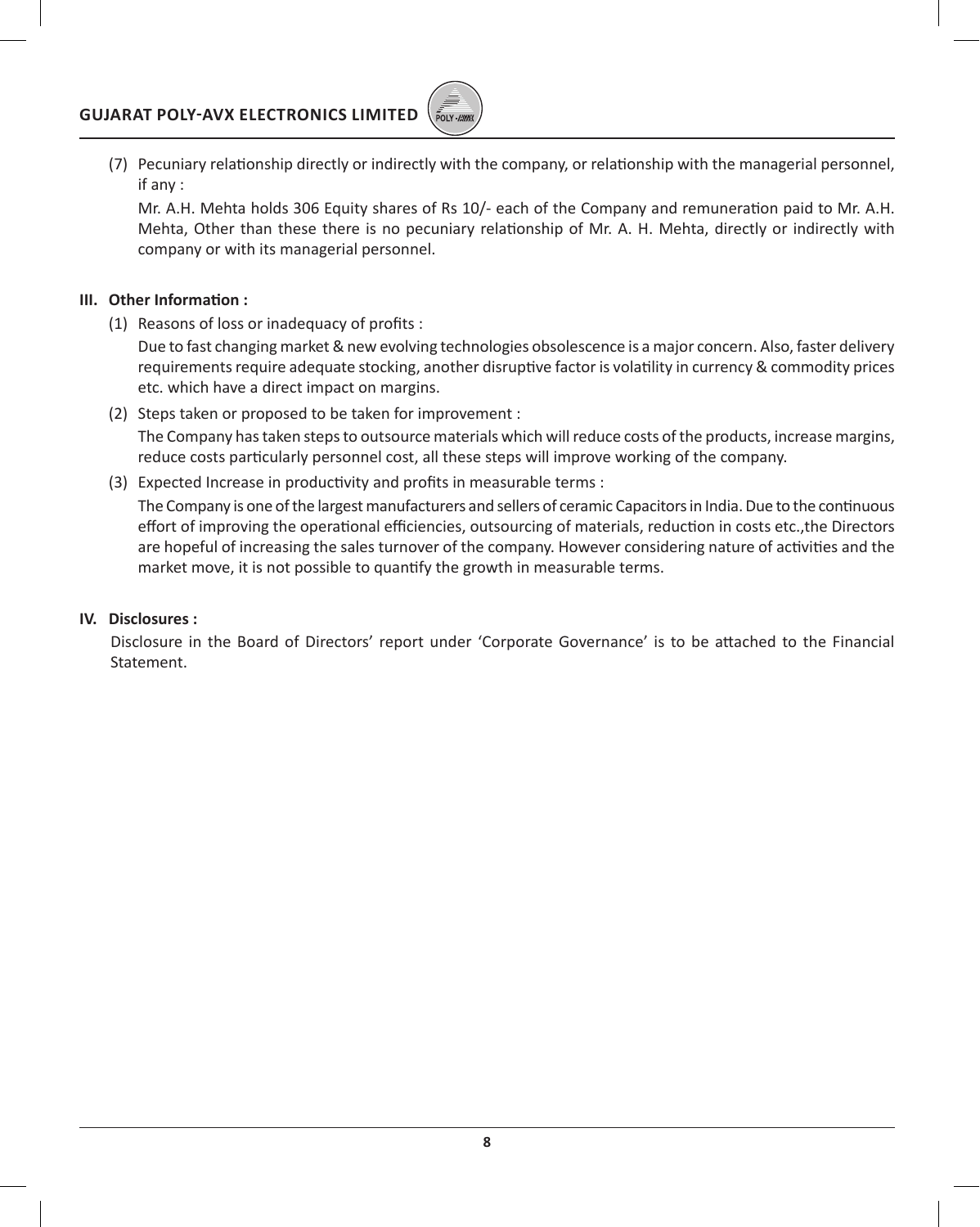### **E-VOTING INSTRUCTIONS**

#### 1. **Voting through electronic means**

In compliance with provisions of Section 108 of the Companies Act, 2013 and Rule 20 of the Companies (Management and Administration) Rules, 2014, the Company is pleased to provide members facility to exercise their right to vote at the Annual General Meeting (AGM) by electronic means and the business may be transacted through e-Voting Services provided by National Securities Depository Limited (NSDL):

The instructions for e-voting are as under:

- A. In case a Member receives an email from NSDL [for Members whose email IDs are registered with the Company/Depository participant(s)]:
	- (i) Members whose e-mail addresses have been registered, need to open the attached PDF file ["gpael.pdf"] received from NSDL, giving your Client ID or Folio No. as default password (the file contains your "User ID" and "Password for e-voting") and follow steps B (ii) to B (xii) given below to cast your vote.
- B. In case of a Member receives physical copy of the Notice of AGM [for members whose email IDs are not registered with the Company/ Depository Participant(s) or requesting physical copy]:
	- (i) Members who have not registered their email address can use the \*details as provided overleaf of the Attendance Slip.

### **\* EVEN (E Voting Event Number) USER ID PASSWORD/PIN**

- (ii) Launch the internet browser by typing the following URL: https://www.evoting.nsdl.com
- (iii) Click on Shareholder Login
- (iv) Put user ID and password as initial password noted in step (i) above. Click Login.
- (v) Password change menu appears. Change the password with new password of your choice with minimum 8 digits/characters or combination thereof. Note new password. It is strongly recommended not to share your password with any other person and take utmost care to keep your password confidential.
- (vi) Home page of e-Voting opens. Click on e-Voting: Active Voting Cycles.
- (vii) Select "EVEN" of Gujarat Poly-AVX Electronics Limited.
- (viii) Now you are ready for e-Voting as the Cast Vote page opens.
- (ix) Cast your vote by selecting appropriate option and click on "Submit" and also "Confirm" when prompted.
- (x) Upon confirmation, the message "Vote cast successfully" will be displayed.
- (xi) Once you have voted on the resolution,you will not be allowed to modify your vote.
- (xii) Institutional shareholders (i.e. other than individuals, HUF, NRI etc.) are required to send scanned copy (PDF/JPG Format) of the relevant Board Resolution/ Authority letter etc. together with attested specimen signature of the duly authorized signatory(ies) who are authorized to vote, to the Scrutinizer Ms. Ragini Chokshi of Ragini Chokshi & Co. Practising Company Secretary, on her e-mail id: chokshiragini@gmail.com with a copy marked to evoting@nsdl.co.in.
- C. In case of any queries, you may refer the Frequently Asked Questions (FAQs) for Shareholders and e-voting user manual for Shareholders available at the Downloads section of www.evoting.nsdl.com.
- D. If you are already registered with NSDL for e-voting then you can use your existing user ID and password for casting your vote.
- E. You can also update your mobile number and e-mail id in the user profile details of the folio which may be used for sending future communication(s).
- F. The e-voting period commences on August 7, 2014 (9:00 am) and ends on August 9, 2014 (6:00 p.m.). During this period shareholders' of the Company, holding shares either in physical form or in dematerialized form, as on the cut-off date i.e. June 30, 2014, may cast their vote electronically. The e-voting module shall also be disabled by NSDL for voting thereafter. Once the vote on a resolution is cast by the shareholder, the shareholder shall not be allowed to change it subsequently.
- G. The voting rights of Shareholders shall be in proportion to their shares of the paid up equity share capital of the Company as on the cut off date i.e. Monday, June 30, 2014.
- H. Since the Company is required to provide members facility to exercise their right to vote by electronic means, shareholders of the Company, holding shares either in physical form or in dematerialized form, as on the cut-off date of June 30, 2014 and not casting their vote electronically, may only cast their vote at the Annual General Meeting.
- I. The Scrutinizer shall within a period of not exceeding three (3) working days from the conclusion of the e-Voting period unlock the votes in the presence of atleast two (2) witnesses not in the employment of the Company and make a Scrutinizer's Report of the votes cast in favour or against, if any, forthwith to the Chairman of the Company.
- J. The Results shall be declared at the 25th Annual General Meeting of the Company. The Results declared alongwith the Scrutinizer's Report shall be placed on the Company's website www.polyavx.com and on the website of NSDL within two (2) days of passing of the resolutions at the 25<sup>th</sup> Annual General Meeting of the Company on 13<sup>th</sup> August, 2014 and communicated to the BSE Limited.
- 2. Inspection of documents.

All documents referred to in the accompanying Notice and the Explanatory Statement shall be open for inspection at the Registered and Corporate Office of the Company during normal business hours on any working day up to the date of the 25th Annual General Meeting of the Company.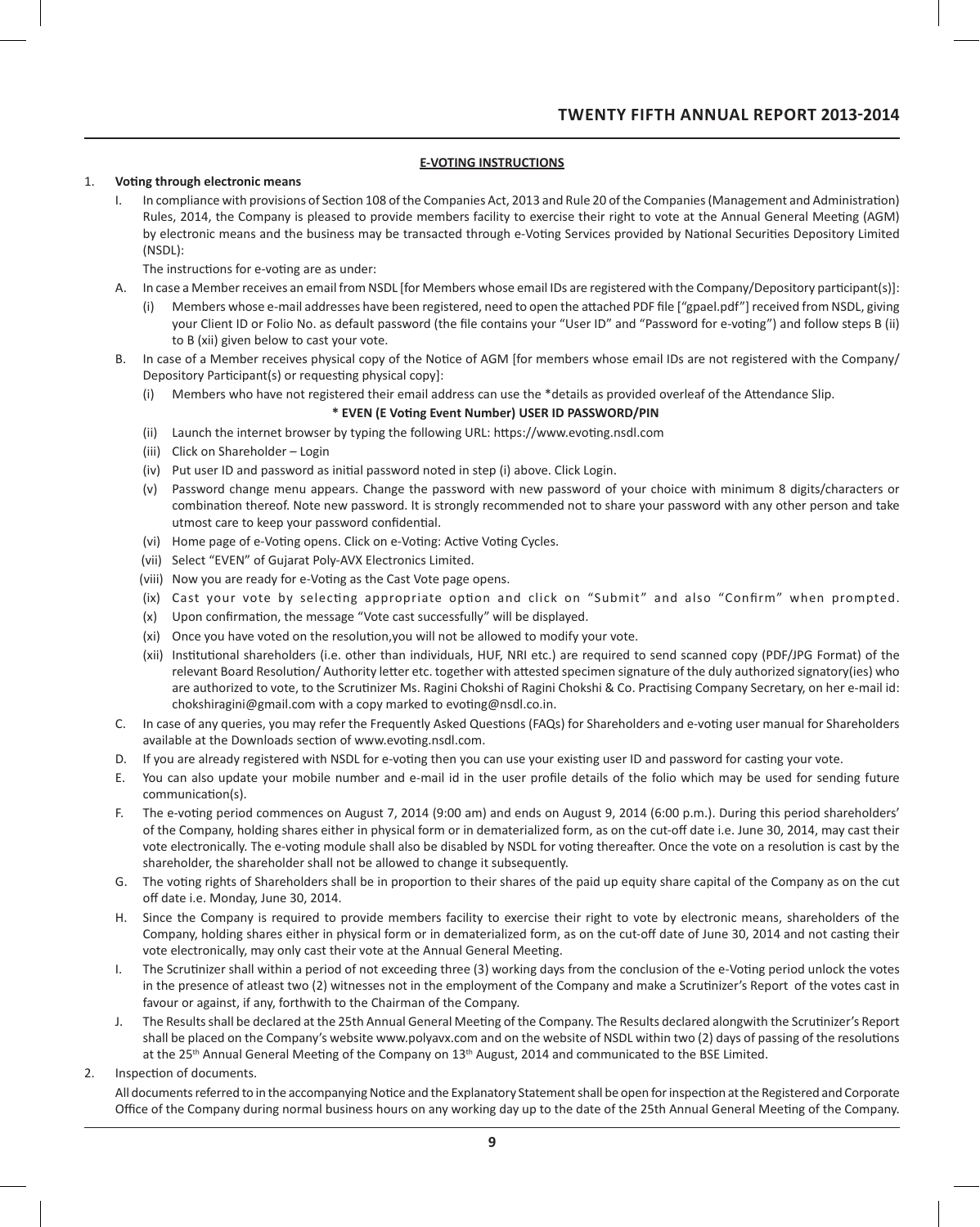

### **DIRECTORS' REPORT TO THE MEMBERS**

Your Directors present the Twenty Fifth Annual Report together with the Audited Statement of Accounts for the year ended 31st March, 2014

### **1. PRODUCTION ACTIVITIES**

During the Financial Year 2013-14 your Company recorded a Production of 1362.87 Lacs pcs in comparison to 1706.06 Lacs pcs in Financial Year 2012-13, a drop of 20 %.

During the financial year your Company outsourced some of manufactured products to makeup for the low production.

### **2. SALES**

The total sales during the Financial Year 2013-14 was Rs.1029.01 Lacs against sales of Rs.955.07 Lacs in last Financial Year, an increase of 8 %. The product mix continue to change and customer requirements shift from large size to smaller size and due to this ASPs come down marginally. Sales to Instrumentation & Industrial Electronics Segments increased by 6 %.

### **3. FINANCIAL RESULTS**

The Company's operations for the year has resulted in to profit of Rs. 0.43 Lacs (Previous year loss of Rs. 7.20 Lacs). During the year before interest, depreciation and tax there is surplus of Rs. 66.42 Lacs. (Previous year Rs.38.27 lacs). In previous year after debit of Rs. 200.79 Lacs under exceptional item, there was loss of Rs. 207.99 Lacs. During current year there was no such exceptional item.

In view of the accumulated loss, your Directors have not been able to recommend any Dividend for the year 2013-14.

### **4. FINANCE**

During the year Company negotiated with Bank of Baroda for One Time Settlement (OTS) of Rs.241.91 lacs in full and final settlement of all claims/dues against the Company, including interest and all other charges, cost, expenses etc., including overdraft facility of Rs.76 lacs. Company has paid Rs.241.91 Lacs during the year & has received the No due certificate.

Now Company has fully repaid term loans from all financial institutions/ Bank and also overdraft facility of Bank.

### **5. FIXED DEPOSITS**

The Company has not received any deposits from Public during the year.

### **6. PARTICULARS OF EMPLOYEES**

Provisions of Section 217(2A) of the Companies Act, 2013 read with Companies (Particulars of Employees) Rules, 1975 are not applicable to the Company.

### **7. PROCEEDINGS BEFORE BIFR.**

Since its net worth turned positive, the Company ceased to be a sick Industrial Company within the meaning of S.3(1) (o) of Sick Industrial Company Act, 1985 (SICA). Board for Industrial & Financial Reconstruction (BIFR) has vide its order dated 1st November, 2013 discharged the Company from the purview of SICA.

The accumulated losses of the Company as at the end of this financial year has resulted in erosion of 50% or more of its peak net worth during the immediately preceding four Financial years. Company will report the fact of such erosion to BIFR as per S.23 of SICA

### **8. CONSERVATION OF ENERGY, TECHNOLOGY ABSORPTION AND FOREIGN EXCHANGE EARNINGS AND OUTGO ETC.**

As required by the Companies (Disclosure of Particulars in the Report of Board of Directors) Rules, 1968, the Report of Conservation of Energy, Technology Absorption and Foreign Exchange Earnings and Outgo etc. is given in Annexure-I forming part of this report.

### **9. DIRECTORS**

Mr. P. T. Kilachand and Mr. A. H. Mehta retire from office by rotation but being eligible, offer themselves for reappointment.

Mr. A. H. Mehta has been appointed as Managing Director with effect from 1st June, 2014.

### **10. AUDIT COMMITTEE**

Your Company has set-up an Audit Committee of Directors as mandated by section 292(A) of the Companies Act, 2013 as amended. Mr.Chandrakant Khushaldas, Brig.K.Balasubramaniam and Mr.T.R.Kilachand are the members of the Audit Committee.

### **11. DIRECTORS' RESPONSIBILITY STATEMENT**

Your Directors confirm that :

- (i) in the preparation of the annual accounts, applicable accounting standards have been followed, with proper disclosure of any departures;
- (ii) the accounting policies are consistently applied and reasonable, prudent judgement and estimates are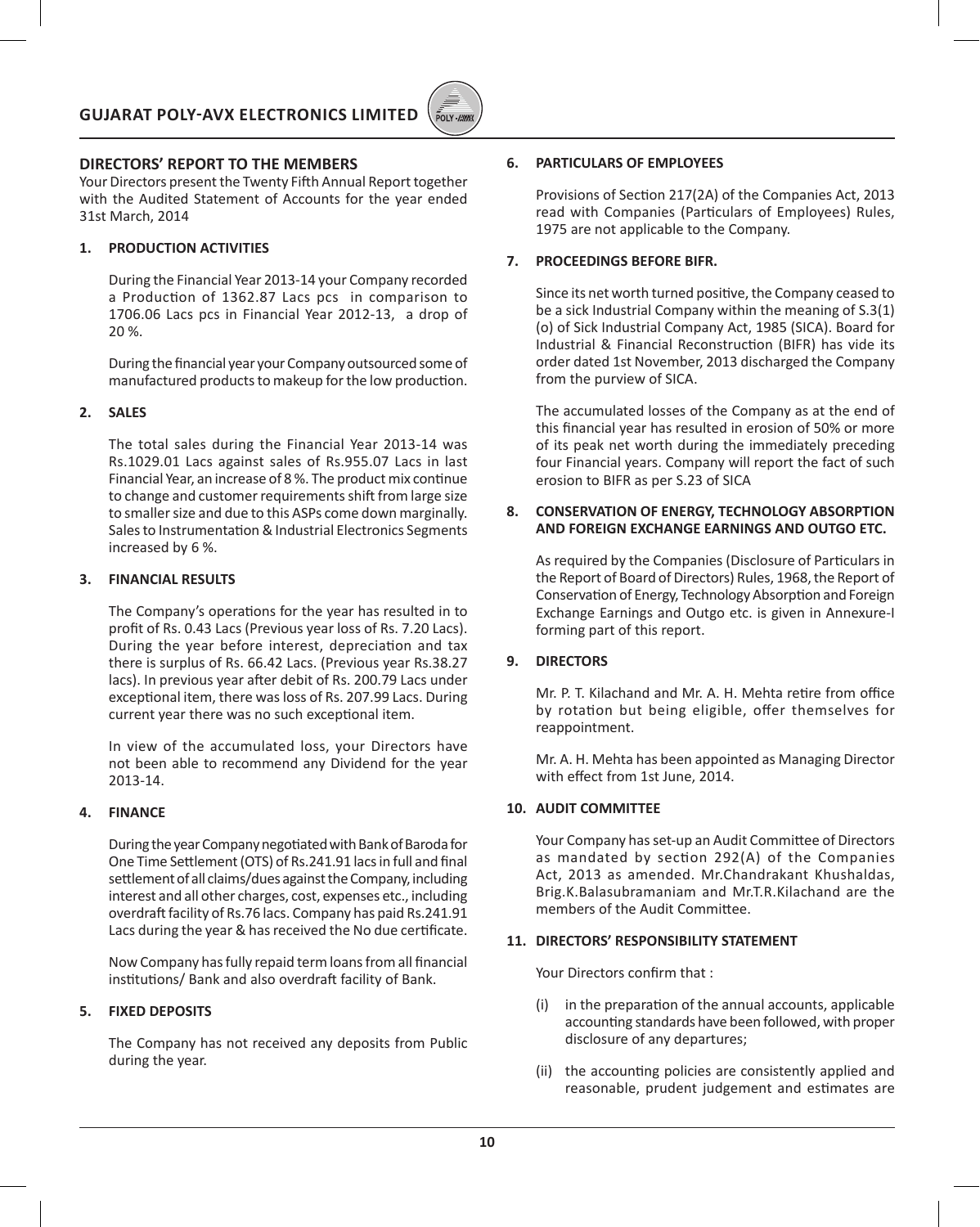made so as to give a true and fair view of the state of affairs of the Company at the end of the financial year;

- (iii) that the Directors have taken proper and sufficient care for the maintenance of adequate accounting records in accordance with the provisions of the Companies Act, 1956 for safeguarding the assets of the Company and for preventing and detecting fraud and other irregularities.
- (iv) that the Directors have prepared the annual accounts on a going concern basis.

### **12. CORPORATE GOVERNANCE**

Pursuant to Clause 49 of the Listing Agreement a separate report on Corporate Governance and a certificate from the Auditors of the Company regarding compliance of the conditions of Corporate Governance are annexed to the Directors' Report.

### **13. AUDITORS' REMARKS**

As regards the remarks in the Auditors' Report, please refer to the Notes on Accounts which are self-explanatory.

### **14. APPOINTMENT OF AUDITORS**

You are requested to appoint Auditors. The retiring Auditors M/s.C.C.Chokshi & Co., Chartered Accountants, Ahmedabad are eligible for re-appointment.

### **15. APPOINTMENT OF COST AUDITORS**

The Board of Directors has appointed M/s. V. H. Savaliya and Associates, Cost Accountants, Ahmedabad (Membership No.13867) being eligible and having sought re-appointment, as Cost Auditors of the Company to carry out the cost audit of all the products manufactured by the Company for the year ending March, 2015.

### **16. ACKNOWLEDGEMENT**

Your Directors express their sincere thanks to the Central and State Government authorities, including Gujarat Industrial Investment Corporation Ltd., and the Collaborators Kyocera-AVX Corpn, of USA.

Sincere thanks are also due to the Management team, the staff and workers for their valuable contribution during this critical period of the Company.

> On behalf of the Board of Directors, **T. R. KILACHAND Chairman**

### **Registered Office:**

Plot No. B-17/18, Gandhinagar Electronic Estate, Gandhinagar 382 024, GUJARAT. Dated : 29th May, 2014.

### **ANNEXURE I**

### A. **CONSERVATION OF ENERGY**

- a) Energy conservation steps taken :
	- i) Replacement of old control Instruments with more accurate instruments have increased the performance of the machines with better productivity.
	- ii) Resulting in low consumption of energy and better performance of the equipments
	- iii) Improve performance of utility equipments (chiller, compressor etc.)
- b) Additional Investments & Proposals being implemented
- i) Effective utilization of all the installed equipment's, thereby minimizing the energy consumption.
- ii) Planned Preventive Maintenance schedule and monitoring for effective use of the Production machinery.
- c) Impact of measures at (a) & (b) above:

The above implementation have resulted in achieving better productivity and reduce energy cost by reduced break down time

d) Power & Fuel Consumption : Not Applicable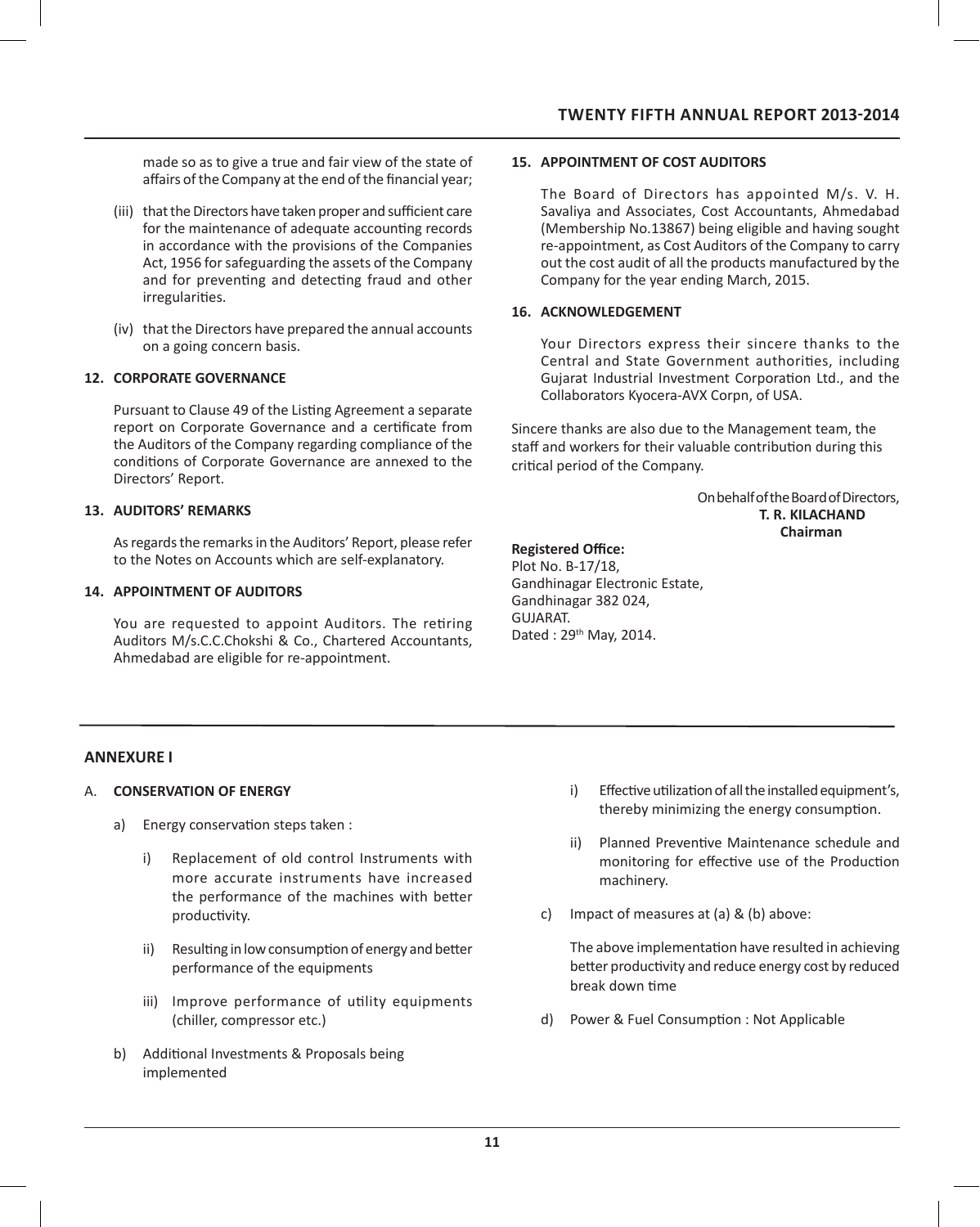

### B. **TECHNOLOGY ABSORPTION FORM – B**

### **1. SPECIFIC AREAS IN WHICH R & D CARRIED OUT BY THE COMPANY**

- i) Replacing/Repairing of imported spares by local vendors.
- ii) Development of RTS Aluminum Track to increase the productivity.
- iii) Effective management of manufacturing processes to reduce the consumption of raw material and process time using method study and time study.

### **2. BENEFITS DERIVED AS A RESULT OF ABOVE R & D**

- i) Increase in product range
- ii) Reduce the procurement of imported spares.
- iii) Consistent manufacturing process with higher yields.

### **3. FUTURE PLAN OF ACTION**

- i) Continuous indigenization of machine tooling, jigs & fixtures and raw materials to reduce manufacturing and maintenance cost.
- ii) To develop jigs & fixtures to increase the product range.
- iii) Continue the development of products similar to our present range of products.

### **4. EXPENDITURE OF R & D**

Negligible

### **TECHNOLOGY – ABSORPTION, ADAPTATION & INNOVATION**

(1) (a) Technology Absorption

Technology Absorption is complete in the areas Commissioned.

(b) Adaptation

As part of continuous quality improvement, alteration of process condition and parameters are being undertaken on a regular basis.

(c) Innovation

Systems adopted have led to improvement in the process

### **(2) BENEFITS**

- i) Increase in product range.
- ii) Reduction in down time and improve the processes of the equipment.

### **(3) IMPORTED TECHNOLOGY**

No additional import of Technology in the Financial Year 2013-14.

### **C. FOREIGN EXCHANGE EARNINGS AND OUTGO**

- i) Total Foreign Exchange used : Rs.4,15,14,318/-
- ii) Total Foreign Exchange earned : Rs. NIL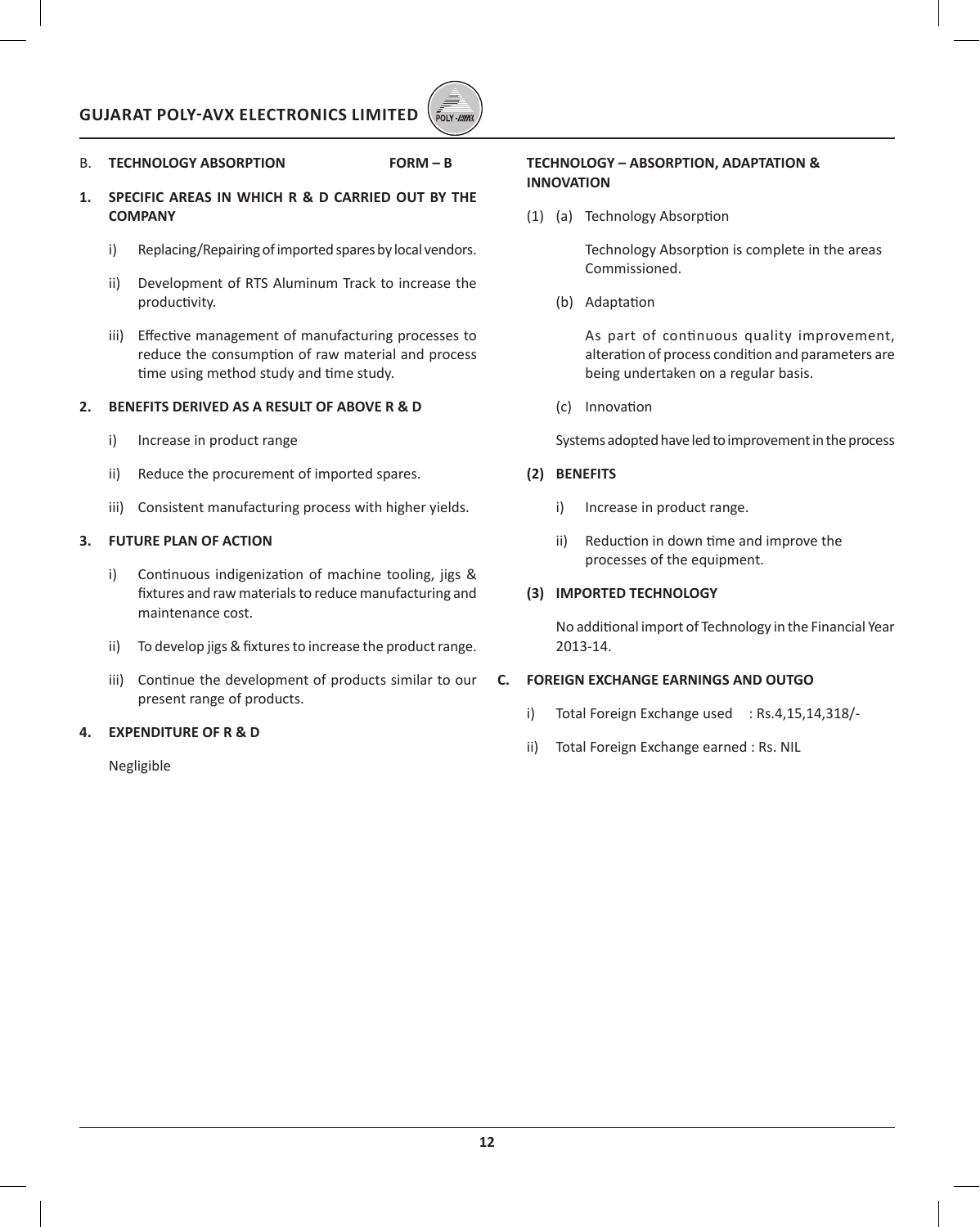### **Twenty FIFTH Annual Report 2013-2014**

### **MANAGEMENT DISCUSSION AND ANALYSIS REPORT Overview**

Gujarat Poly-AVX Electronics Ltd (GPAEL ) was set up in the year 1993 to manufacture Multilayer Ceramic Capacitor in Radial, Axial & SMD Configuration. This state of the art facility was set up in the Electronic Estate in Gandhinagar, Gujarat in collaboration with AVX LTD, USA, who are leaders in Passive Components. The Complete Plant & Machinery was Imported, installed and setup with their support.

Your Company subsequently started manufacturing Single Layer Disc Ceramic Capacitors, both High & Low Voltage & Metal Oxide Varistors (MOV's). The Company has started outsourcing Ceramic Capacitors from abroad and selling in Indian market. The company has since then also started Trading in other Electronics Components.

GPAEL Products are well received in the market & is today one of the largest manufacturers of Ceramic Capacitors in India.

### **Industrial Structure And Development**

The Electronics Industry has always witnessed a double digit growth consistently year over year. Electronics Components are the building blocks in any Electronic Systems & is primarily divided into Active & Passive Components. Ceramic Capacitors are classified under Passives and are characterized by their miniature size, wide range & low cost. These products find wide ranging applications in the Electronic Industry like Tuning and Timing Circuits, Coupling, Filtering, Harmonic Suppression, Power factor compensation etc. in the following Market Segments:

- 1) Computers & Peripherals.
- 2) Instrumentation & Industrial Electronics.
- 3) Consumer Electronics
- 4) Defence Electronics or Strategic Electronics.
- 5) Telecommunications
- 6) Electronic Manufacturing Services (EMS) or Sub Contractors.

All the above segments are serviced directly by your Company & through a network of Dealers, all over India. Being an Industrial Product, supplies are made directly to Original Equipment Manufacturers. (OEM's).

### **Opportunities And Threats**

• Ceramic Capacitors are the most widely used Passive Components due to

- 1. Wide Range
- 2. Can be cast into any shape.
- 3. Superior Electrical Characteristics.
- The Company is also Trading in other Electronic Components to our existing Customers
- These Electronic Components are fiercely competitive as these are sourced by OEM's who have access to global markets.
- It is very easy to Import these Components as the custom duty is zero percent.
- Off late the evolution of the EMS segments has put further pressure on the pricing of the components as these customers now have access to Global Sourcing.
- The US \$ volatility directly impacts on the already competitive pricing.

### **Risks & Concerns**

- Due to fast changing market & new evolving Technologies obsolescence is a major concern.
- Faster delivery requirements require adequate stocking.
- Currency & Commodity price volatility directly impact on the margins.
- Import of Components in KIT form is very popular in India & is a persistent threat.

### **Performance By Sector**

The overall market scenario in Financial Year 2013-2014 continued to be slow. Except for specific products like Inverter, UPS , Energy Meters etc., in the Instrumentations & Industrial Electronic segments which did reasonably well, the other products were slow to take off. The Automotive and the Telecom segment continued to be sluggish and large scale mushrooming of the EMS segment too recorded a low growth.

Product wise the Radial sales recorded a minor drop largely due to migration of requirements to SMD, which grew by over 22% over previous year. Similarly High Voltage Single Layer Disc requirements went up by over 18%.

Consequently the sales achieved was Rs.1,029.01 Lacs in the Financial Year 2013-2014 in comparison to Rs.955.07 Lacs in Financial Year 2012-2013, an increase of 8%.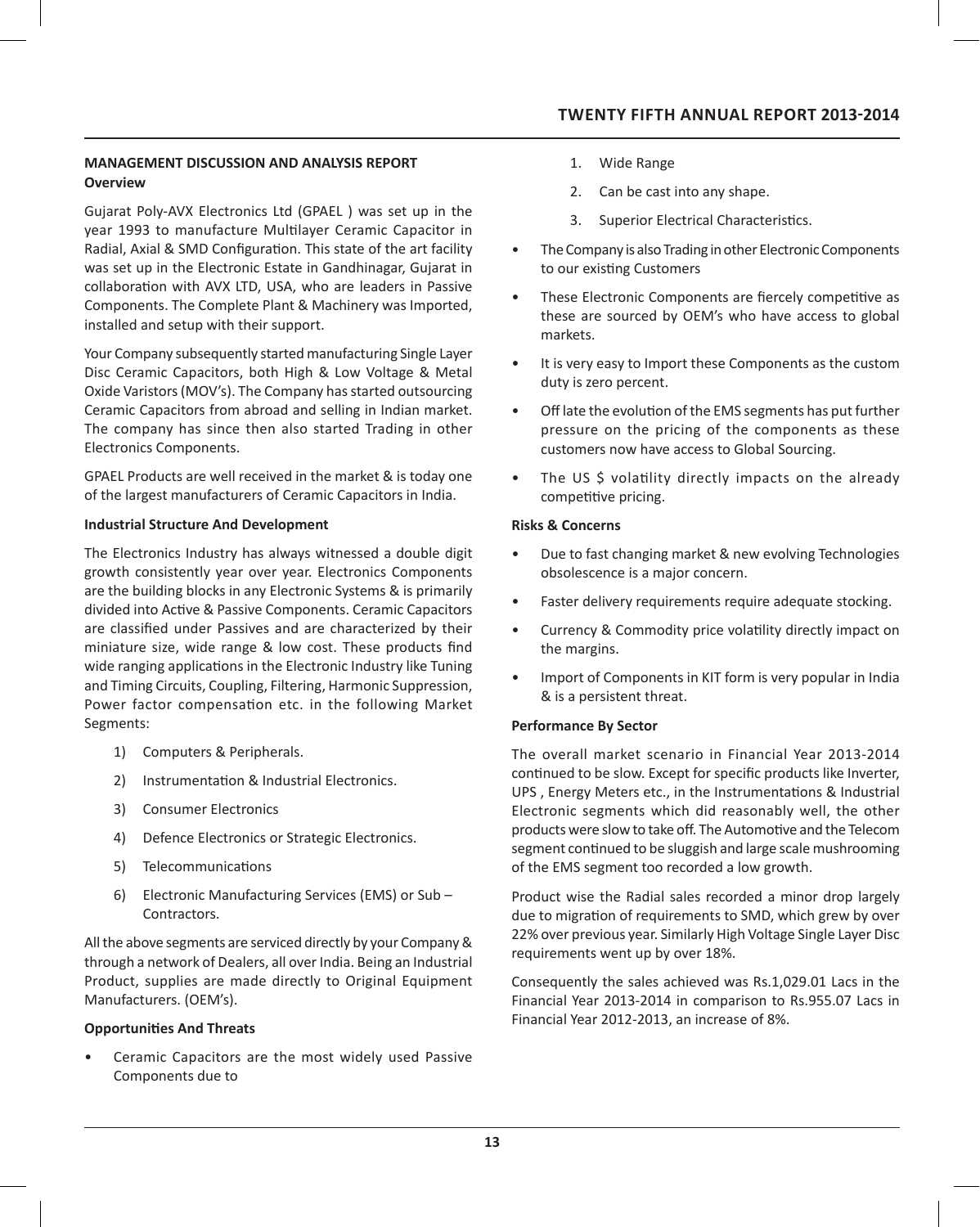

### **Outlook**

The directors are hopeful of increasing the sales Turnover of the components through imports and diversifying the product basket. The company is Cautiously optimistic about the growth process for the current Financial Year.

The accumulated losses of the Company as at the end of this financial year has resulted in erosion of 50% or more of its peak net worth during the immediately preceding four Financial years. Company will report the fact of such erosion to BIFR as per S.23 of SICA.

### **Internal Control System And Their Adequacy**

Gujarat Poly-AVX Electronics Ltd has adequate system of internal controls to ensure all assets are safeguarded and protected against loss from unauthorised use or disposition and that transactions are authorised, recorded and reported correctly.

Your Company has nominated Internal Auditors who evaluate all financial and operating system control of the company. The Internal Auditors also review the internal controls to ensure Accounts of the Company are maintained and transactions are in accordance with the prevailing laws and regulations.

Internal Audit findings and recommendations are reviewed by the top management and the Audit Committee of the Board. The Committee reviews the quarterly, half yearly and annual financial statements before these are submitted to the Board and ensures compliance of internal control system.

### **FINANCIAL PERFORMANCE**

### **Reserves & Surplus**

During the year under review there has been no changes in the capital reserves of the company which stands at Rs.29,75,000/-

### **Fixed Assets (Net Block)**

The Net Block as on 31.3.2014 is Rs.220.19 Lacs compared to Rs.227.86 Lacs for previous year . The net block has gone down due to depreciation / adjustment for the year.

### **Investments**

The Company has not made any investments during the year.

### **Net Current Assets**

The net current liabilities of the Company is Rs.13.04 Lacs as compared to net current liabilities of Rs.24 Lacs in the previous year.

### **Results of operations**

The revenue during the year has increased from Rs.955.07 Lacs to Rs.1,029.01 Lacs. There is profit of Rs.0.43 Lacs (previous year loss of Rs.7.19 Lacs) before exceptional item. Provisions for the interest and financial charges are Rs.50.40 Lacs compared to Rs.25.78 Lacs during the previous year.

Payment to and provision for employees amounts to 21 % of sales compared to 20.5 % in the previous year. Depreciation amounts to 1.51 % of sales during the year compared to 2 % in the previous year.

The Company cannot recommend dividend due to accumulated losses.

### **Material Development in Human Resources**

Your Company's vision for the future is designed to provide a total quality environment, which will delight its customers - both internal & external. To achieve this objective the company has embark on developing its Human Resources by sharpening the industrial skills for multitasking. This empowers every employee to be a leader in its stride towards total quality.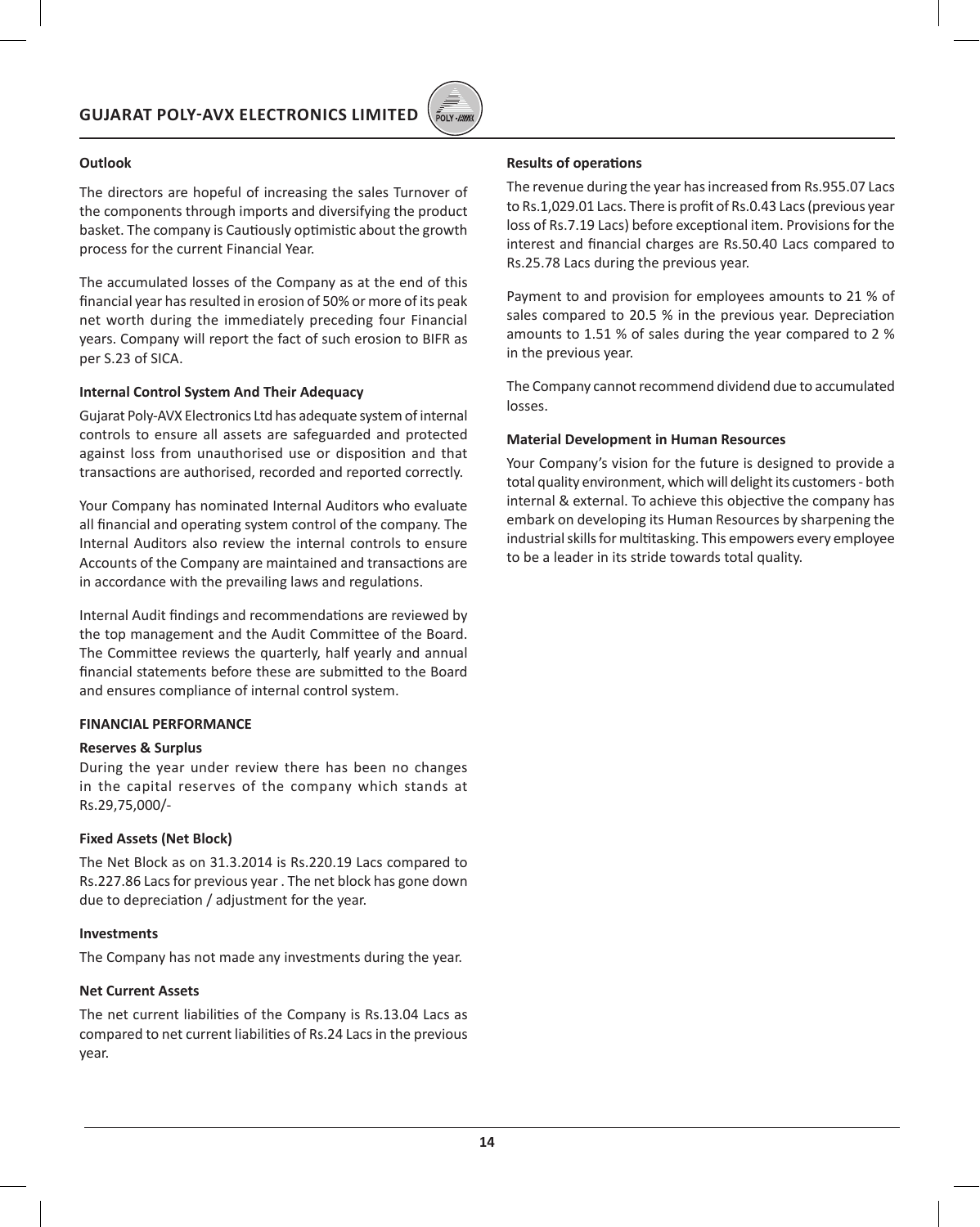### **CORPORATE GOVERNANCE REPORT**

The Securities and Exchange Board of India (SEBI) ushered in a formal code of corporate governance (hereafter the code) through clause 49 in the listing agreement executed by the Company with a stock exchange. Clause 49 lays down several corporate governance practices which listed companies are required to adopt. The code has been periodically upgraded to ensure the adoption of best corporate governance practices by the corporates. While most of the practices laid down in clause 49 require mandatory compliance, few are recommendatory in nature. This report sets out the compliance status of the Company with the requirements of corporate governance, as set out in clause 49, for the financial year 2013-2014.

### **Company's Philosophy on Corporate Governance:**

The Philosophy on Corporate Governance aims at attainment of the highest level of transparency, accountability and equity in the functioning of the Company vis-a-vis interactions with employees, shareholders, creditors and customers. The objective of the Company is not only to meet the statutory requirements of the code but also go well beyond it by instituting such systems and procedures as are required in accordance with the latest global trend of making management completely transparent and institutionally sound.

### **1. Board of Directors**

The Company has 7 Directors including a Non-Executive Chairman. There are 6 Non-Executive Directors out of which 2 are Independent Directors. Board of Directors is responsible for management of the Company's business. The Board's role, functions, responsibility and accountability are clearly defined.

The names and categories of the Directors on the Board, their attendance at Board Meetings held during the year and the number of Directorships and Chairmanships/Memberships held by them in other companies is given below. Other directorships do not include alternate directorships, directorships of private limited companies, Section 25 companies and of companies incorporated outside India. Chairmanship/Membership of Board Committees includes only Audit and Shareholders'/Investors' Grievance Committees.

The table below provides the composition of the Board of Directors as on 31.03.2014

### **FY 2013-14 (April '13 to March '14)**

| Name of the Director              | <b>Attendance</b><br><b>Particulars</b> |                          |                                           | <b>Board</b><br><b>Meeting</b><br><b>Sitting Fees</b> | No. of other Directorship and<br><b>Committee Membership/Chairmanship</b> |                                          |
|-----------------------------------|-----------------------------------------|--------------------------|-------------------------------------------|-------------------------------------------------------|---------------------------------------------------------------------------|------------------------------------------|
|                                   | Category                                | <b>Board</b><br>meetings | Last<br><b>AGM</b><br>held on<br>02.08.13 | Rs.                                                   | Other<br>Directorship in<br><b>Public Limited</b><br><b>Companies</b>     | Committee<br>Membership/<br>Chairmanship |
| Mr. T.R.Kilachand                 | Chairman<br><b>NED</b>                  | 4                        | Yes                                       | $16,000/-$                                            | 2                                                                         |                                          |
| Mr. P.T.Kilachand                 | <b>NED</b>                              | 3                        | No                                        | $12,000/-$                                            | 3                                                                         |                                          |
| Brig.K.Balasubramaniam            | NED(1)                                  | 4                        | Yes                                       | $16,000/-$                                            |                                                                           |                                          |
| Mr.C.Khushaldas                   | NED(I)                                  | 4                        | Yes                                       | $16,000/-$                                            | $\overline{\phantom{a}}$                                                  |                                          |
| Mr. A.B.Shah (Nominee of GIIC)    | <b>NED</b>                              |                          | Yes                                       | $4,000/-$                                             | ⇁                                                                         |                                          |
| Mr. D. D. Patel (Nominee of GIIC) | <b>NED</b>                              |                          | No                                        | $4,000/-$                                             | 2                                                                         |                                          |
| Mr. A.H.Mehtal                    | ED                                      | 4                        | Yes                                       | $- -$                                                 |                                                                           |                                          |

**Notes:**

1. NED – Non-Executive Director.

2. NED (I) – Non-Executive and Independent Director.

3. ED – Executive Director.

4. Mr. Tanil R. Kilachand and Mr. Parthiv T. Kilachand, are related. No other directors are related.

### **Number of Board Meetings held and dates on which held.**

Four Board Meetings were held during the year and the gap between two meetings did not exceed four months. The dates on which the Board Meetings were held are as follows:

23rd May, 2013, 2nd August, 2013, 29th October, 2013 and 31st January, 2014.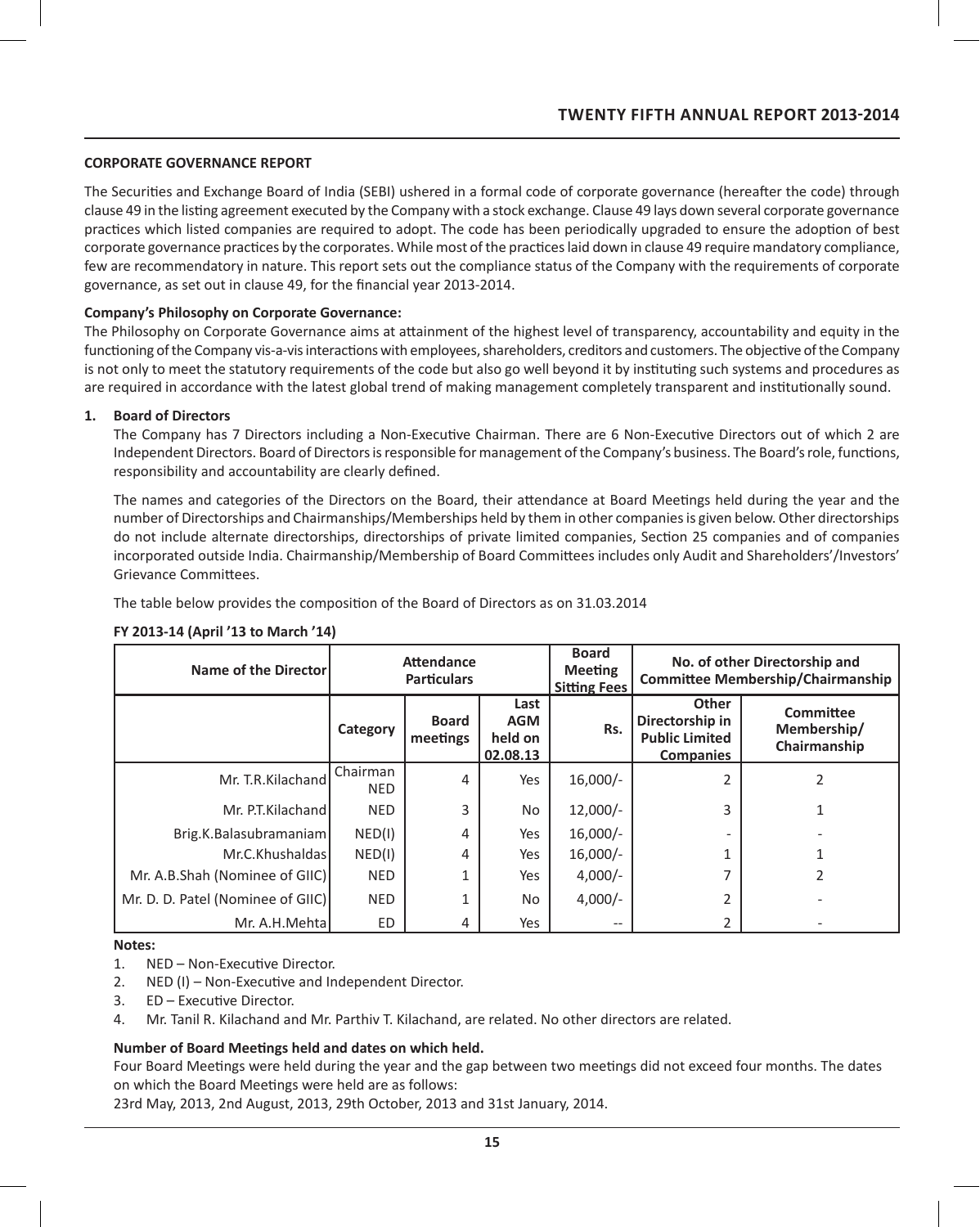### 2. **Audit Committee**:

i. The Audit Committee of the Company is constituted in line with the provisions of Clause 49 of the Listing Agreement with the Stock Exchange read with Section 292A of the Companies Act, 1956. Terms of reference of the Audit Committee broadly include overseeing financial report processes, reviewing with the management the financial statements and adequacy of internal control systems, reviewing the adequacy of internal audit function and discussion with internal auditors on any significant findings and follow-up thereon.

 $\sqrt{2}$  $OIV.$   $AN$ 

ii. Minutes of meetings of the Audit Committee are circulated to members of the Committee and the Board is kept apprised.

### iii. Composition and Attendance

During the year under review, Four meetings of the Audit Committee were held on the following dates and the attendance of each member of the committee is given below:

23rd May, 2013, 2nd August, 2013, 29th October, 2013 and 31st January, 2014.

| Name of the Director      | <b>Designation</b> | <b>Category</b>                    | <b>Committee Meetings</b> |                 |
|---------------------------|--------------------|------------------------------------|---------------------------|-----------------|
|                           |                    |                                    | Held during the tenure    | <b>Attended</b> |
| Mr Chandrakant Khushaldas | Chairman           | Non Executive Independent Director |                           |                 |
| Brig. K.Balasubramaniam   | Memberl            | Non Executive Independent Director |                           |                 |
| Mr T.R. Kilachand         | Memberl            | Non-Executivel                     |                           |                 |

The majority of the members of the Audit Committee are independent and have knowledge of finance, accounts, company law and telecom industry as a whole. The quorum for audit committee meeting is minimum of two members.

The Company Secretary acts as the Secretary to the Committee.

### **Details of Number of shares and Convertible Instruments held by Non-Executive Directors.**

Except Mr. T.R.Kilachand and Mr. P.T.Kilachand who hold 49,602 and 17,682 Equity shares of Rs.10/- each of the Company respectively, no other Non-Executive Director holds any shares or Convertible Instruments of the Company.

### **3. Adoption of non-mandatory requirement of clause 49**

The Company complies with the following non-mandatory requirements stipulated under clause 49.

### **Remuneration Committee:**

Terms: of Reference:

The Terms of Reference of Remuneration Committee include recommending to the Board of Directors specific remuneration packages for Executive Director and management staff.

The Composition of the Remuneration Committee as on 31st March, 2014 was as under:

| Sr. No | Name of the Director               | Designation |
|--------|------------------------------------|-------------|
|        | Mr. Chandrakant Khushaldas-NED (I) | Chairman    |
|        | Brig. K.Balasubramaniam-NED (I)    | Memberl     |
|        | Mr. T.R. Kilachand-NED             | Memberl     |

No Remuneration Committee meeting was held during the year 1.04.2013 to 31.03.2014.

**Notes:**

1. NED - Non-Executive Director.

2. NED (I) - Non-Executive and Independent Director.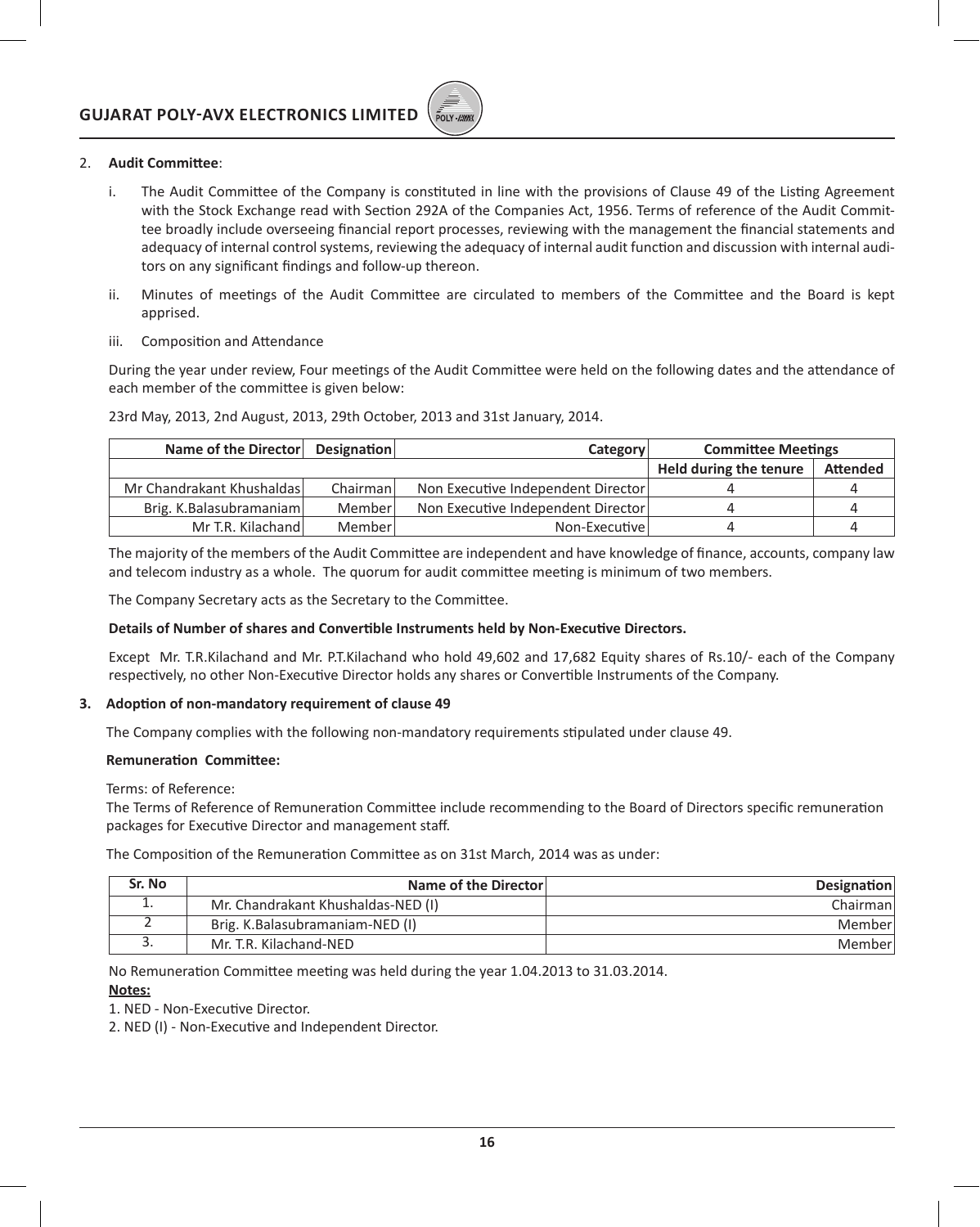### **4. Shareholders' / Investors' Grievance Committee**

The following directors are the members of the said Committee:-

| Sr. No.  | Name of the Director<br>No. of Meeting(s)  |      |                 |
|----------|--------------------------------------------|------|-----------------|
|          |                                            | Held | <b>Attended</b> |
| <b>.</b> | Mr T.R.Kilachand – Chairmanl               |      | 14              |
|          | Mr. P.T.Kilachand - Non-Executive Director | 16   | 14              |
|          | Mr. A.H.Mehta - Executive Director         |      |                 |

The Committee would look into the redressal of the shareholders' complaints in respect of all matters including transfer or credit of shares to demat accounts, non-receipt of Notices/Annual Reports, non-receipt of Share Certificates etc.

Share Transfer formalities are attended to once a week.

Mr. J.M.Shah, Company Secretary provided secretarial support to the Committee and was also the designated Compliance Officer of the Company.

No complaints were received during the year. There are no complaints from the shareholders pending as on 31.3.2014.

### **5. CEO/CFO Certification**

Mr. A.H.Mehta, Executive Director (Finance & Legal) and Mr. Harshad H. Jani, Assistant General Manager (Accounts and Finance) of the Company have certified to the Board that:

- (a) They have reviewed financial statements and the cash flow statement for the year and that to the best of their knowledge and belief:-
	- 1. These statements do not contain any materially untrue statements or omit any material fact or contains statements that might be misleading.
	- 2. These statements together present a true and fair view of the Company's affairs and are in compliance with existing accounting standards, applicable laws and regulations.
- (b). There are, to the best of their knowledge and belief, no transactions entered into by the Company during the year ended 31st March, 2014 which are fraudulent, illegal or violative of the Company's code of conduct.
- (c). They accept responsibility for establishing and maintaining internal controls for financial reportings and that they have evaluated the effectiveness of the internal control systems of the Company pertaining to financial reporting and they have disclosed to the auditors and the Audit Committee those deficiencies of which they are aware, in the design or operation of such internal control and that they have taken the required steps to rectify these deficiencies.
- (d). They further certify that they have indicated to the auditors and Audit Committee
	- (i) there have been no significant changes in internal control over financial reporting during the year.
	- (ii) there have been no significant changes in accounting policies during the year and that the same have been disclosed in the notes to the financial statements.
	- (iii) there have been no instances of significant fraud of which they have become aware and the involvement therein, of management or an employee having significant role in the Company's internal control system over financial reporting.

### **6. Code of Conduct**

 The Company has framed and adopted a Code of Conduct, which is applicable to all the directors and members of the senior management in terms of Clause 49 V of the Listing Agreement. The said code, which came into effect from January 1, 2006, lays the general principles designed to guide all directors and members of the senior management in making ethical decisions. All Directors and members of the senior management have confirmed their adherence to the provisions of the said code.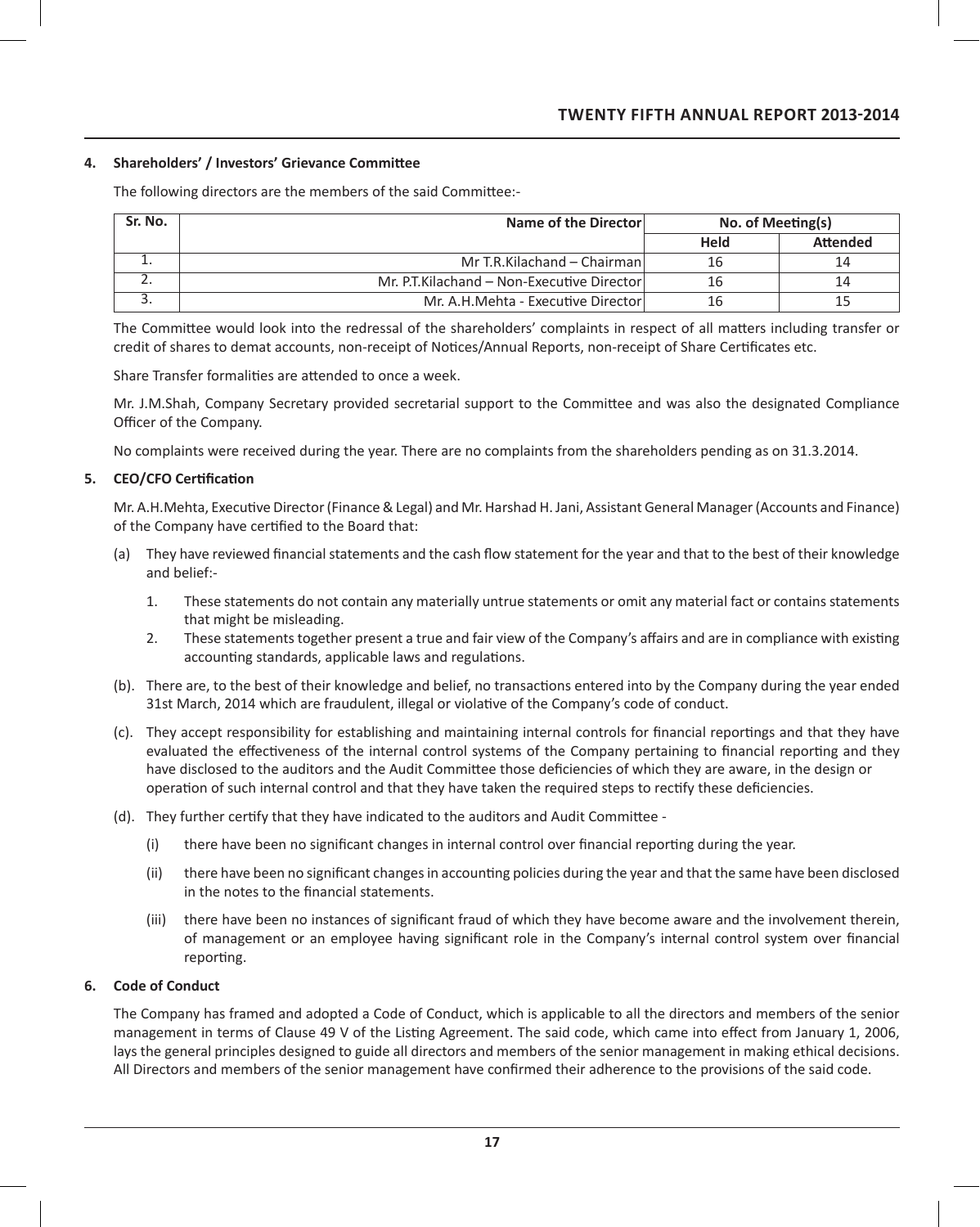

### **Declaration**

As provided under Clause 49 of the Listing Agreement with the Stock Exchange, we confirm that the Board Members and Senior Management of the Company have confirmed compliance with the Code for the year ended 31.03.2014.

> For Gujarat Poly-AVX Electronics Limited A.H.Mehta Executive Director Finance & Legal

### **7. Remuneration to Directors**

The Company pays Fees to all Directors excluding the Executive Director of the Company for attendance during the meeting. The Executive Director is paid remuneration of Rs. 15,45,081 /- during the year.

#### **8. Means of Communications**

The annual, half-yearly and quarterly results, as required under clause 41 of the listing agreement are published in two newspapers at Ahmedabad. The Management discussion and Analysis (MD&A) is part of the Annual Report.

#### **9. Disclosure**

Mr. V. K. Puniani, Senior General Manager (Plant) constitutes 'management' and has no personal interest in any transaction that may have a potential conflict with the interest of the company at large.

#### **10. Related Party Transactions**

The Company has not entered into any transaction of material nature with the promoters, the Directors or the management, their subsidiaries or relatives etc. that may have any potential conflict with the interests of the Company.

There were no instances of non-compliance and no strictures or penalties imposed on the Company either by SEBI, Stock Exchange or any statutory authorities on any matter related to capital markets during the last three years.

| AGM: Date                                                                             | Wednesday, 13 <sup>th</sup> August, 2014                                                                                                                                                                                                                                                                              |
|---------------------------------------------------------------------------------------|-----------------------------------------------------------------------------------------------------------------------------------------------------------------------------------------------------------------------------------------------------------------------------------------------------------------------|
| Time                                                                                  | 1.00 p.m.                                                                                                                                                                                                                                                                                                             |
| Venue                                                                                 | At: B-17/18, Gandhinagar Electronic Estate, Gandhinagar, Gujarat.                                                                                                                                                                                                                                                     |
| <b>Financial Year</b>                                                                 | April 2013 to March 2014                                                                                                                                                                                                                                                                                              |
| Dates of Book Closure                                                                 | Tuesday, 17.06.2014 to Tuesday, 24.06.2014                                                                                                                                                                                                                                                                            |
| Dividend Payment Date                                                                 | N. A.                                                                                                                                                                                                                                                                                                                 |
| Listing on Stock Exchange                                                             | Bombay Stock Exchange Ltd.                                                                                                                                                                                                                                                                                            |
| <b>Stock Code</b>                                                                     | 517288 - Bombay Stock Exchange Ltd.                                                                                                                                                                                                                                                                                   |
| Demat ISIN Number in NSDL<br>& CDSL for Equity Shares                                 | NSDL)<br>CDSL) INE541F01022                                                                                                                                                                                                                                                                                           |
| Market Price Data: High, Low<br>during each month in the<br>financial year 2013-2014. | See Table No.1 below                                                                                                                                                                                                                                                                                                  |
| Registrar and Share Transfer<br>Agents                                                | M/s. Sharepro Services (India) Pvt.Ltd.<br>13 AB, Samhita Warehousing Complex, 2 <sup>nd</sup> Floor, Sakinaka Telephone Exchange Lane, Off<br>Andheri Kurla Road, Sakinaka, Andheri (East), Mumbai 400 072.<br>Telephone:. 022 67720300, 022 67720400<br>fax: 022 28591568,<br>e mail: sharepro@shareproservices.com |
| Share Transfer System                                                                 | The Shares are traded compulsorily in the Demat form effective 6.12.2002. Shares sent<br>for transfer are registered and returned within 15 days from the date of receipt, if the<br>documents are clear in all respects.                                                                                             |
| Distribution of shareholding<br>& Category-wise distribution                          | See Table No. 2 & 3                                                                                                                                                                                                                                                                                                   |
| Dematerialisation of shares                                                           | See Table No. 4.                                                                                                                                                                                                                                                                                                      |
| <b>Plant Location</b><br>Lieting Foos as annlicable house boon noid                   | B-17/18, Gandhinagar Electronic Estate, Gandhinagar-382024 (Gujarat)<br>Telephone: 079-23287162 / 63  Fax: 079-23287161<br>Email: gpael@polyavx.com Web-site: www.polyavx.com                                                                                                                                         |

#### **11. General Shareholder Information**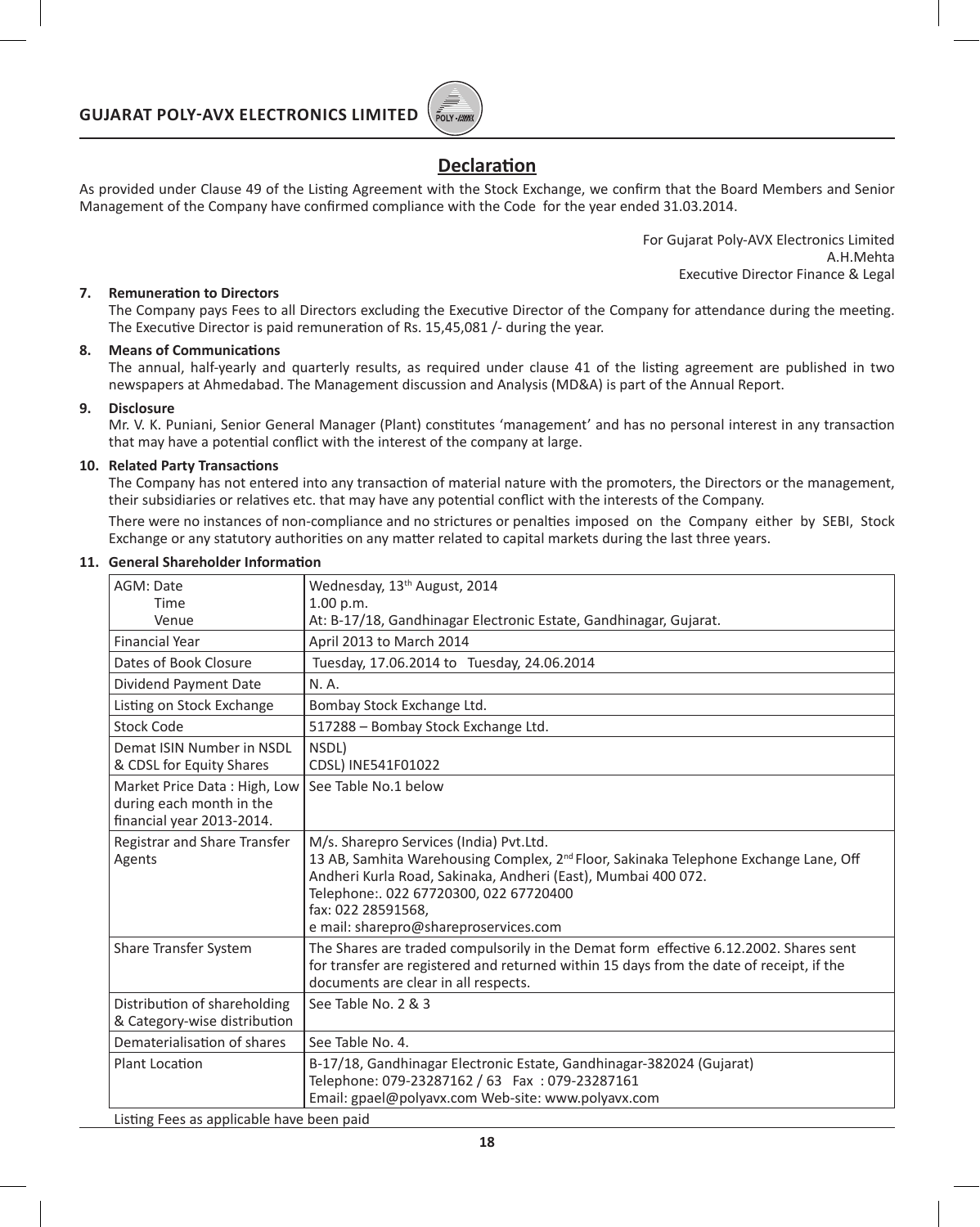### **Table 1 – Market Price Data**

High, Low (based on closing prices) and number of shares traded during each month in the last financial year on The Bombay Stock Exchange Ltd., are summarized as herein below.

|              |         | <b>Bombay Stock Exchange Limited</b> |                          |                                      |
|--------------|---------|--------------------------------------|--------------------------|--------------------------------------|
| <b>Month</b> |         | High (Rs.)                           | Low (Rs.)                | <b>Total Number of Shares traded</b> |
| April        | $-2013$ | 5.71                                 | 4.92                     | 762                                  |
| May          | $-2013$ | ۰                                    | $\overline{\phantom{a}}$ | $\overline{\phantom{0}}$             |
| June         | $-2013$ | $\overline{\phantom{a}}$             | ۰                        |                                      |
| July         | $-2013$ | ٠                                    | ٠                        | $\overline{\phantom{0}}$             |
| August       | $-2013$ | 4.68                                 | 4.68                     | 70                                   |
| September    | $-2013$ | $\overline{\phantom{a}}$             | ٠                        | ۰                                    |
| October      | $-2013$ | 4.67                                 | 4.30                     | 680                                  |
| November     | $-2013$ | 4.20                                 | 3.54                     | 5,399                                |
| December     | $-2013$ | 3.37                                 | 3.21                     | 608                                  |
| January      | $-2014$ | 3.16                                 | 2.86                     | 3,908                                |
| February     | $-2014$ | 3.47                                 | 3.31                     | 1,500                                |
| March        | $-2014$ | 3.99                                 | 3.64                     | 2,349                                |

**Table 2 – Distribution of Shareholding as on 31.03.2014.**

| No. of Equity Shares. | No. of Shares held | % of total shares | <b>No. of Shareholders</b> | % of total Shareholders |
|-----------------------|--------------------|-------------------|----------------------------|-------------------------|
| 1 to 100              | 11,83,583          | 13.84             | 19.779                     | 84.96                   |
| 101 to 500            | 5,94,306           | 6.95              | 2,899                      | 12.45                   |
| 501 to 1000           | 2,68,311           | 3.14              | 354                        | 1.52                    |
| 1001 to 5000          | 4,23,239           | 4.95              | 203                        | 0.87                    |
| 5001 to 10000         | 1,89,654           | 2.22              | 25                         | 0.11                    |
| 10001 to 100000       | 5,38,641           | 6.30              | 17                         | 0.07                    |
| 100001 and above      | 53,52,266          | 62.60             | 4                          | 0.02                    |
| Total                 | 85,50,000          | 100.00            | 23,281                     | 100.00                  |

### **Table 3 – Category-wise distribution of shareholding as on 31.03.2014**

| Sr. No. | Category                                         | No. of shareholders | No. of shares held       | % of total shares |
|---------|--------------------------------------------------|---------------------|--------------------------|-------------------|
| 1.      | Promoters                                        |                     | 51,13,255                | 59.80             |
| 2.      | <b>Public Financial Institutions &amp; Banks</b> | 4                   | 3,27,259                 | 3.83              |
| 3.      | <b>Mutual Funds</b>                              |                     |                          |                   |
| 4.      | <b>Bodies Corporate</b>                          | 96                  | 1,28,979                 | 1.51              |
| 5.      | Resident Individuals                             | 23,155              | 29,41,391                | 34.40             |
| 6.      | FII & OCBs                                       | -                   | $\overline{\phantom{a}}$ |                   |
| 7.      | Non-Resident Individuals                         | 23                  | 39.116                   | 0.46              |
| 8.      | <b>State Government</b>                          |                     |                          |                   |
|         | Total                                            | 23,281              | 85,50,000                | 100.00            |

### **Table 4 – Break-up of shares in physical & electronic mode as on 31.03.2014.**

| Mode       | No. of shareholders | % of total shareholders | No. of shares | % of total shares |
|------------|---------------------|-------------------------|---------------|-------------------|
| Physical   | 19,218              | 82.55                   | 32,80,820     | 38.37             |
| Electronic | 4,063               | 17.45                   | 52,69,180     | 61.63             |
| Total      | 23,281              | 100.00                  | 85,50,000     | 100.00            |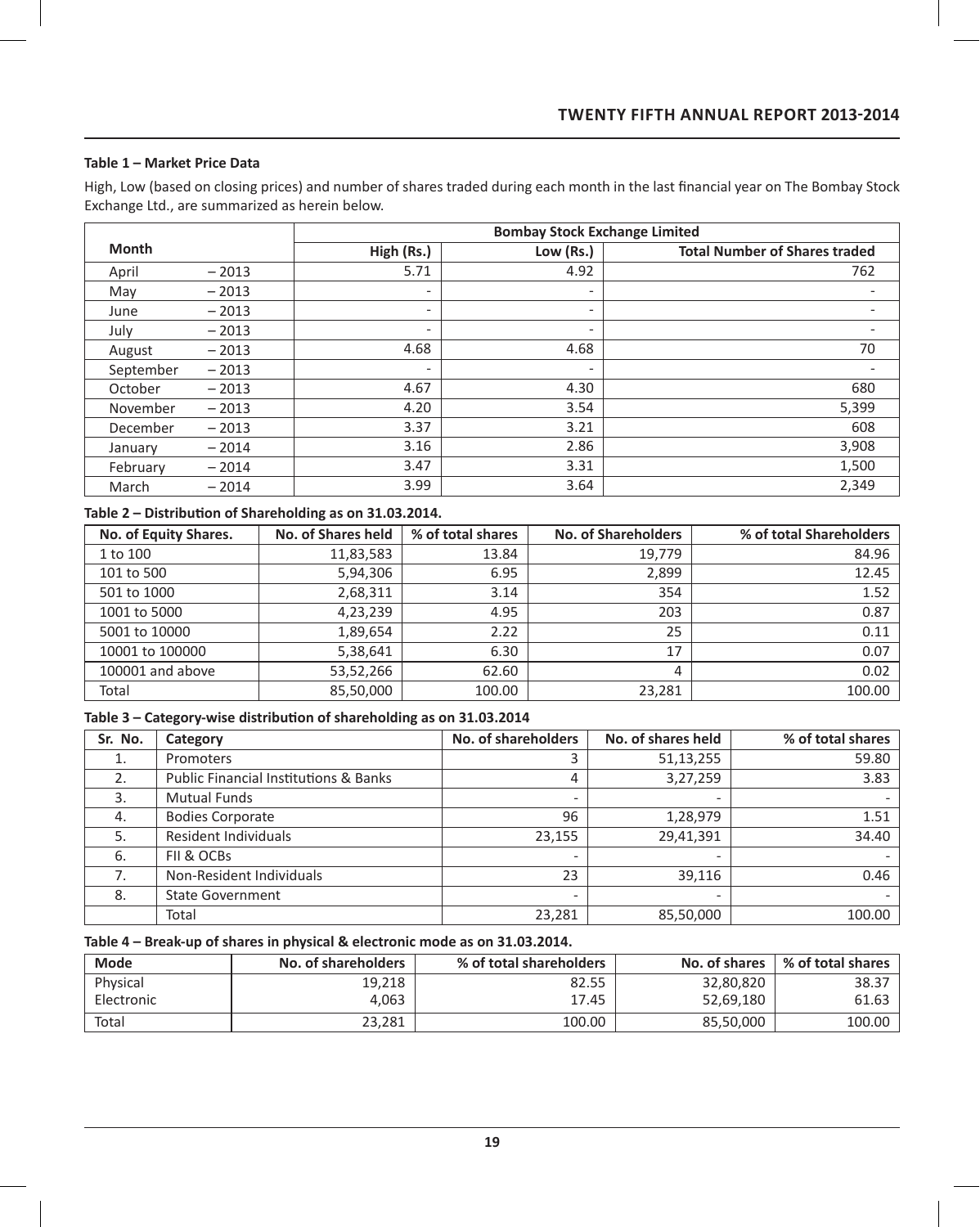

### **12. Details of Directors appointed and re-appointed during the year:**

During the year Mr. Tanil R. Kilachand and Mr. A. B. Shah retired by rotation and were re-appointed at the last Annual General Meeting.

The details of other Directors being appointed and re-appointed in the ensuing Annual General Meeting have been given in the "Notice calling the Twenty Fifth Annual General Meeting of the Company".

### 13. General Body Meetings:

The particulars of Annual General Meetings of the Company held in the last 3 years are as under. The shareholders passed all the resolutions set out in the respective notices.

| Financial     | <b>AGM</b> | Location                                            | Date       | Time       | No. of Special            |
|---------------|------------|-----------------------------------------------------|------------|------------|---------------------------|
| Year          |            |                                                     |            |            | <b>Resolutions passed</b> |
| $ 2010 - 11$  | AGM        | Gandhinagar Electronic Estate, Gandhinagar, Gujarat | 29.07.2011 | 1.00 p.m   |                           |
| $ 2011 - 12 $ | AGM        | Gandhinagar Electronic Estate, Gandhinagar, Gujarat | 03.08.2012 | $1.00$ p.m |                           |
| $ 2012 - 13 $ | AGM        | Gandhinagar Electronic Estate, Gandhinagar, Gujarat | 02.08.2013 | $1.00$ p.m |                           |

No Extra Ordinary General Meetings (EGM) held during the last 3 years.

The Company has not passed any shareholders' resolution through postal ballot during the year under reference.

### **AUDITORS' CERTIFICATE ON CORPORATE GOVERNANCE TO THE MEMBERS OF GUJARAT POLY- AVX ELECTRONICS LIMITED**

We have examined the compliance of the conditions of Corporate Governance by **Gujarat Poly-AVX Electronics Limited** for the year ended on March 31, 2014, as stipulated in Clause 49 of the Listing Agreement of the said Company with Stock Exchanges in India.

The compliance of conditions of Corporate Governance is the responsibility of the Company's management. Our examination has been limited to a review of the procedures and implementation thereof, adopted by the Company for ensuring compliance of the conditions of Corporate Governance as stipulated in the said Clause. It is neither an audit nor an expression of opinion on the financial statements of the Company.

In our opinion and to the best of our information and according to the explanations given to us, we certify that the Company has complied with the conditions of Corporate Governance as stipulated in Clause 49 of the above mentioned Listing Agreement.

We state that such compliance is neither an assurance as to the future viability of the Company nor the efficiency or effectiveness with which the Management has conducted the affairs of the Company.

**For C.C.Chokshi & Co** Chartered Accountants (Registration No. 101876W) **Kartikeya Raval**  *Partner* Ahmedabad, (Membership No. 106189)

Dated: 29th May, 2014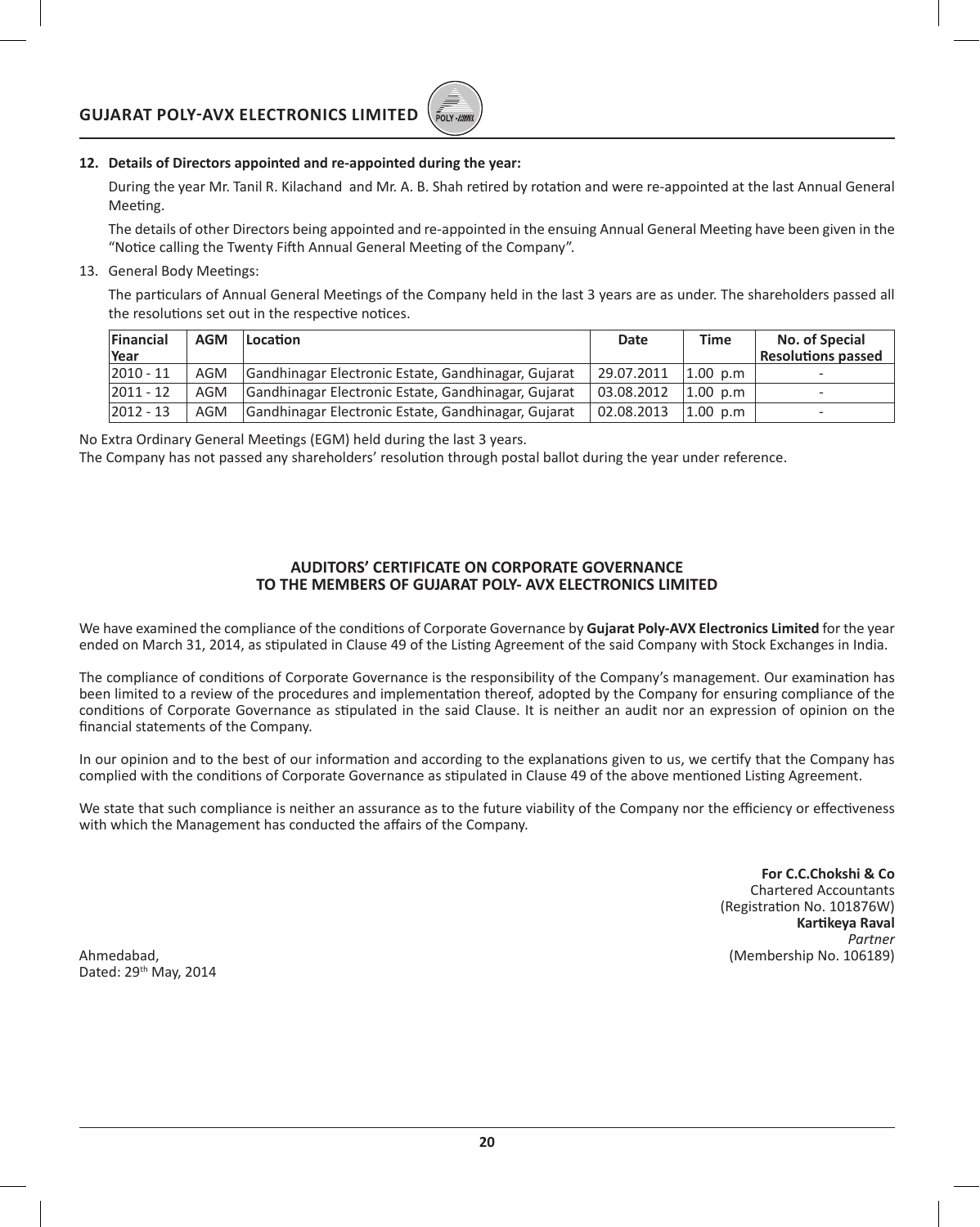### **INDEPENDENT AUDITORS' REPORT TO THE MEMBERS OF GUJARAT POLY-AVX ELECTRONICS LIMITED**

### **Report on the Financial Statements**

We have audited the accompanying financial statements of GUJARAT POLY-AVX ELECTRONICS LIMITED ("the Company"), which comprise the Balance Sheet as at 31st March , 2014, the Statement of Profit and Loss and the Cash Flow Statement for the year then ended, and a summary of the significant accounting policies and other explanatory information.

#### **Management's Responsibility for the Financial Statements**

The Company's Management is responsible for the preparation of these financial statements that give a true and fair view of the financial position, financial performance and cash flows of the Company in accordance with the Accounting Standards notified under the Companies Act, 1956 ("the Act") (which continue to be applicable in respect of Section 133 of the Companies Act, 2013 in terms of General Circular 15/2013 dated 13th September, 2013 of the Ministry of Corporate Affairs) and in accordance with the accounting principles generally accepted in India. This responsibility includes the design, implementation and maintenance of internal control relevant to the preparation and presentation of the financial statements that give a true and fair view and are free from material misstatement, whether due to fraud or error.

#### **Auditors' Responsibility**

Our responsibility is to express an opinion on these financial statements based on our audit. We conducted our audit in accordance with the Standards on Auditing issued by the Institute of Chartered Accountants of India. Those Standards require that we comply with ethical requirements and plan and perform the audit to obtain reasonable assurance about whether the financial statements are free from material misstatement.

An audit involves performing procedures to obtain audit evidence about the amounts and the disclosures in the financial statements. The procedures selected depend on the auditor's judgment, including the assessment of the risks of material misstatement of the financial statements, whether due to fraud or error. In making those risk assessments, the auditor considers internal control relevant to the Company's preparation and fair presentation of the financial statements in order to design audit procedures that are appropriate in the circumstances, but not for the purpose of expressing an opinion on the effectiveness of the Company's internal control. An audit also includes evaluating the appropriateness of the accounting policies used and the reasonableness of the accounting estimates made by the Management, as well as evaluating the overall presentation of the financial statements.

We believe that the audit evidence we have obtained is sufficient and appropriate to provide a basis for our audit opinion.

### **Opinion**

In our opinion and to the best of our information and according to the explanations given to us, the aforesaid financial statements give the information required by the Act in the manner so required and give a true and fair view in conformity with the accounting principles generally accepted in India:

- (a) in the case of the Balance Sheet, of the state of affairs of the Company as at 31st March, 2014;
- (b) in the case of the Statement of Profit and Loss, of the profit of the Company for the year ended on that date; and
- (c) in the case of the Cash Flow Statement, of the cash flows of the Company for the year ended on that date.

### **Emphasis of Matter**

We draw attention to Note 29 to the financial statements regarding preparation of the financial statements of the Company on going concern basis for the reasons stated therein.

Our opinion is not qualified in respect of this matter.

#### **Report on Other Legal and Regulatory Requirements**

- 1. As required by the Companies (Auditor's Report) Order, 2003 ("the Order") issued by the Central Government in terms of Section 227(4A) of the Act, we give in the Annexure a statement on the matters specified in paragraphs 4 and 5 of the Order.
- 2. As required by Section 227(3) of the Act, we report that:
- (a) We have obtained all the information and explanations which to the best of our knowledge and belief were necessary for the purposes of our audit.
- (b) In our opinion, proper books of account as required by law have been kept by the Company so far as it appears from our examination of those books.
- (c) The Balance Sheet, the Statement of Profit and Loss and the Cash Flow Statement dealt with by this Report are in agreement with the books of account.
- (d) In our opinion, the Balance Sheet, the Statement of Profit and Loss and the Cash Flow Statement comply with the Accounting Standards notified under the Act (which continue to be applicable in respect of Section 133 of the Companies Act, 2013 in terms of General Circular 15/2013 dated 13th September, 2013 of the Ministry of Corporate Affairs).
- (e) On the basis of the written representations received from the directors as on 31st March, 2014 taken on record by the Board of Directors, none of the directors is disqualified as on 31st March, 2014 from being appointed as a director in terms of Section 274(1) (g) of the Act.

**For C. C. Chokshi & Co.** Chartered Accountants (Firm Registration No. 101876W)

> **Kartikeya Raval** Partner (Membership No. 106189)

Ahmedabad, May 29, 2014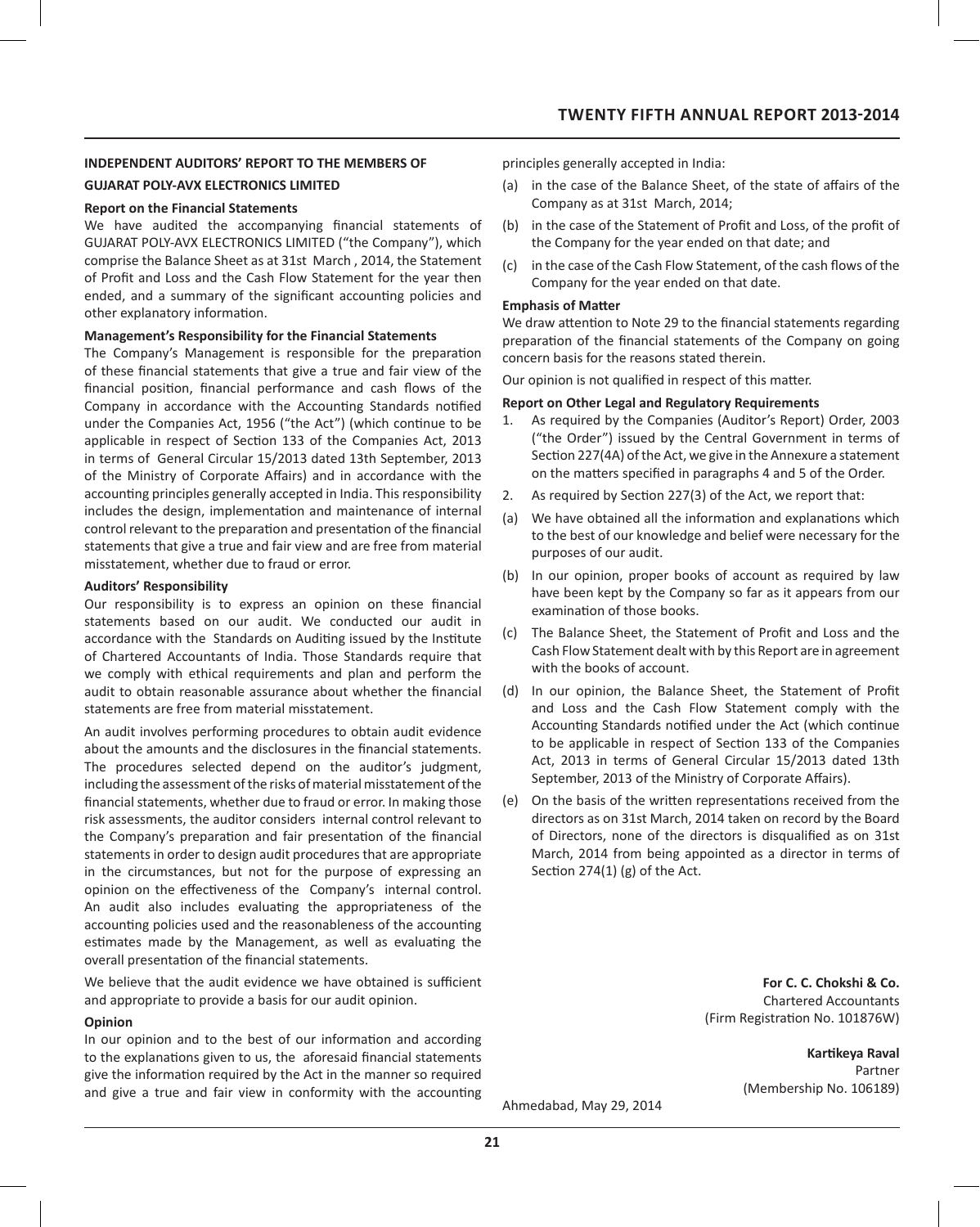### **ANNEXURE TO THE INDEPENDENT AUDITORS' REPORT**

(Referred to in paragraph 1 under 'Report on Other Legal and Regulatory Requirements' section of our report of even date)

 $\sqrt{2}$  OI Y -  $/3$ 

- (i) Having regard to the nature of the Company's business/activities/results during the year, clauses (xiii) and (xiv) of Paragraph 4 of the Order are not applicable to the Company.
- (ii) In respect of its fixed assets:
- (a) The Company has maintained proper records showing full particulars, including quantitative details and situation of the fixed assets.
- (b) The fixed assets were physically verified during the year by the Management in accordance with a regular programme of verification which, in our opinion, provides for physical verification of all the fixed assets at reasonable intervals. According to the information and explanations given to us, no material discrepancies were noticed on such verification.
- (c) The Company has not disposed of any fixed assets during the year.
- (iii) In respect of its inventory:
- (a) As explained to us, the inventories were physically verified during the year by the Management at reasonable intervals.
- (b) In our opinion and according to the information and explanations given to us, the procedures of physical verification of inventories followed by the Management were reasonable and adequate in relation to the size of the Company and the nature of its business.
- (c) In our opinion and according to the information and explanations given to us, the Company has maintained proper records of its inventories and no material discrepancies were noticed on physical verification.
- (iv) The Company has not granted any loans, secured or unsecured to companies, firms or other parties covered in the register maintained under section 301 of the Companies Act, 1956.

In respect of loans, secured or unsecured, taken by the Company from companies, firms or other parties covered in the Register maintained under Section 301 of the Companies Act, 1956, according to the information and explanations given to us:

- (a) The Company has taken unsecured loan aggregating Rs.2,45,00,000/- from a Company during the year. The maximum amount involved during the year and the year-end balance of such loan aggregates to Rs.4,87,66,002/- and Rs. 4,87,66,002/ respectively.
- (b) The rate of interest and other terms and conditions of this loan is, in our opinion, prima facie not prejudicial to the interests of the Company.
- (c) The payment of principal amounts and interest in respect of such loans are not yet specified.
- (v) In our opinion and according to the information and explanations given to us, having regard to the explanations that some of the items purchased are of special nature and suitable alternative sources are not readily available for obtaining comparable quotations, there is an adequate internal control system commensurate with the size of the Company and the nature of its business with regard to purchases of inventory and fixed assets and the sale of goods and services. During the course of our audit, we have not observed any continuing failure to correct major weakness in internal control system of the Company.
- (vi) In respect of contracts or arrangements entered in the Register maintained in pursuance of Section 301 of the Companies Act, 1956, to the best of our knowledge and belief and according to the information and explanations given to us:
- (a) The particulars of contracts or arrangements referred to Section 301 that needed to be entered in the Register maintained under the said Section have been so entered.
- (b) There are no transactions made in pursuance of contracts or arrangements entered in the register maintained under section 301 of the Companies Act, 1956 exceeding the value of rupees five lacs in respect of any party during the year.
- (vii) According to the information and explanations given to us, the Company has not accepted any deposit from the public during the year.
- (viii) In our opinion, the internal audit functions carried out during the year by a firm of Chartered Accountants appointed by the Management have been commensurate with the size of the Company and the nature of its business.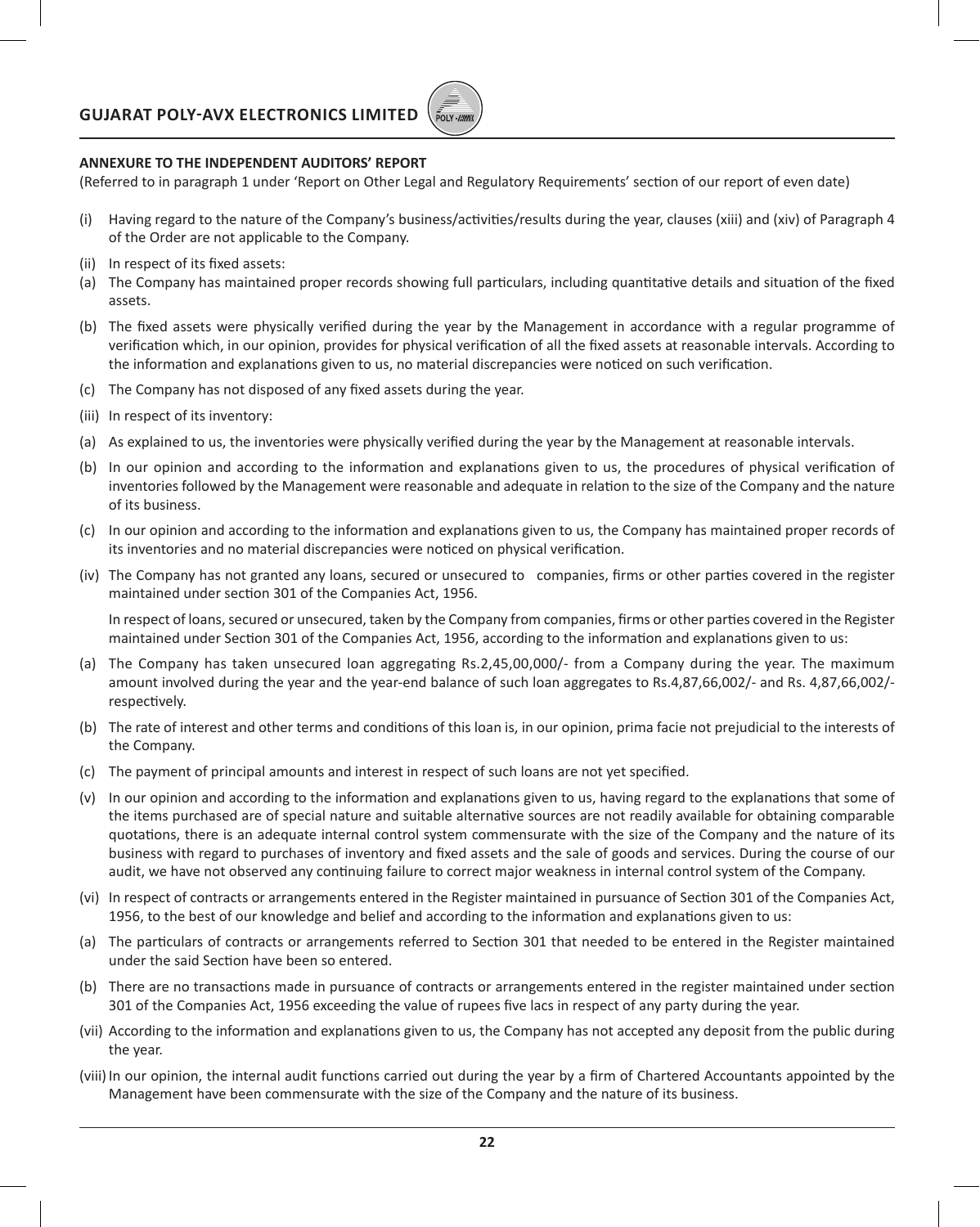- (ix) We have broadly reviewed the cost records maintained by the Company pursuant to the Companies (Cost Accounting Records) Rules, 2011 prescribed by the Central Government under Section 209(1)(d) of the Companies Act, 1956 and are of the opinion that prima facie the prescribed cost records have been maintained. We have, however, not made a detailed examination of the cost records with a view to determine whether they are accurate or complete.
- (x) According to the information and explanations given to us in respect of statutory dues:
- (a) The Company has been regular in depositing undisputed dues, including Provident Fund, Investor Education and Protection Fund, Employees' State Insurance, Income-tax, Sales Tax, Wealth Tax, Service Tax, Custom Duty, Excise Duty, Cess and other material statutory dues applicable to it with the appropriate authorities.
- (b) There were no undisputed amounts payable in respect of Provident Fund, Investor Education and Protection Fund, Employees' State Insurance, Income-tax, Wealth Tax, Custom Duty, Excise Duty, Cess and other material statutory dues in arrears as at 31st March, 2014 for a period of more than six months from the date they became payable.
- (c) There are no dues of Income-tax, Sales Tax, Wealth Tax, Service Tax, Custom Duty, Excise Duty and Cess which have not been deposited as on 31st March, 2014 on account of any disputes.
- (xi) The accumulated losses of the Company at the end of the financial year are not less than fifty percent of its net worth. The Company has not incurred cash losses during the financial year covered by our audit. However, the Company had incurred cash losses in the immediately preceding financial year.
- (xii) In our opinion and according to the information and explanations given to us, the Company has been generally regular in the repayment of dues to banks and financial institutions.
- (xiii) According to the information and explanations given to us, the Company has not given any loans and advances on the basis of security by way of pledge of shares, debentures and other securities.
- (xiv) In our opinion and according to the information and explanations given to us, the Company has not given any guarantee for loans taken by others from banks or financial institutions.
- (xv) In our opinion and according to the information and explanations given to us, the term loans have been applied for the purposes for which they were obtained.
- (xvi) In our opinion and according to the information and explanations given to us and on an overall examination of the Balance Sheet, we report that funds raised on short-term basis have not been used during the year for long- term investment.
- (xvii) According to the information and explanations given to us, the Company has not made preferential allotment of shares to parties and companies covered in the register maintained under section 301 of the Companies Act, 1956.
- (xviii)The Company has not issued any secured debentures during the year.
- (xix) The Company has not raised any money by public issue during the year.
- (xx) To the best of our knowledge and according to the information and explanations given to us, no fraud by the Company and no material fraud on the Company has been noticed or reported during the year.

**For C. C. Chokshi & Co.** Chartered Accountants (Registration No. 101876W)

**Kartikeya Raval** Partner (Membership No. 106189)

Ahmedabad, May 29, 2014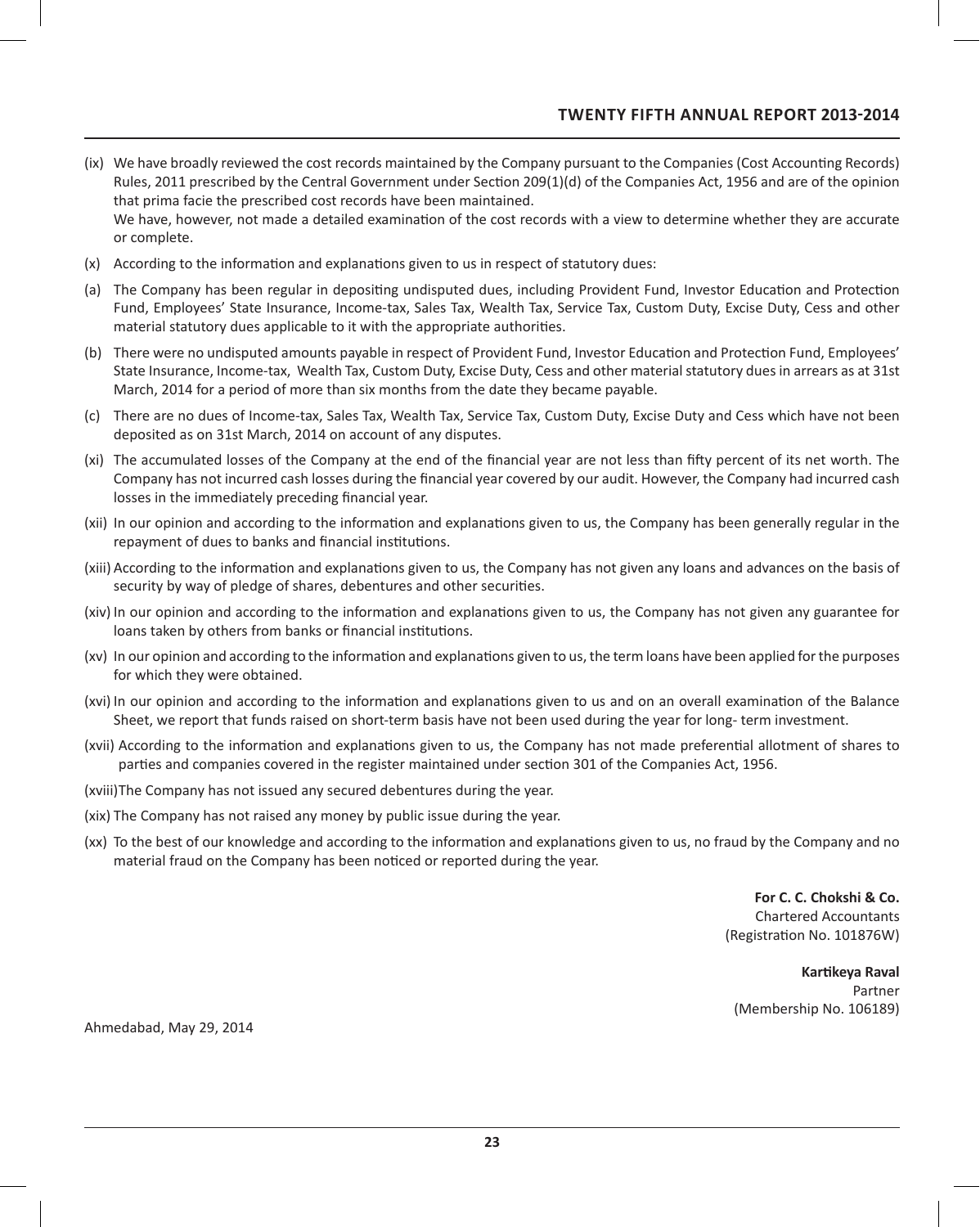

### **BALANCE SHEET AS AT 31ST MARCH, 2014**

|                                                             |                                      |                               | (In Rupees)            |
|-------------------------------------------------------------|--------------------------------------|-------------------------------|------------------------|
| <b>Particulars</b>                                          | <b>Note</b>                          | As at                         | As at                  |
|                                                             |                                      | <b>31st March 2014</b>        | 31st March 2013        |
| <b>I. EQUITY AND LIABILITIES</b>                            |                                      |                               |                        |
| (1) Shareholders' Funds                                     |                                      |                               |                        |
| (a) Share Capital                                           | 3                                    | 18,36,50,000                  | 18,36,50,000           |
| (b) Reserves and Surplus                                    | 4                                    | (16, 44, 49, 570)             | (16,44,93,028)         |
| (2) Non - Current Liabilities                               |                                      | 1,92,00,430                   | 1,91,56,972            |
| (a) Long-term borrowings                                    | 5                                    |                               |                        |
|                                                             |                                      |                               | 140,184                |
| (b) Deferred Tax Liabilities (Net)                          | 6                                    |                               |                        |
| (c) Long-term provisions                                    | $\overline{7}$                       | 20,14,705<br>20,14,705        | 17,51,000<br>18,91,184 |
| (3) Current liabilities                                     |                                      |                               |                        |
| (a) Short-term borrowings                                   | 8                                    | 4,87,92,344                   | 2,73,08,062            |
| (b) Trade payables                                          | 9                                    | 79,53,470                     | 1,05,31,143            |
| (c) Other current liabilities                               | 10                                   | 9,37,141                      | 1,76,46,045            |
| (d) Short-term provisions                                   | 11                                   | 10,33,643                     | 3,49,434               |
|                                                             |                                      | 5,87,16,598                   | 5,58,34,684            |
| <b>TOTAL</b>                                                |                                      | 7,99,31,733                   | 7,68,82,840            |
| <b>II. ASSETS</b>                                           |                                      |                               |                        |
|                                                             |                                      |                               |                        |
| (1) Non-current assets                                      |                                      |                               |                        |
| (a) Fixed assets                                            | 12                                   |                               |                        |
| (i) Tangible assets                                         |                                      | 2,14,55,210                   | 2,24,68,881            |
| (ii) Intangible assets                                      |                                      | 5,64,287                      | 3,17,296               |
|                                                             |                                      | 2,20,19,497                   | 2,27,86,177            |
| (b) Long-term loans and advances                            | 13                                   | 5,00,406                      | 6,62,039               |
|                                                             |                                      | 2,25,19,903                   | 2,34,48,216            |
| (2) Current assets                                          |                                      |                               |                        |
| (a) Inventories                                             | 14                                   | 2,65,71,320                   | 2,58,20,193            |
| (b) Trade receivables                                       | 15                                   | 2,72,84,003                   | 2,53,00,524            |
| (c) Cash and cash equivalent                                | 16                                   | 25,43,956                     | 15,56,768              |
| (d) Short-term loans and advances                           | 17                                   | 9,91,089                      | 7,45,332               |
| (e) Other current assets                                    | 18                                   | 21,462                        | 11,807                 |
|                                                             |                                      | 5,74,11,830                   | 5,34,34,624            |
| <b>TOTAL</b>                                                |                                      | 7,99,31,733                   | 7,68,82,840            |
| Summary of significant accounting policies                  | $\overline{2}$                       |                               |                        |
| See accompanying notes forming part of financial statements |                                      |                               |                        |
| As per our attached report of even date.                    | For and on behalf of the Board       |                               |                        |
| For C. C. Chokshi & Co.                                     | T. R. Kilachand                      | P. T. Kilachand               |                        |
| <b>Chartered Accountants</b>                                | Chairman                             | Director                      |                        |
|                                                             |                                      |                               |                        |
| Kartikeya Raval                                             | A. H. Mehta                          | <b>Chandrakant Khushaldas</b> |                        |
| Partner                                                     | Executive Director - Finance & Legal | Director                      |                        |
| (Membership No. 106189)                                     |                                      |                               |                        |
| Place: Ahmedabad                                            | J. M. Shah                           | Place: Mumbai                 |                        |

Date: 29<sup>th</sup> May, 2014 **Company Secretary** Date: 29<sup>th</sup> May, 2014

**24**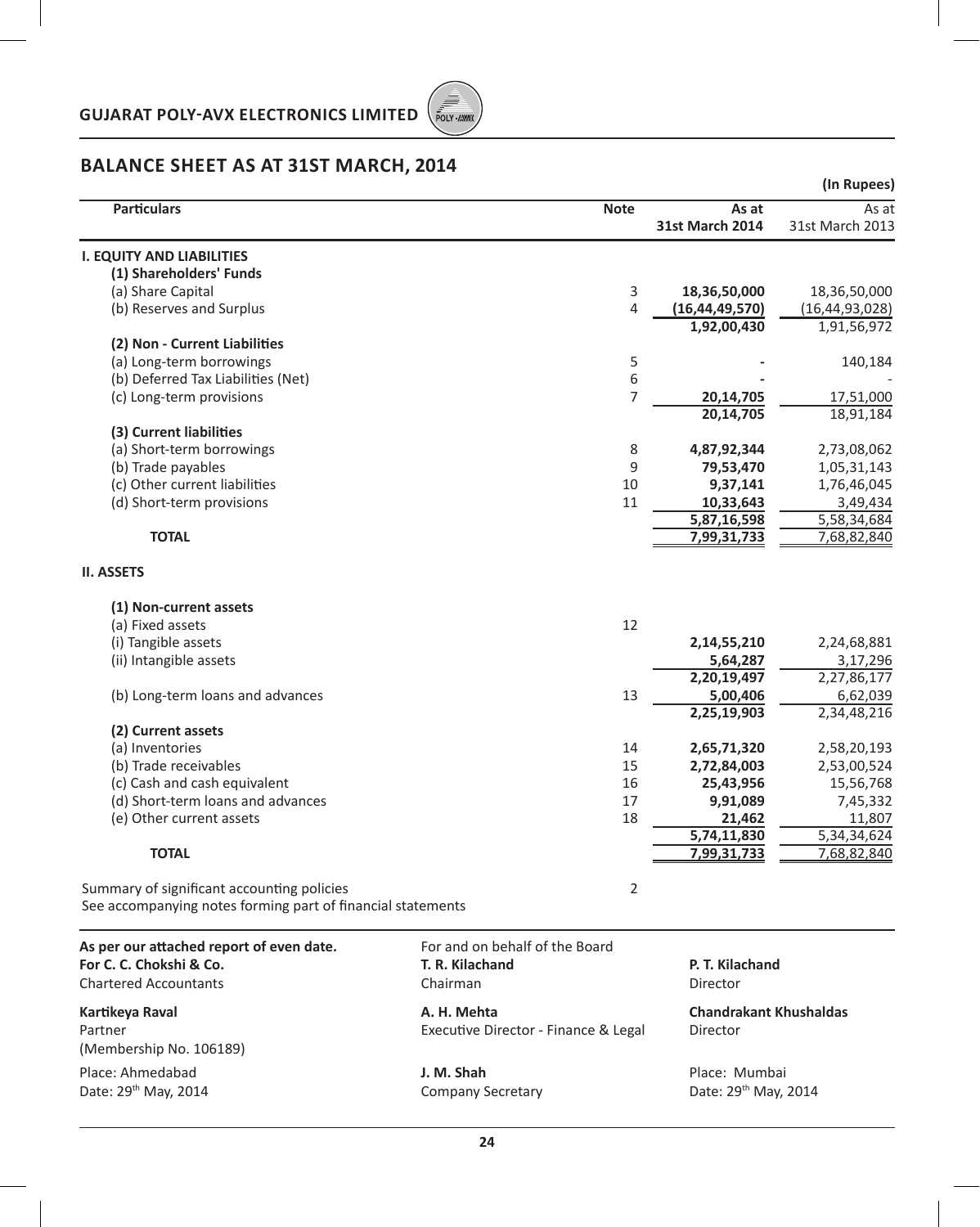### **Twenty FIFTH Annual Report 2013-2014**

|         |                                                                          |                                      |                |                               | (In Rupees)          |
|---------|--------------------------------------------------------------------------|--------------------------------------|----------------|-------------------------------|----------------------|
|         | <b>Particulars</b>                                                       |                                      | <b>Note</b>    | Year Ended on                 | <b>Year Ended on</b> |
|         |                                                                          |                                      |                | 31st March 2014               | 31st March 2013      |
|         | <b>CONTINUING OPERATIONS</b>                                             |                                      |                |                               |                      |
|         | I. Revenue from operations (Gross)                                       |                                      | 19             | 11,21,62,261                  | 10,64,81,864         |
|         | Less : Excise duty<br>Revenue from Operations (Net)                      |                                      |                | 92,60,884                     | 1,09,74,546          |
|         |                                                                          |                                      |                | 10,29,01,377                  | 9,55,07,318          |
|         | II. Other income                                                         |                                      | 20             | 3,98,925                      | 43,673               |
|         | III. Total Revenue (I + II)                                              |                                      |                | 10,33,00,302                  | 9,55,50,991          |
|         | IV. Expenses:                                                            |                                      |                |                               |                      |
|         | a. Cost of Raw Materials Consumed                                        |                                      | 21             | 4,08,40,691                   | 5,07,06,617          |
| b.      | (Increase)/Decrease in Stock of Finished Goods, Process Stock and Stock- |                                      | 22             | (42,50,119)                   | 3,09,289             |
| C.      | in-trade<br>Purchase of Stock-in-trade                                   |                                      | 23             | 2,38,86,031                   | 49,23,130            |
| d.      | <b>Manufacturing Expenses</b>                                            |                                      | 24             | 31,07,976                     | 61,60,270            |
| e.      | <b>Employee Benefits Expenses</b>                                        |                                      | 25             | 2,16,50,440                   | 1,96,47,891          |
| f.      | <b>Finance Costs</b>                                                     |                                      | 26             | 50,40,205                     | 25,77,943            |
| g.      | Depreciation & Amortization                                              |                                      | 12             | 15,59,944                     | 19,69,078            |
| h.      | <b>Other Expenses</b>                                                    |                                      | 27             | 1, 14, 21, 676                | 99,76,373            |
|         | <b>Total Expenses</b>                                                    |                                      |                | 10,32,56,844                  | 9,62,70,591          |
| V.      | Profit/(Loss) before exceptional items and tax (III-IV)                  |                                      |                | 43,458                        | (7, 19, 600)         |
| VI.     | <b>Exceptional items</b>                                                 |                                      | 28             |                               | 2,00,79,181          |
| VII.    | Profit/(Loss) before tax (V-VI)                                          |                                      |                | 43,458                        | (2,07,98,781)        |
|         | VIII. Tax expense:                                                       |                                      |                |                               |                      |
|         | (1) Current Tax                                                          |                                      | 31             |                               |                      |
|         | (2) Deferred Tax                                                         |                                      | 6              |                               |                      |
| IX.     | Profit/(Loss) for the year (VII-VIII)                                    |                                      |                | 43,458                        | (2,07,98,781)        |
|         | X. Earnings per equity share:                                            |                                      | 36             |                               |                      |
|         | (1) Basic                                                                |                                      |                | 0.01                          | (2.43)               |
|         | (2) Diluted                                                              |                                      |                | 0.01                          | (2.43)               |
|         | Face Value per Share (Rs.)                                               |                                      |                | 10.00                         | 10.00                |
|         | Summary of Significant Accounting Policies                               |                                      | $\overline{2}$ |                               |                      |
|         | See accompanying notes forming part of financial statements              |                                      |                |                               |                      |
|         | As per our attached report of even date.                                 | For and on behalf of the Board       |                |                               |                      |
|         | For C. C. Chokshi & Co.<br><b>Chartered Accountants</b>                  | T. R. Kilachand<br>Chairman          |                | P. T. Kilachand<br>Director   |                      |
|         | Kartikeya Raval                                                          | A. H. Mehta                          |                | <b>Chandrakant Khushaldas</b> |                      |
| Partner |                                                                          | Executive Director - Finance & Legal |                | Director                      |                      |
|         | (Membership No. 106189)                                                  |                                      |                |                               |                      |
|         | Place: Ahmedabad                                                         | J. M. Shah                           |                | Place: Mumbai                 |                      |
|         | Date: 29th May, 2014                                                     | <b>Company Secretary</b>             |                | Date: 29th May, 2014          |                      |
|         |                                                                          |                                      |                |                               |                      |

### **Statement of Profit and Loss for the year ended 31st March, 2014**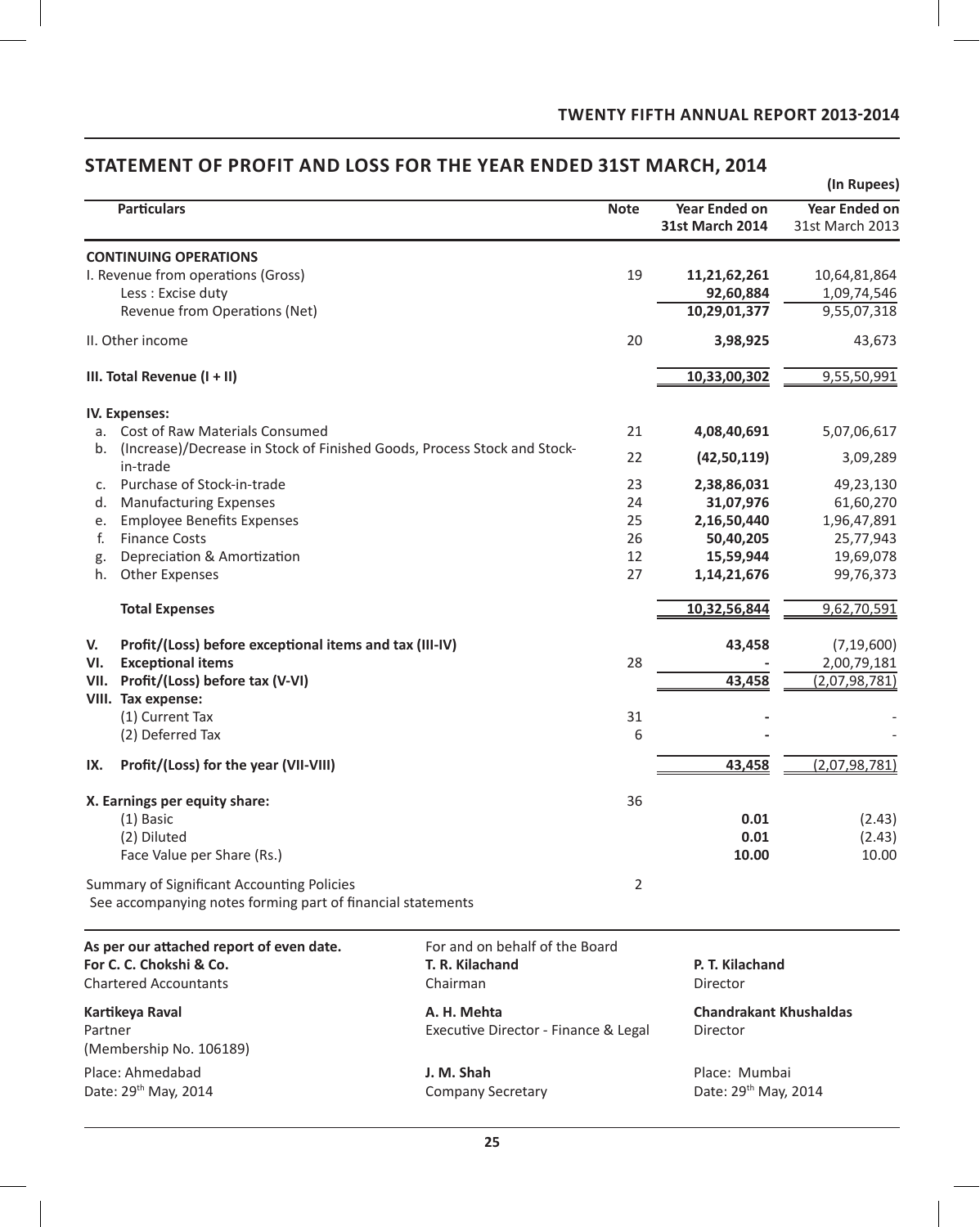

### **Cash flow statement for the year ended 31st March, 2014**

|                                                                                                     |                                             | (In Rupees)                   |
|-----------------------------------------------------------------------------------------------------|---------------------------------------------|-------------------------------|
| <b>Particulars</b>                                                                                  | <b>Year Ended</b><br><b>31st March 2014</b> | Year Ended<br>31st March 2013 |
| (A) Cashflow From Operating Activities<br>1. Net Profit / (Loss) before extraordinary items and tax | 43,458                                      | (2,07,98,781)                 |
| 2. Adjustments for:                                                                                 |                                             |                               |
| a) Depreciation and Amortisation                                                                    | 15,59,944                                   | 19,69,078                     |
| b) Finance Cost Expenses                                                                            | 50,40,205                                   | 2,26,57,124                   |
| c) Interest written back                                                                            | (2,88,409)                                  |                               |
| d) Provision for expensewritten back                                                                | (13, 932)                                   |                               |
| e) Sundry credit balances written back                                                              | (3,01,477)                                  | (6,629)                       |
| f) Sundry Balace written off                                                                        | 3,16,784                                    |                               |
| g) Loss/(Profit) on Sales of Assets                                                                 |                                             | 48,574                        |
| h) Unrealised Foreign Exchange Fluctuation                                                          | (1, 18, 407)                                | 20,808                        |
|                                                                                                     | 61,94,708                                   | 2,46,88,955                   |
| Operating Profit Before Working Capital Changes ( $1+2$ )                                           | 62,38,166                                   | 38,90,174                     |
| 3. Adjustments for Working Capital changes:                                                         |                                             |                               |
| (i) (Increase)/ decrease in Operating Assets                                                        |                                             |                               |
| a) Inventories                                                                                      | (7, 51, 127)                                | 15,83,512                     |
| b) Trade receivables                                                                                | (23, 22, 039)                               | (12, 51, 741)                 |
| c) Long term Loans and Advances                                                                     | 1,44,002                                    | (62, 833)                     |
| d) Short term Loans and Advances                                                                    | (2,45,757)                                  | (1, 25, 952)                  |
| e) Other Current Assets                                                                             | (9,655)                                     | (557)                         |
| (ii) Increase (decrease) in Operating Liabilities                                                   |                                             |                               |
| a) Trade payables                                                                                   | (25, 77, 673)                               | (22, 15, 883)                 |
| b) Other current liabilities                                                                        | 5,02,295                                    | 20,911                        |
| c) Short term provisions                                                                            | 6,98,141                                    | 2,55,175                      |
| d) Long term provisions                                                                             | 2,63,705                                    | 3,20,992                      |
| <b>Cash Generated From Operations</b>                                                               | 19,40,058                                   | 24,13,798                     |
| Less: Direct Taxes (Paid)/Refund (Net)                                                              | 17,631                                      | (23, 296)                     |
| Net Cash From Operating Activities (A)                                                              | 19,57,689                                   | 23,90,502                     |
| (B) Cashflow From Investing Activities                                                              |                                             |                               |
| a) Purchase of Fixed Assets                                                                         | (7, 93, 265)                                | (1, 18, 404)                  |
| b) Sale of Fixed Assets                                                                             |                                             | 7,000                         |
| Net Cash used in Investing Activities (B)                                                           | (7, 93, 265)                                | (1, 11, 404)                  |
| (C) Cashflow From Financing Activities                                                              |                                             |                               |
| a) Proceeds from short term borrowings (Net)                                                        | 2,14,84,282                                 | 1,98,42,592                   |
| b) Interest Paid                                                                                    | (2, 16, 32, 565)                            | (2, 26, 54, 637)              |
| c) Repayment of long-term borrowings                                                                | (28, 953)                                   | (150843)                      |
| d) Proceeds from Long term borrowings (Net)                                                         |                                             |                               |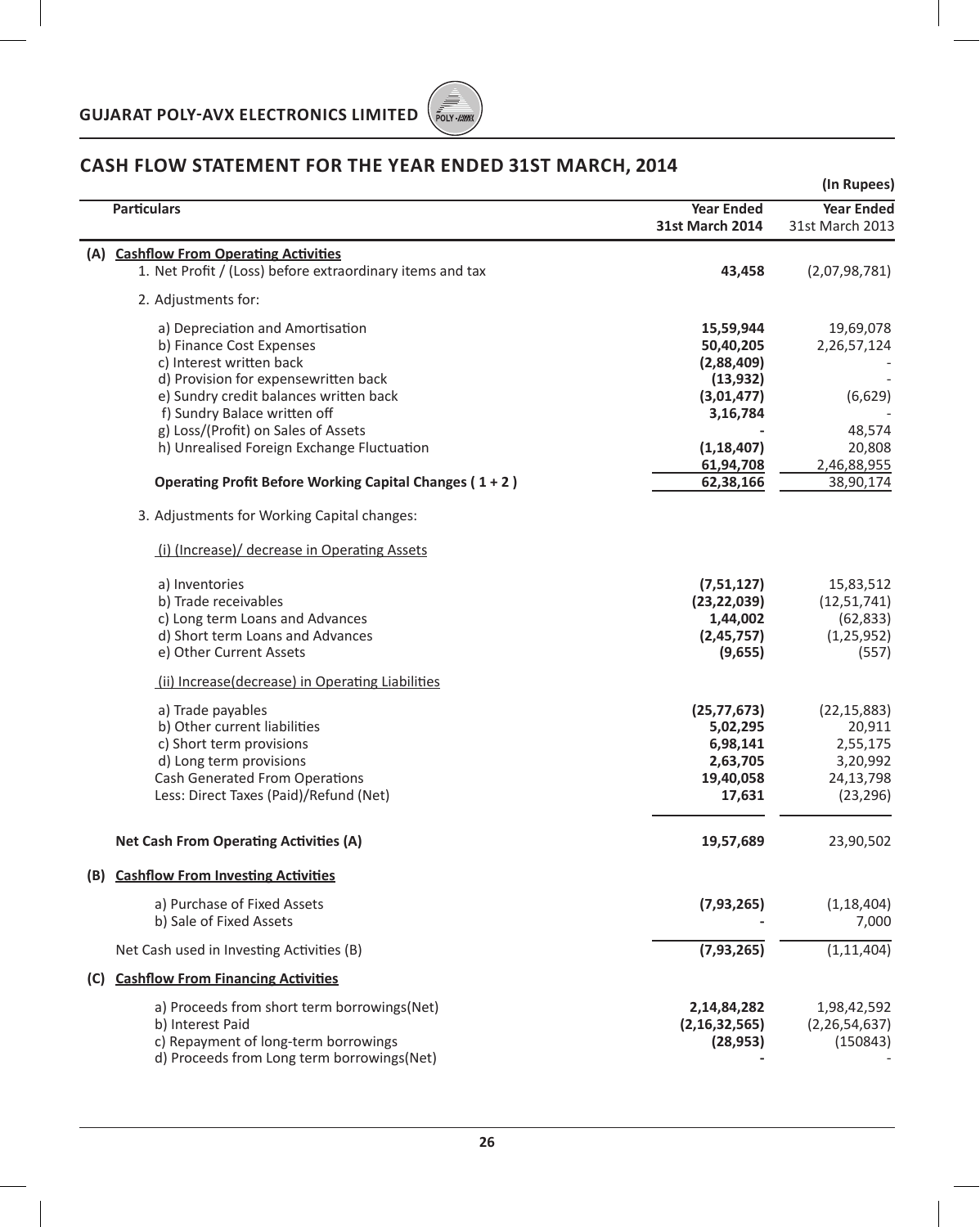### **Cash flow statement for the year ended 31st March, 2014**

|                                                                                                                             |                        | (In Rupees)       |
|-----------------------------------------------------------------------------------------------------------------------------|------------------------|-------------------|
| <b>Particulars</b>                                                                                                          | <b>Year Ended</b>      | <b>Year Ended</b> |
|                                                                                                                             | <b>31st March 2014</b> | 31st March 2013   |
| Net Cash used in Financing Activities (C)                                                                                   | (1,77,236)             | (29, 62, 888)     |
| Net Increase/(Decrease) In Cash & Cash Equivalents (A+B+C)<br>(D)                                                           | 9,87,188               | (6,83,789)        |
| Cash & Cash Equivalents at the beginning of the year<br>(E)                                                                 | 15,56,768              | 22,40,557         |
| Cash & Cash Equivalents at the end of the year<br>(F)                                                                       | 25,43,956              | 15,56,768         |
|                                                                                                                             |                        |                   |
|                                                                                                                             | As at                  | As at             |
|                                                                                                                             | 31st March, 2014       | 31st March, 2013  |
| Note:                                                                                                                       |                        |                   |
| 1 Components of Cash & Cash Equivalents                                                                                     |                        |                   |
| Cash on hand                                                                                                                | 20,236                 | 25,497            |
| Balances with Schedule banks                                                                                                |                        |                   |
| In Current Accounts                                                                                                         | 25,23,720              | 15,31,271         |
|                                                                                                                             | 25,43,956              | 15,56,768         |
| 2 The above cashflow statement has been prepared under the "Indirect Method" as                                             |                        |                   |
| set out in the Accounting Standard - 3 on Cash Flow Statement issued<br>by the Institute of Chartered Accountants of India. |                        |                   |

| As per our attached report of even date.<br>For C. C. Chokshi & Co.<br><b>Chartered Accountants</b> | For and on behalf of the Board<br>T. R. Kilachand<br>Chairman | P. T. Kilachand<br>Director                       |
|-----------------------------------------------------------------------------------------------------|---------------------------------------------------------------|---------------------------------------------------|
| Kartikeya Raval<br>Partner<br>(Membership No. 106189)                                               | A. H. Mehta<br>Executive Director - Finance & Legal           | <b>Chandrakant Khushaldas</b><br>Director         |
| Place: Ahmedabad<br>Date: 29 <sup>th</sup> May, 2014                                                | J. M. Shah<br><b>Company Secretary</b>                        | Place: Mumbai<br>Date: 29 <sup>th</sup> May, 2014 |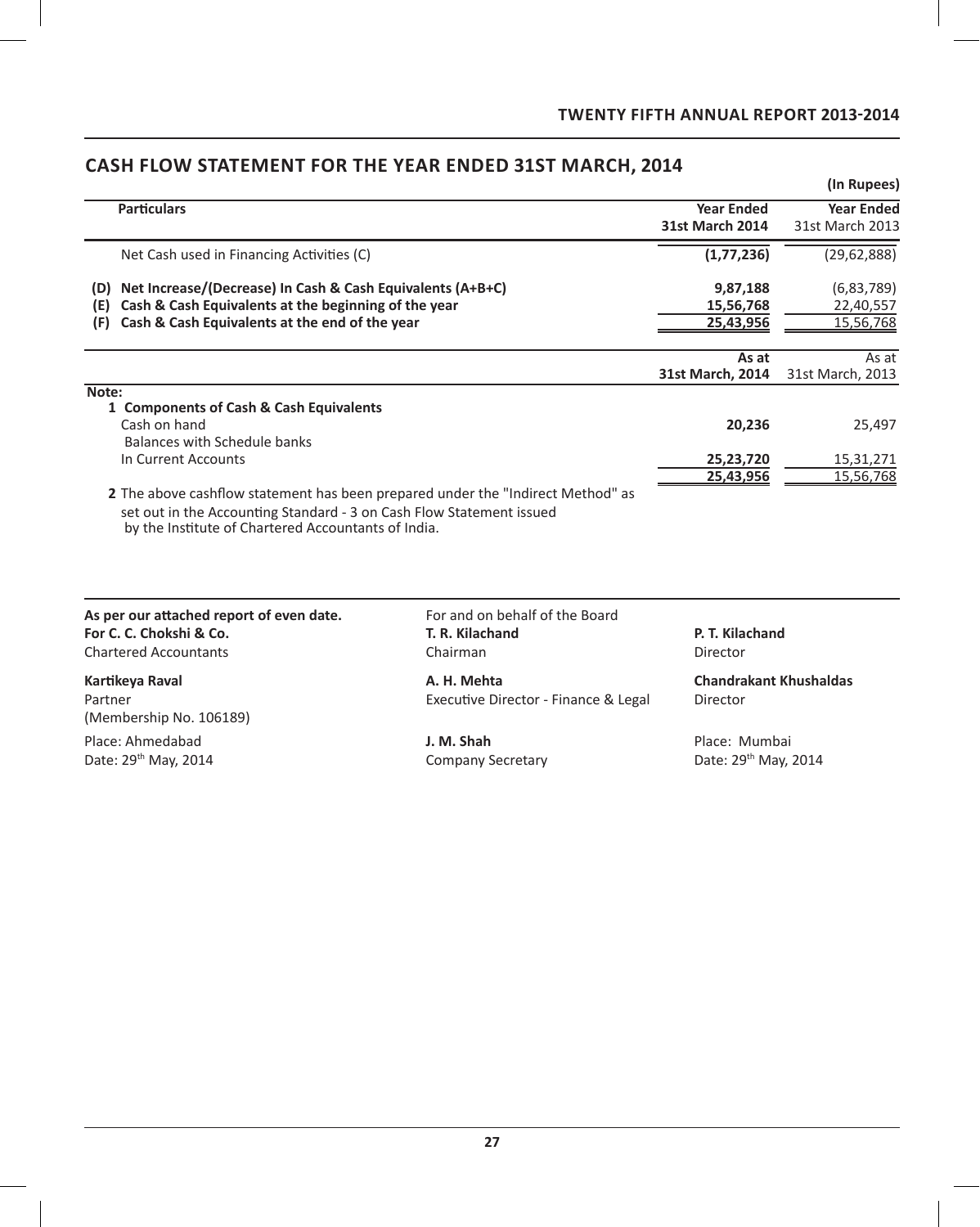### **1. CORPORATE INFORMATION**

Gujarat Poly-AVX Electronics Limited (the Company) is a public company domiciled in India and incorporated under the provisions of the Companies Act, 1956. The Company in collaboration with AVX Limited., USA has set up a state of art facilities for manufacturing of capacitors.

### **2. SIGNIFICANT ACCOUNTING POLICIES**

### **1) Accounting Convention:**

The financial statements of the Company have been prepared in accordance with the Generally Accepted Accounting Principles in India (Indian GAAP) to comply with the Accounting Standards notified under Section 211(3C) of the Companies Act, 1956 ("the 1956 Act") (which continue to be applicable in respect of Section 133 of the Companies Act, 2013 ("the 2013 Act") in terms of General Circular 15/2013 dated 13 September, 2013 of the Ministry of Corporate Affairs) and the relevant provisions of the 1956 Act/ 2013 Act, as applicable. The financial statements have been prepared on accrual basis under the historical cost convention. The accounting policies adopted in the preparation of the financial statements are consistent with those followed in the previous year.

### **2) Use of Estimates:**

The preparation of the financial statements in conformity with Indian GAAP requires the Management to make estimates and assumptions considered in the reported amounts of assets and liabilities (including contingent liabilities) and the reported income and expenses during the year. The Management believes that the estimates used in preparation of the financial statements are prudent and reasonable. Future results could differ due to these estimates and the differences between the actual results and the estimates are recognised in the periods in which the results are known / materialized.

### **3) Fixed Assets:**

- (a) Fixed assets are carried at cost less accumulated depreciation / amortisation and impairment losses, if any. The cost of fixed assets comprises its purchase price net of any trade discounts and rebates, any import duties and other taxes (other than those subsequently recoverable from the tax authorities), any directly attributable expenditure on making the asset ready for its intended use, other incidental expenses and interest on borrowings attributable to acquisition of qualifying fixed assets up to the date the asset is ready for its intended use.
- (b) Intangible assets: Certain technical know how costs are capitalised and recognised as Intangible assets in accordance with Accounting Standard – 26 " Intangible Assets" based on materiality, accounting prudence and significant economic benefits expected to flow therefrom for a period longer than one year.

### **4) Impairment of Assets**

The carrying values of assets / cash generating units at each balance sheet date are reviewed for impairment. If any indication of impairment exists, the recoverable amount of such assets is estimated and impairment is recognised, if the carrying amount of these assets exceeds their recoverable amount. The recoverable amount is the greater of the net selling price and their value in use. Value in use is arrived at by discounting the future cash flows to their present value based on an appropriate discount factor. When there is indication that an impairment loss recognised for an asset in earlier accounting periods no longer exists or may have decreased, such reversal of impairment loss is recognised in the Statement of Profit and Loss, except in case of revalued assets.

### **5) Depreciation and Amortisation:**

- (i) Depreciation on all Fixed assets except furniture and fixtures is calculated on straight line basis under section 205(2)(a) of the Companies Act,1956 at the rates and in the manner as specified in schedule XIV of the said Act.
- (ii) Depreciation on furniture & fixtures is calculated on written down value basis under section 205(2)(a) of the Companies Act, 1956 at the rates and in the manner as specified in schedule XIV of the Companies Act, 1956.
- (iii) Cost of leasehold land is written off over the period of lease.
- (iv) Intangible asset like Technical Knowhow in respect of Technical Documentation Information and process technology and exclusive license used to manufacture products is amortised over the useful life of seventeen years like the life of plant and machinery for which it is used.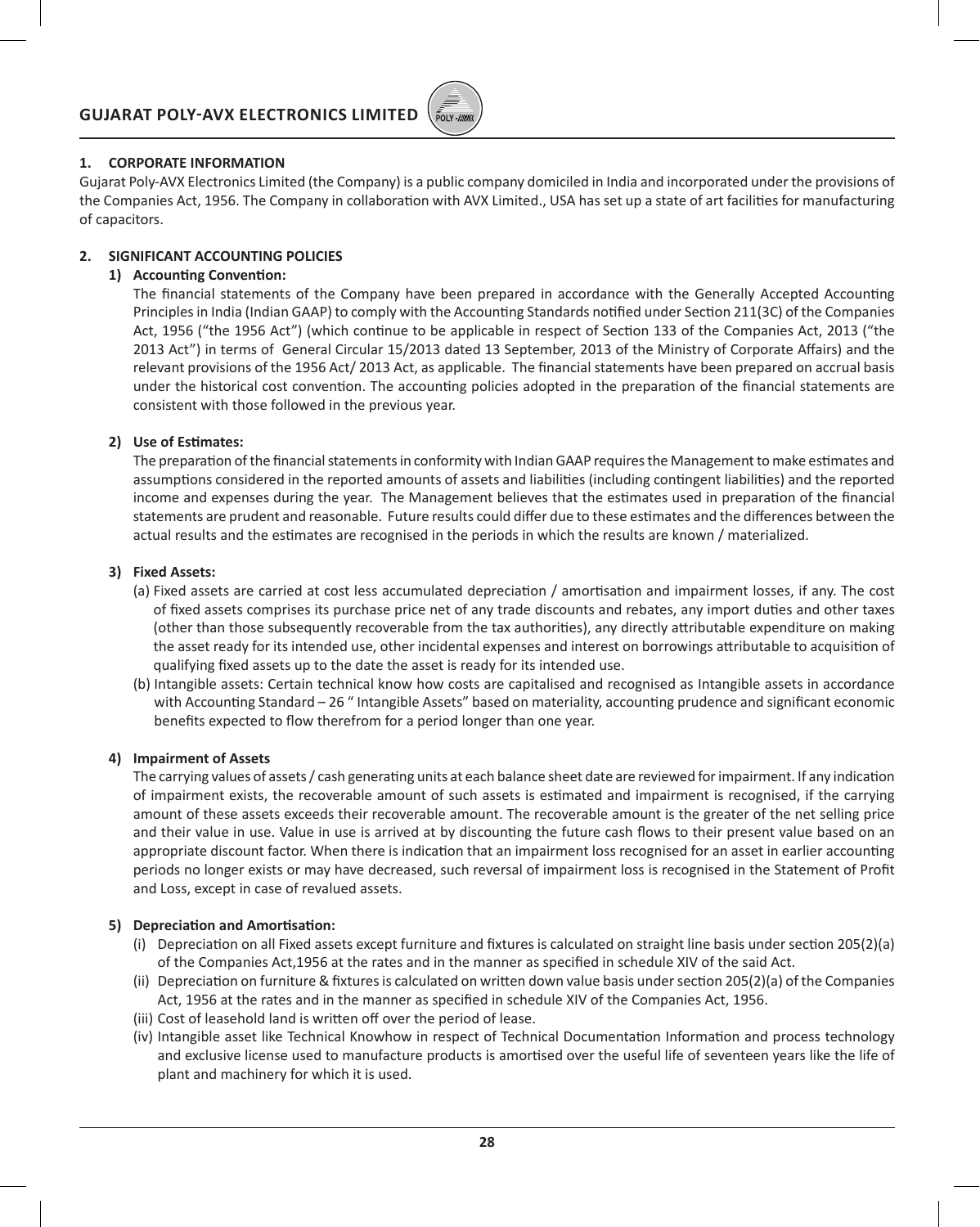(v) Intangible asset being computer software are amortized over the period of three years from the date of their acquisition.

### **6) Leases:**

Lease arrangements where the risks and rewards incidental to ownership of an asset substantially vest with the lessor are recognised as operating leases. Lease rentals under operating leases are recognised in the Statement of Profit and Loss on a straight-line basis.

### **7) Inventories:**

Inventories are valued at the lower of cost (FIFO basis) and the net realizable value after providing for obsolescence and other losses, where considered necessary. Cost includes all charges in bringing the goods to the point of sale, including octroi and other levies, transit insurance and receiving charges. Finished goods include appropriate proportion of overheads and, where applicable, excise duty. Process stock is valued at material cost.

### **8) Revenue recognition:**

Sales are recognised, net of returns and trade discounts, on transfer of significant risks and rewards of ownership to the buyer, which generally coincides with the delivery of goods to customers. Sales include excise duty but exclude sales tax and value added tax.

### **9) Foreign Currency Transactions:**

Transactions in foreign currencies entered into by the Company are accounted at the exchange rates prevailing on the date of the transaction or at rates that closely approximate the rate at the date of the transaction. Foreign currency monetary items (other than derivative contracts) of the Company, outstanding at the balance sheet date are restated at the year-end rates. Non-monetary items of the Company are carried at historical cost.

### **10) Employees Benefits:**

Employee benefits include provident fund, superannuation fund, employee state insurance scheme, gratuity fund, compensated absences, long service awards and post-employment medical benefits.

### **Defined contribution plans**

The Company's contribution to provident fund, superannuation fund and employee state insurance scheme are considered as defined contribution plans and are charged as an expense based on the amount of contribution required to be made and when services are rendered by the employees.

### **Defined benefit plans and compensated absences**

For defined benefit plans in the form of gratuity, the cost of providing benefits is determined using the Projected Unit Credit method, with actuarial valuations being carried out at each balance sheet date. Actuarial gains and losses are recognised in the Statement of Profit and Loss in the period in which they occur. Past service cost is recognised immediately to the extent that the benefits are already vested and otherwise is amortised on a straight-line basis over the average period until the benefits become vested. The retirement benefit obligation recognised in the Balance Sheet represents the present value of the defined benefit obligation as adjusted for unrecognized past service cost, as reduced by the fair value of scheme assets. Any asset resulting from this calculation is limited to past service cost, plus the present value of available refunds and reductions in future contributions to the schemes.

The cost of short-term compensated absences is accounted as under:

- (a) in case of accumulated compensated absences, when employees render the services that increase their entitlement of future compensated absences; and
- (b) in case of non-accumulating compensated absences, when the absences occur.

### **11) Taxation:**

Current tax is the amount of tax payable on the taxable income for the year as determined in accordance with the provisions of the Income Tax Act, 1961.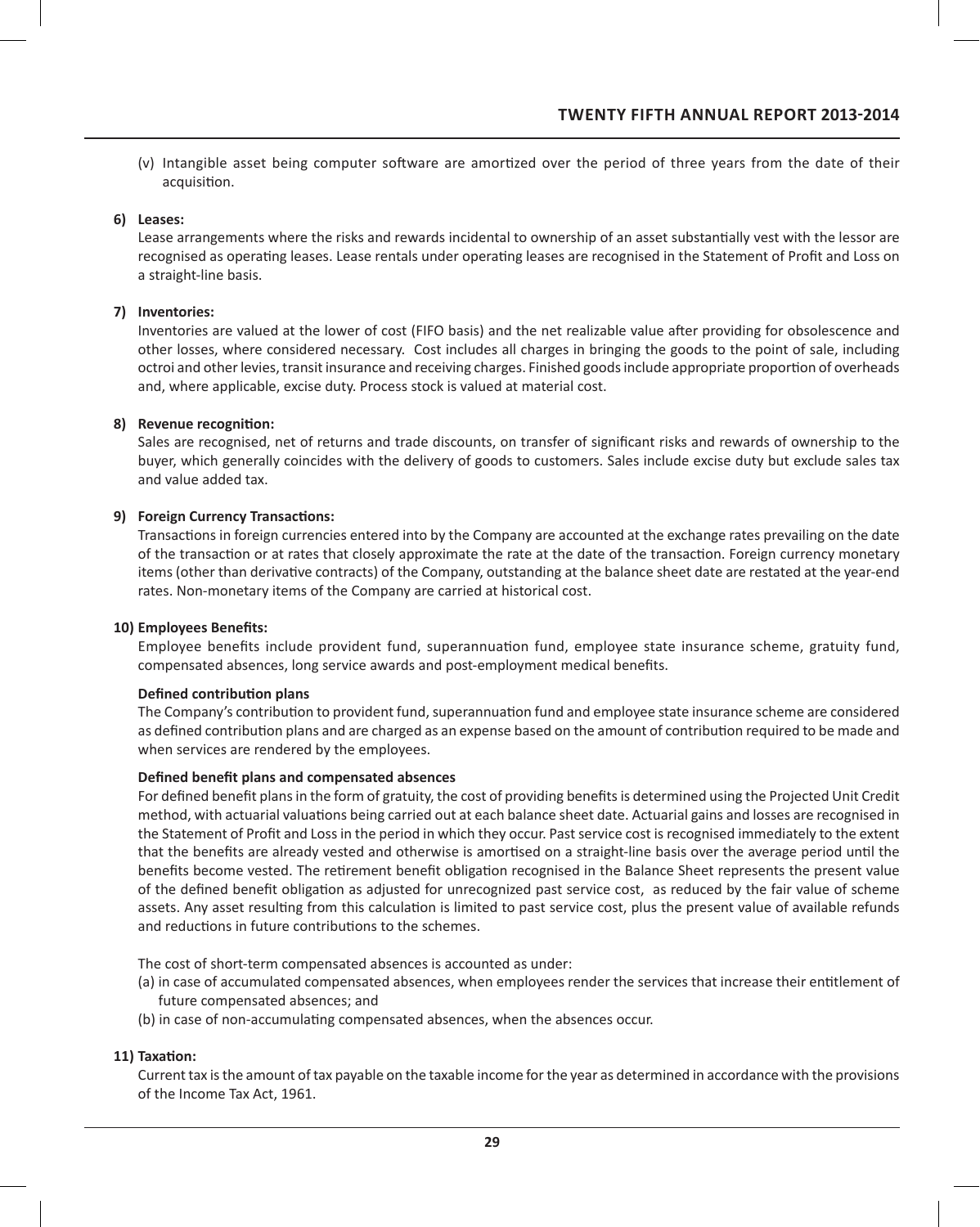Deferred tax is recognised on timing differences, being the differences between the taxable income and the accounting income that originate in one period and are capable of reversal in one or more subsequent periods. Deferred tax is measured using the tax rates and the tax laws enacted or substantively enacted as at the reporting date. Deferred tax liabilities are recognised for all timing differences. Deferred tax assets are recognised for timing differences of items other than unabsorbed depreciation and carry forward losses only to the extent that reasonable certainty exists that sufficient future taxable income will be available against which these can be realised. However, if there are unabsorbed depreciation and carry forward of losses, deferred tax assets are recognised only if there is virtual certainty that there will be sufficient future taxable income available to realise the assets. Deferred tax assets and liabilities are offset if such items relate to taxes on income levied by the same governing tax laws and the Company has a legally enforceable right for such set off. Deferred tax assets are reviewed at each balance sheet date for their realisability.

Current and deferred tax relating to items directly recognised in reserves are recognised in reserves and not in the Statement of Profit and Loss.

### **12) Government Subsidy:**

Subsidy in the nature of Capital Investment is treated as capital reserve.

### **13) Provisions, Contingent liabilities and Contingent Assets:**

A provision is recognised when the Company has a present obligation as a result of past events and it is probable that an outflow of resources will be required to settle the obligation in respect of which a reliable estimate can be made. Provisions (excluding retirement benefits) are not discounted to their present value and are determined based on the best estimate required to settle the obligation at the balance sheet date. These are reviewed at each balance sheet date and adjusted to reflect the current best estimates. Contingent liabilities are disclosed in the Notes. Contingent assets are not recognised in the financial statements.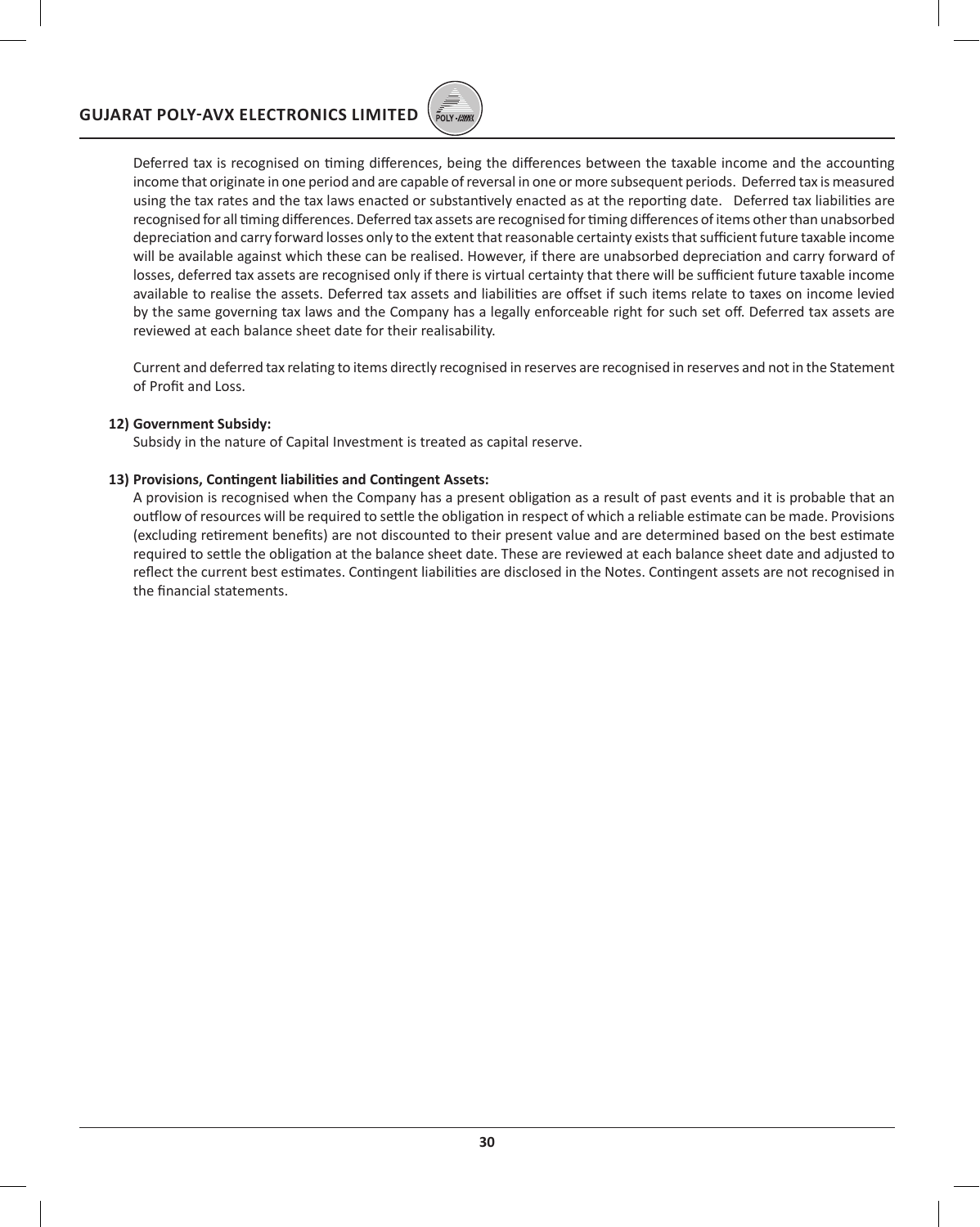### **Notes to Financial Statements for the year ended 31st March,2014**

**3. SHARE CAPITAL**

|                                                                                                                            |           |               | (In Rupees)          |
|----------------------------------------------------------------------------------------------------------------------------|-----------|---------------|----------------------|
|                                                                                                                            |           | As at         | As at                |
|                                                                                                                            |           | 31st Mar 2014 | 31st Mar 2013        |
|                                                                                                                            |           |               |                      |
| <b>Authorised Share Capital</b>                                                                                            |           |               |                      |
| 1,20,00,000 Equity Shares of Rs. 10/- each                                                                                 |           | 12,00,00,000  | 12,00,00,000         |
| 10,00,000 1/2 % Non-cumulative Redeemable                                                                                  |           |               |                      |
| Preference shares of Rs. 100/- each                                                                                        |           | 10,00,00,000  | 10,00,00,000         |
|                                                                                                                            |           | 22,00,00,000  | 22,00,00,000         |
| <b>Issued, Subscribed and Paid Up</b>                                                                                      |           |               |                      |
| 85,50,000 (Previous Year 85,50,000) Equity Shares of Rs. 10/- each fully paid up                                           |           | 8,55,00,000   | 8,55,00,000          |
| 9,81,500 (Previous Year 9,81,500) 1/2 % Non-cumulative Redeemable                                                          |           | 9,81,50,000   | 9,81,50,000          |
| Preference shares of Rs. 100/- each                                                                                        |           |               |                      |
| <b>TOTAL</b>                                                                                                               |           | 18,36,50,000  | 18,36,50,000         |
|                                                                                                                            |           |               |                      |
| Notes:                                                                                                                     |           |               |                      |
| Out of above equity shares:                                                                                                |           |               |                      |
| (a) 7,50,000 Shares of Rs. 10 each have been allotted as fully paid-up to Term                                             |           |               |                      |
| Lenders and Bank as per AAIFR order.                                                                                       |           |               |                      |
| (b) 8,00,000 Shares of Rs. 10 each have been allotted as fully paid-up against                                             |           |               |                      |
| unsecured loan as per AAIFR order.                                                                                         |           |               |                      |
|                                                                                                                            |           | As at         | (In Rupees)<br>As at |
|                                                                                                                            |           | 31st Mar 2014 | 31st Mar 2013        |
| (i) a. Reconciliation of the number of Equity Shares outstanding at the beginning and at the end of the reporting period : |           |               |                      |
| At the Beginning of the Period                                                                                             |           | 85,50,000     | 85,50,000            |
| Issued during the period                                                                                                   |           |               |                      |
| Outstanding at the end of Period                                                                                           |           | 85,50,000     | 85,50,000            |
|                                                                                                                            |           |               |                      |
|                                                                                                                            |           |               |                      |
| (i) b. Reconciliation of the number of $1/2%$ Non-cumulative Redeemable Preference                                         |           |               |                      |
| Shares outstanding at the beginning and at the end of the reporting period :                                               |           |               |                      |
| At the Beginning of the Period                                                                                             |           | 9,81,500      | 9,81,500             |
| Issued during the period                                                                                                   |           |               |                      |
| Outstanding at the end of Period                                                                                           |           | 9,81,500      | 9,81,500             |
|                                                                                                                            |           |               |                      |
| (ii) a. Details of Shareholders holding more than 5 percent of Equity Shares:                                              |           |               |                      |
| Polychem Limited                                                                                                           | Nos.      | 28,66,154     | 28,66,154            |
|                                                                                                                            | % Holding | 33.52%        | 33.52%               |
|                                                                                                                            |           |               |                      |
| AVX Corporation, USA                                                                                                       | Nos.      | 17,49,998     | 17,49,998            |
|                                                                                                                            | % Holding | 20.47%        | 20.47%               |
|                                                                                                                            |           |               |                      |
| GIIC                                                                                                                       | Nos.      | 4,97,103      | 4,97,103             |
|                                                                                                                            |           |               |                      |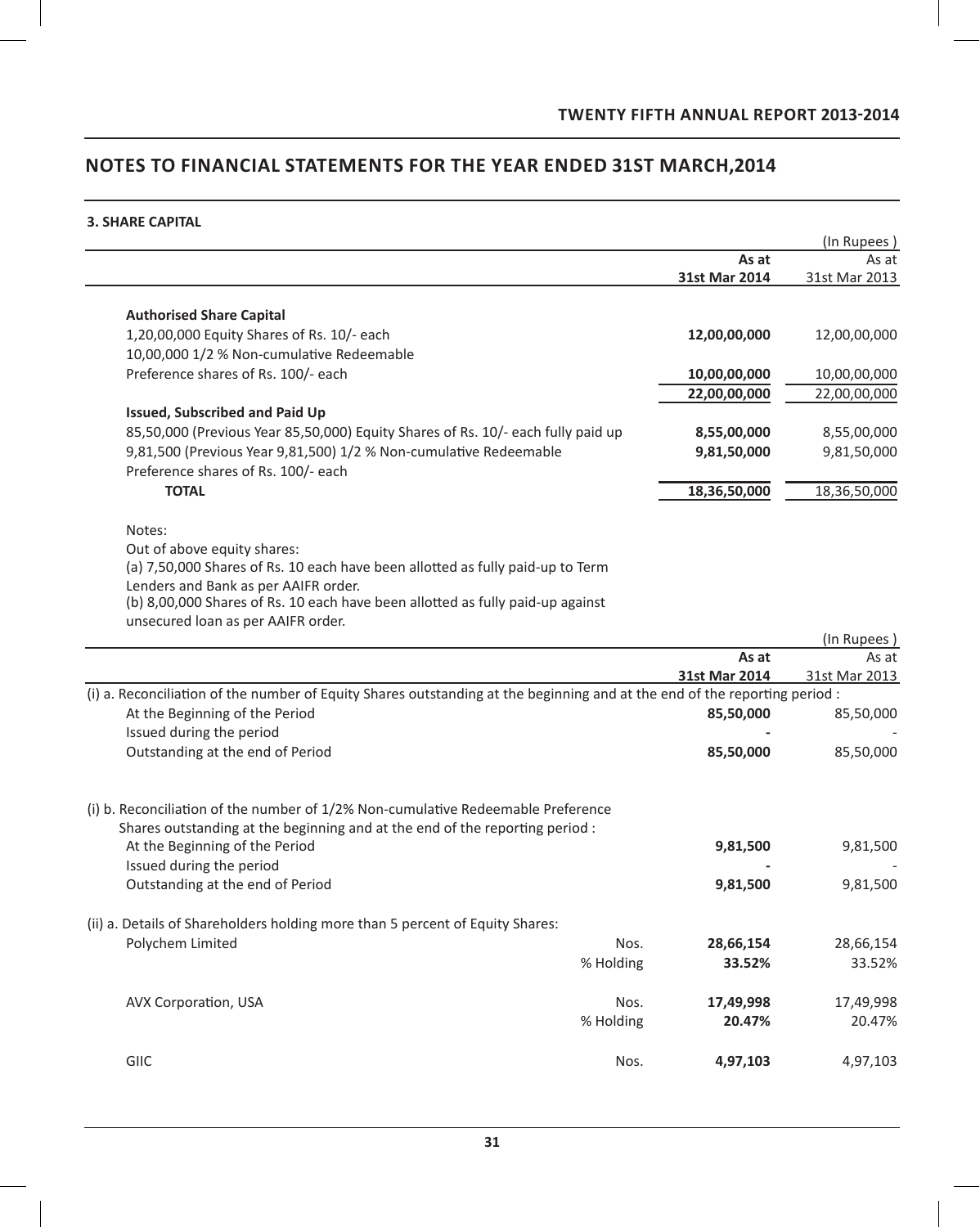

### **(In Rupees)**

| <b>Particulars</b>                                                                                                  | <b>Note</b> | As at<br><b>31st March 2014</b> | As at<br>31st March 2013 |
|---------------------------------------------------------------------------------------------------------------------|-------------|---------------------------------|--------------------------|
|                                                                                                                     | % Holding   | 5.81%                           | 5.81%                    |
| (ii) b. Details of Shareholders holding more than 5 percent of 1/2% Non-cumulative<br>Redeemable Preference Shares: |             |                                 |                          |
| <b>3A Capital Limited</b>                                                                                           | Nos.        | 3,13,220                        | 3,13,220                 |
|                                                                                                                     | % Holding   | 31.91%                          | 31.91%                   |
| Polychem Limited                                                                                                    | Nos.        | 6,68,280                        | 5,47,410                 |
|                                                                                                                     | % Holding   | 68.09%                          | 55.77%                   |
| Bank of Baroda                                                                                                      | Nos.        |                                 | 1,20,870                 |
|                                                                                                                     | % Holding   | ٠                               | 12.32%                   |
|                                                                                                                     |             |                                 |                          |

### (iii)a. Rights of Equity Shareholders:

The Company has one class of equity shares having a par value of Rs.10 per share. Each shareholder is eligible for one vote per share held. In the event of liquidation,the equity share holders are eligible to receive the remaining assets of the Company after distribution of all preferential amounts, in proportion to their shareholding.

(iii)b. Rights of 1/2% Non-cumulative Redeemable Preference Shareholders:

The Company has one class of Preference shares having a par value of Rs.100 per share. Preference shareholders doesn't have any right to vote.

### **4. RESERVES AND SURPLUS**

### **(a) Capital Reserve**

|     | State Government Subsidy on Capital Investment    |                   |                   |
|-----|---------------------------------------------------|-------------------|-------------------|
|     | Balance as per Last Balance Sheet                 | 29,75,000         | 29,75,000         |
| (b) | Surplus/(Deficit) in Statement of Profit and Loss |                   |                   |
|     | <b>Opening Balance</b>                            | (16, 74, 68, 028) | (14,66,69,247)    |
|     | Add: Profit/(Loss) for the Year                   | 43,458            | (2,07,98,781)     |
|     | Less: Appropriations                              |                   |                   |
|     | Proposed Equity and Preference Dividend           |                   |                   |
|     | Tax on Dividend                                   |                   |                   |
|     | Transfer to General Reserve                       |                   |                   |
|     | <b>Closing Balance</b>                            | (16, 74, 24, 570) | (16, 74, 68, 028) |
|     | <b>TOTAL</b>                                      | (16,44,49,570)    | (16, 44, 93, 028) |
|     | 5. LONG-TERM BORROWINGS                           |                   |                   |
|     | <b>Term Loan</b>                                  |                   |                   |
|     | From a bank (Secured)                             |                   | 1,40,184          |
|     | <b>TOTAL</b>                                      |                   | 1,40,184          |
|     |                                                   |                   |                   |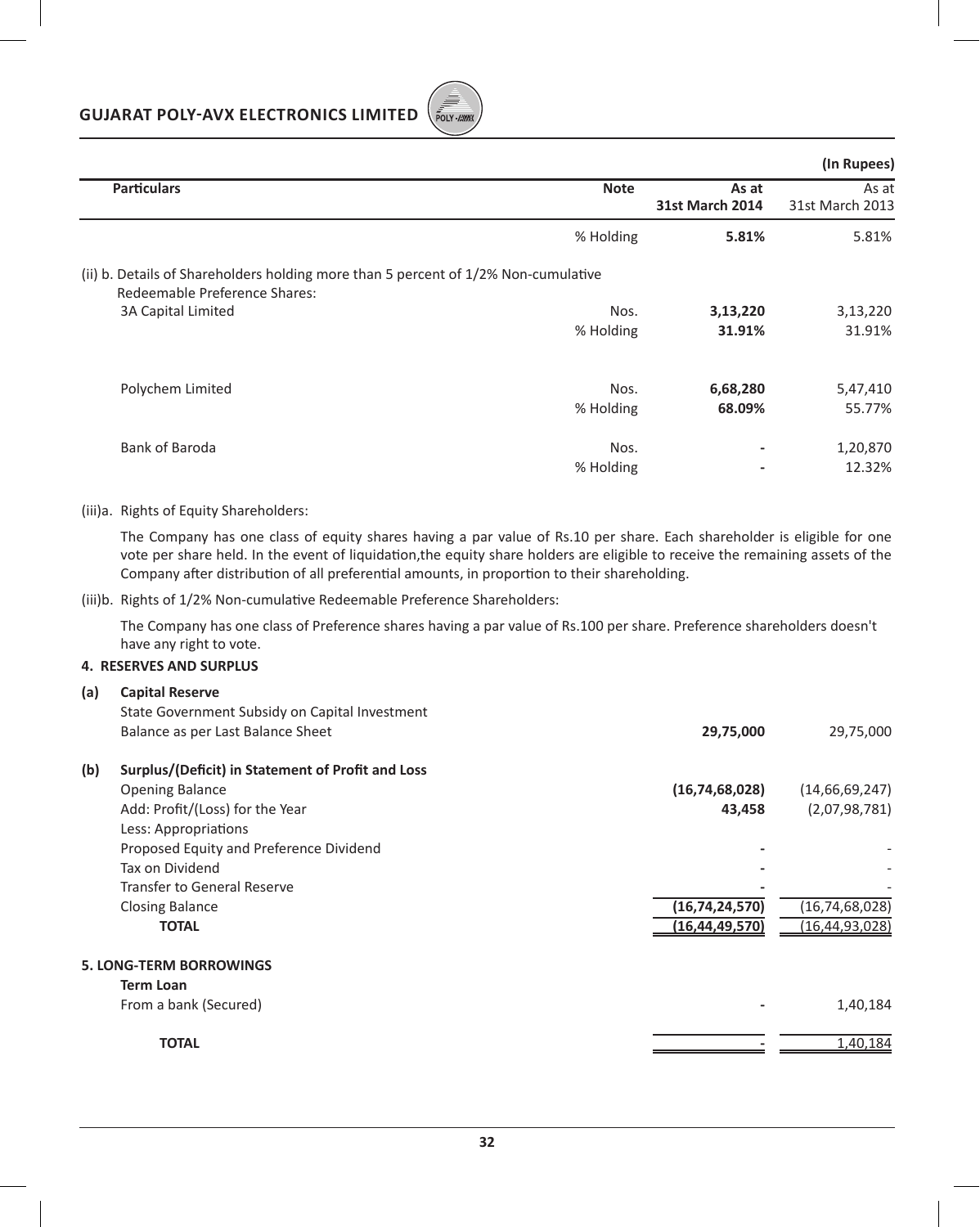|     |                                                                                                                                                                                                                                            |                                 | (In Rupees)              |
|-----|--------------------------------------------------------------------------------------------------------------------------------------------------------------------------------------------------------------------------------------------|---------------------------------|--------------------------|
|     | <b>Particulars</b>                                                                                                                                                                                                                         | As at<br><b>31st March 2014</b> | As at<br>31st March 2013 |
|     | Note:- Secured against hypothecation of vehicle. Amounts due within next 12<br>Months have been shown under Note 10 (a) as current maturities of long-term<br>debt.                                                                        |                                 |                          |
| (a) | 6. DEFERRED TAX LIABILITIES (NET)<br><b>Deferred tax liabilities</b>                                                                                                                                                                       |                                 |                          |
|     | On difference between book balance and tax balance of fixed assets                                                                                                                                                                         | 38,56,432                       |                          |
| (b) | <b>Deferred tax Assets</b><br>In respect of disallowance $u/s$ 43(B) of Income Tax Act, 1961 and carry forward of<br>losses (restricted to the extent of deferred tax liability on depreciation on account<br>of reasonable certainty.)    | 38,56,432                       |                          |
|     | <b>Net Deferred Tax Liability</b>                                                                                                                                                                                                          |                                 |                          |
|     | <b>7. LONG-TERM PROVISIONS</b><br><b>Provision for employee benefits</b>                                                                                                                                                                   |                                 |                          |
|     | Leave Encashment                                                                                                                                                                                                                           | 17, 16, 211                     | 17,51,000                |
|     | Gratuity<br><b>TOTAL</b>                                                                                                                                                                                                                   | 2,98,494<br>20,14,705           | 17,51,000                |
|     | <b>8. SHORT-TERM BORROWINGS</b>                                                                                                                                                                                                            |                                 |                          |
|     | (a) Cash Credit from a bank (Note 1)                                                                                                                                                                                                       | 26,342                          | 72,08,062                |
|     | (b) Loan from Related party (Unsecured) (Note 2)                                                                                                                                                                                           | 4,87,66,002                     | 2,01,00,000              |
|     | <b>TOTAL</b><br>Note:                                                                                                                                                                                                                      | 4,87,92,344                     | 2,73,08,062              |
|     | 1. During the previous year the above Cash Credit was Secured by hypothecation<br>of stocks of Raw Material, Stock-in-process, Finished Goods, Stores, Spares and<br>assignment of Book Debts and by way of second charge on Fixed Assets. |                                 |                          |
|     | 2. 13% (Previous year: 13%) loan from an entity exercising significant influence over the Company for which terms of<br>repayment are not yet agreed.                                                                                      |                                 |                          |
|     | <b>9. TRADE PAYABLES</b>                                                                                                                                                                                                                   |                                 |                          |
|     | <b>Sundry Creditors:</b>                                                                                                                                                                                                                   |                                 |                          |
|     | a) Micro & Small Enterprises (Refer Note below)                                                                                                                                                                                            |                                 |                          |
|     | b) Others                                                                                                                                                                                                                                  | 79,53,470                       | 1,05,31,143              |
|     | <b>TOTAL</b>                                                                                                                                                                                                                               | 79,53,470                       | 1,05,31,143              |

### **Twenty FIFTH Annual Report 2013-2014**

Note: Based on information available with the Company, the balance due to Micro & Small Enterprises as defined under MSMED Act, 2006 as at 31st March 2013 and 2014 is NIL. No interest during the year and previous year has been paid under the terms of the MSMED Act, 2006.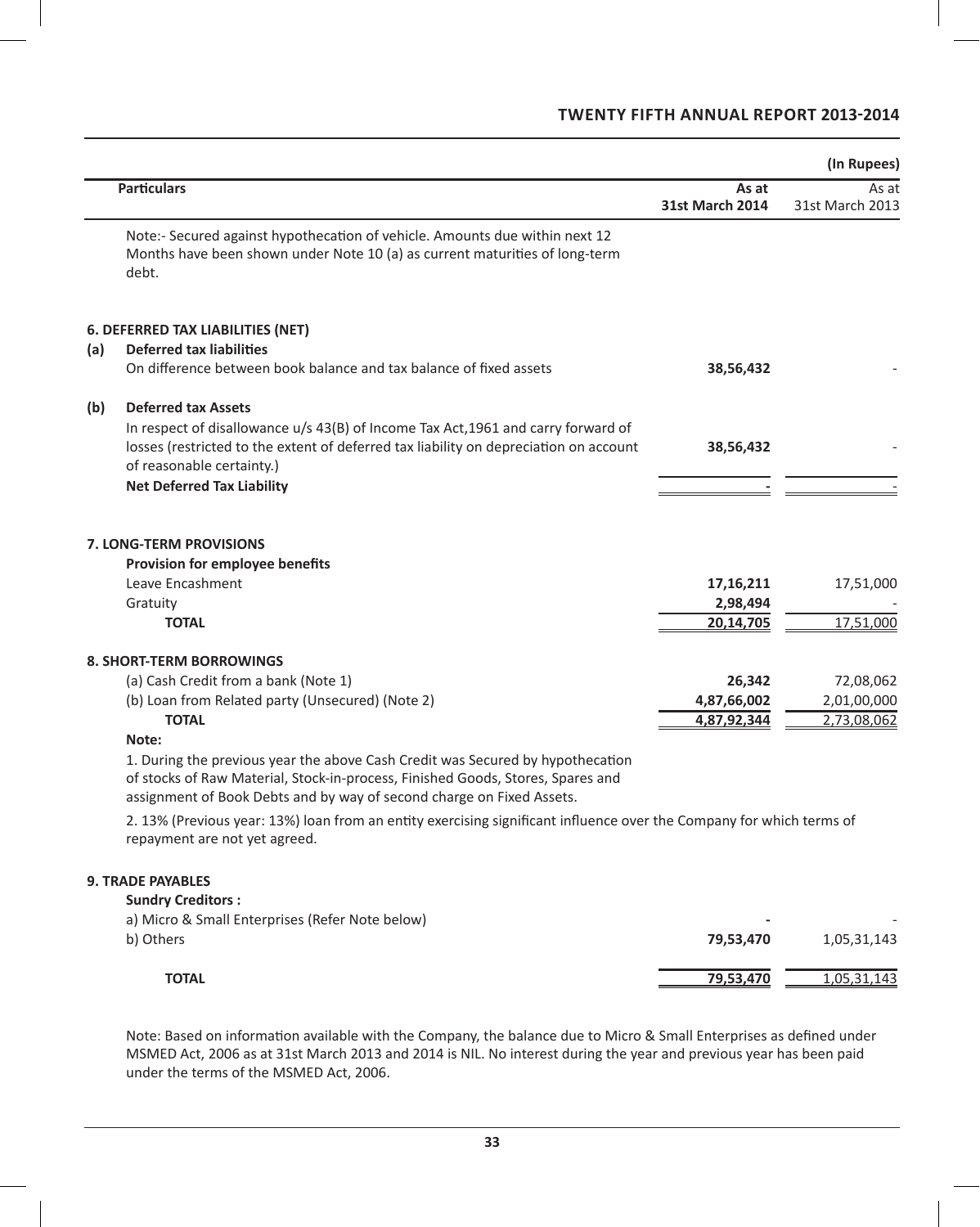### **GUJARAT POLY-AVX ELECTRONICS LIMITED**



### **(In Rupees)**

| <b>Particulars</b>                                          | As at                  | As at           |  |
|-------------------------------------------------------------|------------------------|-----------------|--|
|                                                             | <b>31st March 2014</b> | 31st March 2013 |  |
|                                                             |                        |                 |  |
| <b>10. OTHER CURRENT LIABILITIES</b>                        |                        |                 |  |
| (a)<br>Current maturities of long-term debt {Refer Note 5 } | 1,40,184               | 1,69,137        |  |
| (b)<br>Interest accrued but not due on borrowings           | 1,127                  | 2,487           |  |
| (c)<br>Interest accrued and due on borrowings               |                        | 1,68,79,409     |  |
| (d)<br>Advance from customers                               | 1,96,008               | 55,395          |  |
| (e)<br>Statutory dues                                       | 5,99,822               | 5,39,617        |  |
| <b>TOTAL</b>                                                | 9,37,141               | 1,76,46,045     |  |
| <b>11. SHORT-TERM PROVISIONS</b>                            |                        |                 |  |
| (a)<br>Leave Encashment                                     | 2,31,176               | 1,53,000        |  |
| (b)<br>Gratuity                                             | 8,02,467               | 1,96,434        |  |
| <b>TOTAL</b>                                                | 10,33,643              | 3,49,434        |  |

### **12. FIXED ASSETS (In Rupees )**

| <b>PARTICULARS</b>           | GROSSBLOCK (At Cost) |                  |                   |                                  |                           | DEPRECIATION/AMORTISATION | <b>NET BLOCK</b> |                     |              |             |
|------------------------------|----------------------|------------------|-------------------|----------------------------------|---------------------------|---------------------------|------------------|---------------------|--------------|-------------|
|                              | <b>AS AT</b>         | <b>Additions</b> | <b>Deductions</b> | AS AT                            | AS AT                     | For the                   | Deduc-<br>tions  | <b>UPTO</b>         | <b>AS AT</b> | AS AT       |
|                              | 01.04.2013           |                  |                   | 31.03.2014                       | 01.04.2013                | period<br>ending          |                  | 31.03.2014          | 31.03.2014   | 31.03.2013  |
|                              |                      |                  |                   |                                  |                           | 31.03.2014                |                  |                     |              |             |
| A) Tangible Assets:          |                      |                  |                   |                                  |                           |                           |                  |                     |              |             |
| Land (Lease Hold)            | 32,89,596            |                  |                   | 32,89,596                        | 7,14,353                  | 34,212                    |                  | 7,48,565            | 25,41,031    | 25,75,243   |
| Building - Factory           | 1,94,00,091          |                  |                   | 1,94,00,091                      | 1,28,62,316               | 6,47,964                  |                  | 1,35,10,280         | 58,89,811    | 65, 37, 775 |
| Plant & Machinery            | 19,74,23,872         | 32,000           |                   |                                  | 19,74,55,872 18,63,21,122 | 74,998                    |                  | 18,63,96,120        | 1,10,59,751  | 1,11,02,750 |
| Electrical Installation      | 58,93,508            | 1,680            |                   | 58,95,188                        | 55,98,923                 | 1,680                     |                  | 56,00,603           | 2,94,585     | 2,94,585    |
| Furniture & Fixtures         | 13,38,681            | 34,575           |                   | 13,73,256                        | 12,26,078                 | 45,223                    |                  | 12,71,301           | 1,01,955     | 1,12,603    |
| Office Equipment             | 12,50,023            | 37,375           |                   | 12,87,398                        | 9,70,626                  | 34,035                    |                  | 10,04,661           | 2,82,737     | 2,79,397    |
| Vehicles                     | 9,34,620             |                  |                   | 9,34,620                         | 2,38,237                  | 86,840                    |                  | 3,25,077            | 6,09,543     | 6,96,383    |
| Computer &<br>Peripherals    | 18,65,983            | 99,550           |                   | 19,65,533                        | 14,69,851                 | 1,15,642                  |                  | 15,85,493           | 3,80,040     | 3,96,132    |
| Air Conditioning Plant       | 59,15,110            |                  |                   | 59,15,110                        | 54,41,097                 | 1,78,256                  |                  | 56,19,353           | 2,95,757     | 4,74,013    |
| Total (A)                    | 23,73,11,484         | 2,05,180         |                   | 23,75,16,664 21,48,42,603        |                           | 12,18,850                 |                  | 21,60,61,453        | 2,14,55,210  | 2,24,68,881 |
| <b>B) Intangible Assets:</b> |                      |                  |                   |                                  |                           |                           |                  |                     |              |             |
| <b>Technical Know-How</b>    | 1,18,43,456          |                  |                   | 1,18,43,456                      | 1,15,26,160               | 2,74,876                  |                  | 1,18,01,036         | 42,420       | 3,17,296    |
| Computer software            |                      | 5,88,085         |                   | 5,88,085                         |                           | 66,218                    |                  | 66,218              | 5,21,867     |             |
| Total (B)                    | 1,18,43,456          | 5,88,085         |                   | 1,24,31,541                      | 1,15,26,160               | 3,41,094                  |                  | 1,18,67,254         | 5,64,287     | 3,17,296    |
| Grand Total (A+B)            | 24,91,54,940         | 7,93,265         |                   |                                  | 24,99,48,205 22,63,68,763 | 15,59,944                 |                  | 22,79,28,707        | 2,20,19,497  | 2,27,86,177 |
| Previous year                | 24,91,19,216         | 1,18,404         |                   | 82,680 24,91,54,940 22,44,26,791 |                           | 19,69,078                 |                  | 27,106 22,63,68,763 | 2,27,86,177  |             |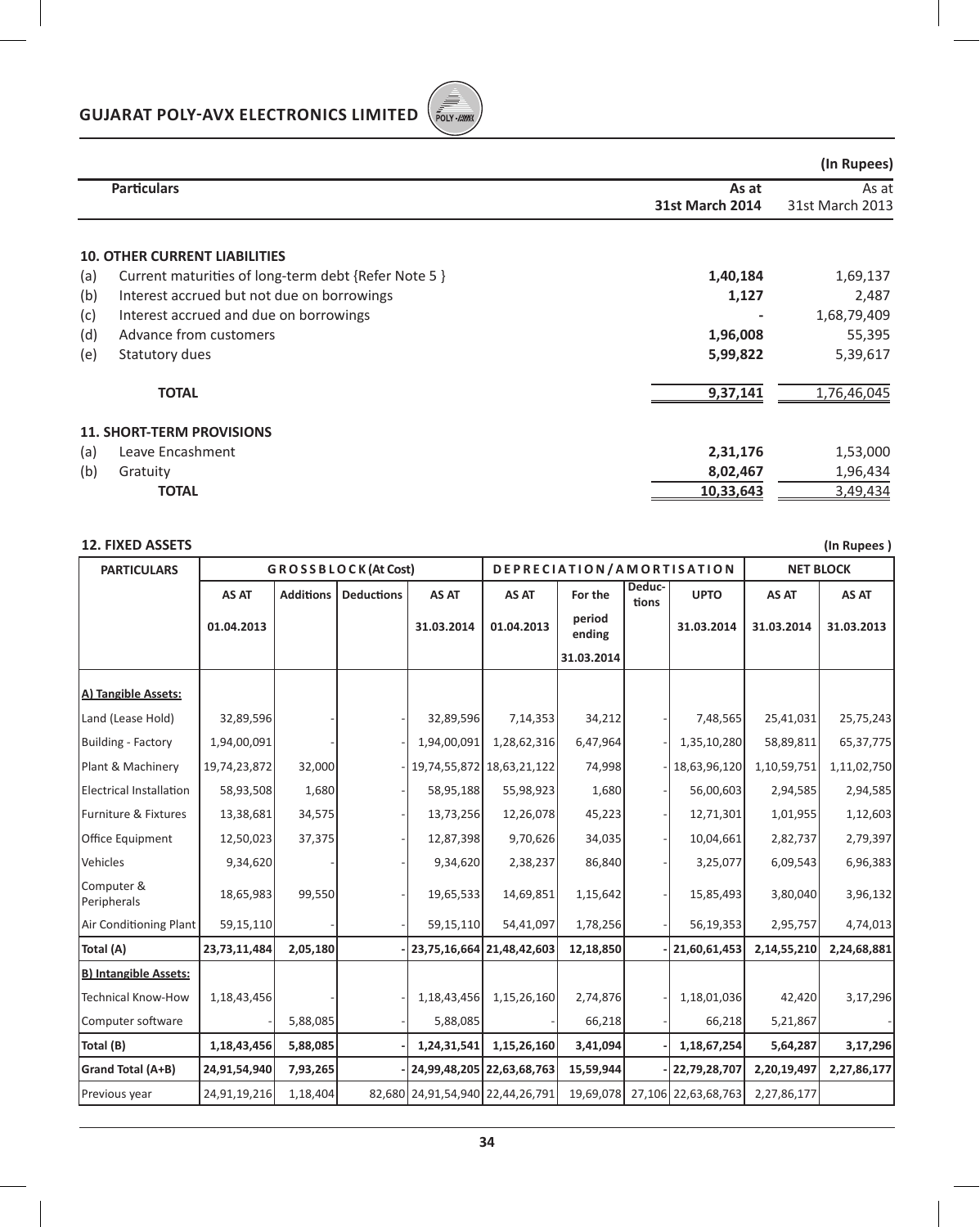### **Twenty FIFTH Annual Report 2013-2014**

|     |                                                                                               |                                 | (In Rupees)              |
|-----|-----------------------------------------------------------------------------------------------|---------------------------------|--------------------------|
|     | <b>Particulars</b>                                                                            | As at<br><b>31st March 2014</b> | As at<br>31st March 2013 |
|     | <b>13. LONG TERM LOANS &amp; ADVANCES</b>                                                     |                                 |                          |
|     | <b>Unsecured, Considered Good</b>                                                             |                                 |                          |
| (a) | Advance Tax & Tax deducted at source                                                          | 46,046                          | 63,677                   |
| (b) | <b>Electricity &amp; Other Deposits</b>                                                       | 4,54,360                        | 5,98,362                 |
|     | <b>TOTAL</b>                                                                                  | 5,00,406                        | 6,62,039                 |
|     | <b>14. INVENTORIES</b>                                                                        |                                 |                          |
| (a) | Raw Materials                                                                                 | 57,40,404                       | 90,33,723                |
| (b) | <b>Process Stock</b>                                                                          | 2,85,886                        | 11,36,195                |
| (c) | <b>Finished Goods</b>                                                                         | 98,65,011                       | 95,70,599                |
| (d) | <b>Trading Goods</b>                                                                          | 55,75,037                       | 7,69,021                 |
| (e) | Stores & Spares                                                                               | 50,62,076                       | 52,68,810                |
| (f) | <b>Packing Materials</b>                                                                      | 42,906                          | 41,845                   |
|     | <b>TOTAL</b>                                                                                  | 2,65,71,320                     | 2,58,20,193              |
|     | <b>15. TRADE RECEIVABLES</b>                                                                  |                                 |                          |
| (a) | Trade receivables outstanding for a period more than six months from the date they became due |                                 |                          |
|     | (i) Unsecured, considered good                                                                | 13,36,981                       | 9,16,395                 |
|     | (ii) Unsecured, considered doubtful                                                           | 5,56,545                        | 5,78,321                 |
|     |                                                                                               | 18,93,526                       | 14,94,716                |
|     | Less: Provision for Doubtful Debts                                                            | 5,56,545                        | 5,78,321                 |
|     |                                                                                               | 13,36,981                       | 9,16,395                 |
| (b) | <b>Others</b>                                                                                 |                                 |                          |
|     | Unsecured, considered good                                                                    | 2,59,47,022                     | 2,43,84,129              |
|     | <b>TOTAL</b>                                                                                  | 2,72,84,003                     | 2,53,00,524              |
|     | <b>16. CASH AND CASH EQUIVALENTS</b>                                                          |                                 |                          |
| (a) | Cash On Hand                                                                                  | 20,236                          | 25,497                   |
| (b) | <b>Balances with Banks</b>                                                                    |                                 |                          |
|     | In Current Accounts                                                                           | 25,23,720                       | 15,31,271                |
|     | <b>TOTAL</b>                                                                                  | 25,43,956                       | 15,56,768                |
|     | <b>17. SHORT-TERM LOANS AND ADVANCES</b>                                                      |                                 |                          |
|     | <b>Loans and advances to Others</b>                                                           |                                 |                          |
|     | Unsecured, considered good                                                                    |                                 |                          |
| (a) | <b>Employee Advances</b>                                                                      | 3,50,525                        | 2,48,580                 |
| (b) | <b>Prepaid Expenses</b>                                                                       | 3,09,578                        | 1,81,146                 |
| (c) | Deposits and balances with government and other authorities                                   | 2,11,242                        | 2,99,442                 |
| (d) | Advances to Suppliers                                                                         | 1,08,789                        | 5,097                    |
| (e) | Others                                                                                        | 10,955                          | 11,067                   |
|     |                                                                                               |                                 |                          |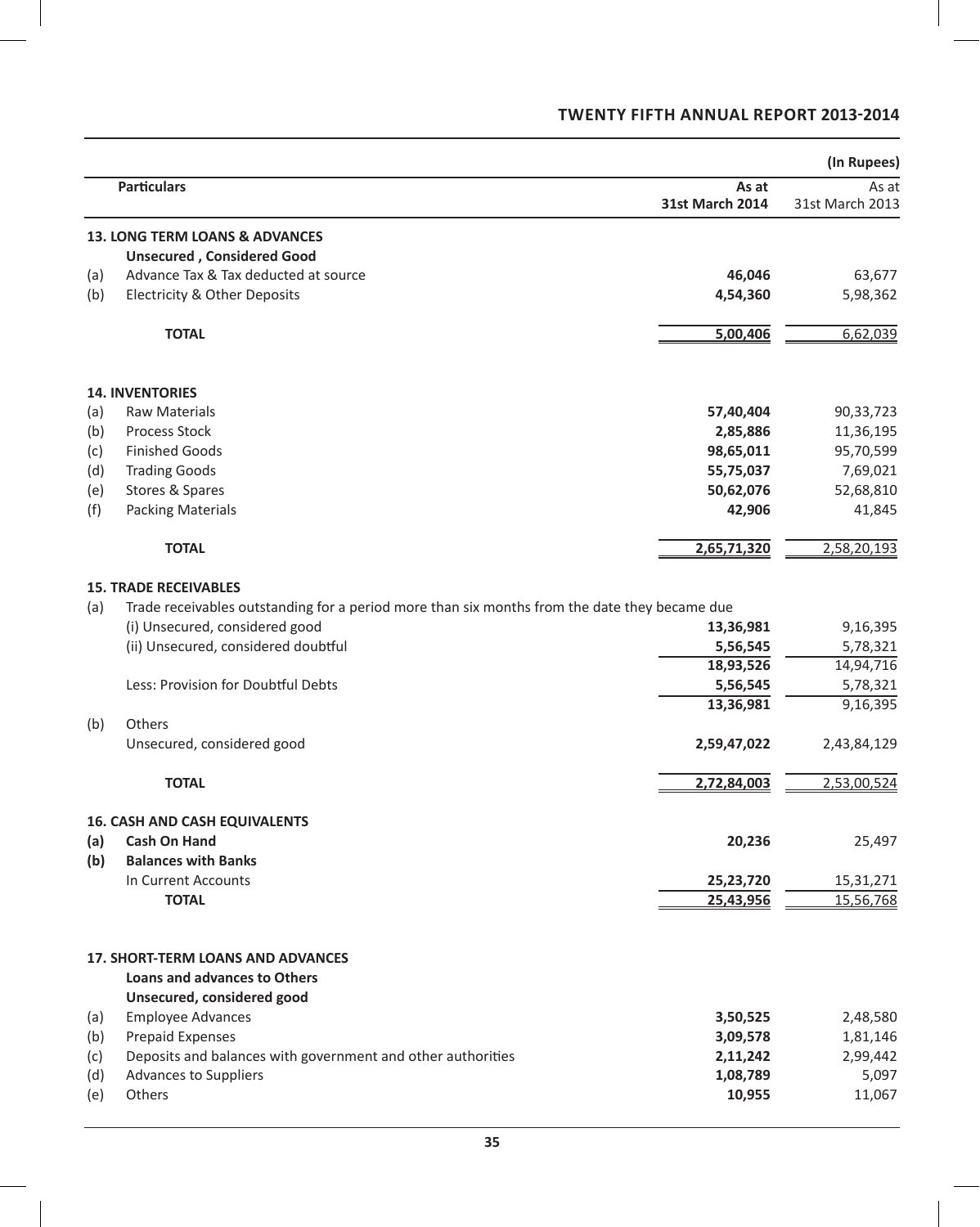### **GUJARAT POLY-AVX ELECTRONICS LIMITED**



|       |                                                |                                 | (In Rupees)              |
|-------|------------------------------------------------|---------------------------------|--------------------------|
|       | <b>Particulars</b>                             | As at<br><b>31st March 2014</b> | As at<br>31st March 2013 |
|       | <b>TOTAL</b>                                   | 9,91,089                        | 7,45,332                 |
|       | <b>18. OTHER CURRENT ASSETS</b>                |                                 |                          |
|       | <b>Interest Receivable</b>                     | 21,462                          | 11,807                   |
|       | <b>TOTAL</b>                                   | 21,462                          | 11,807                   |
|       | <b>19. REVENUE FROM OPERATIONS</b>             |                                 |                          |
| (a)   | Sale of products (Refer Note (i) below)        |                                 |                          |
|       | i) Manufactured Goods                          | 8,50,09,587                     | 9,97,83,473              |
|       | ii) Trading Goods                              | 2,66,75,237                     | 59,03,679                |
| (b)   | Other Operating Income (Refer Note (ii) below) | 4,77,437                        | 7,94,712                 |
|       | <b>Revenue from operations (Gross)</b>         | 11,21,62,261                    | 10,64,81,864             |
|       | Less:                                          |                                 |                          |
| (c)   | Excise duty                                    | 92,60,884                       | 1,09,74,546              |
|       | <b>Total</b>                                   | 10,29,01,377                    | 9,55,07,318              |
| Note: |                                                |                                 |                          |
| (i)   | Sale of products comprises :                   |                                 |                          |
|       | a. Manufactured goods                          |                                 |                          |
|       | Radial                                         | 2,59,78,267                     | 2,96,45,144              |
|       | Chips                                          | 3,32,36,504                     | 3,29,02,289              |
|       | Single Layers                                  | 1,60,21,188                     | 2,54,17,472              |
|       | Others                                         | 5,12,744                        | 8,44,022                 |
|       | <b>Total - Sale of manufactured goods</b>      | 7,57,48,703                     | 8,88,08,927              |
|       | b. Traded goods                                |                                 |                          |
|       | Tantalum Capacitor                             | 82,38,526                       | 59,03,679                |
|       | Ceramic Capacitor                              | 1,84,36,711                     |                          |
|       | <b>Total - Sale of traded goods</b>            | 2,66,75,237                     | 59,03,679                |
|       | <b>Total - Sale of products</b>                | 10,24,23,940                    | 9,47,12,606              |
| (ii)  | Other operating revenues comprise:             |                                 |                          |
|       | Scrap sales                                    | 2,36,061                        | 5,79,455                 |
|       | Others                                         | 2,41,376                        | 2,15,257                 |
|       | <b>Total - Other operating revenues</b>        | 4,77,437                        | 7,94,712                 |
|       | <b>Total</b>                                   | 10,29,01,377                    | 9,55,07,318              |
|       | <b>20. OTHER INCOME</b>                        |                                 |                          |
| (a)   | <b>Interest Received From Others</b>           | 32,293                          | 13,119                   |
| (b)   | Sundry credit balances written back            | 13,068                          | 6,629                    |
| (c)   | Excess Interest provision written back         | 2,88,409                        |                          |
| (d)   | Provision for expenses written back            | 13,932                          |                          |
| (e)   | Other Non-operating Income                     | 51,223                          | 23,925                   |
|       | <b>TOTAL</b>                                   | 3,98,925                        | 43,673                   |
|       |                                                |                                 |                          |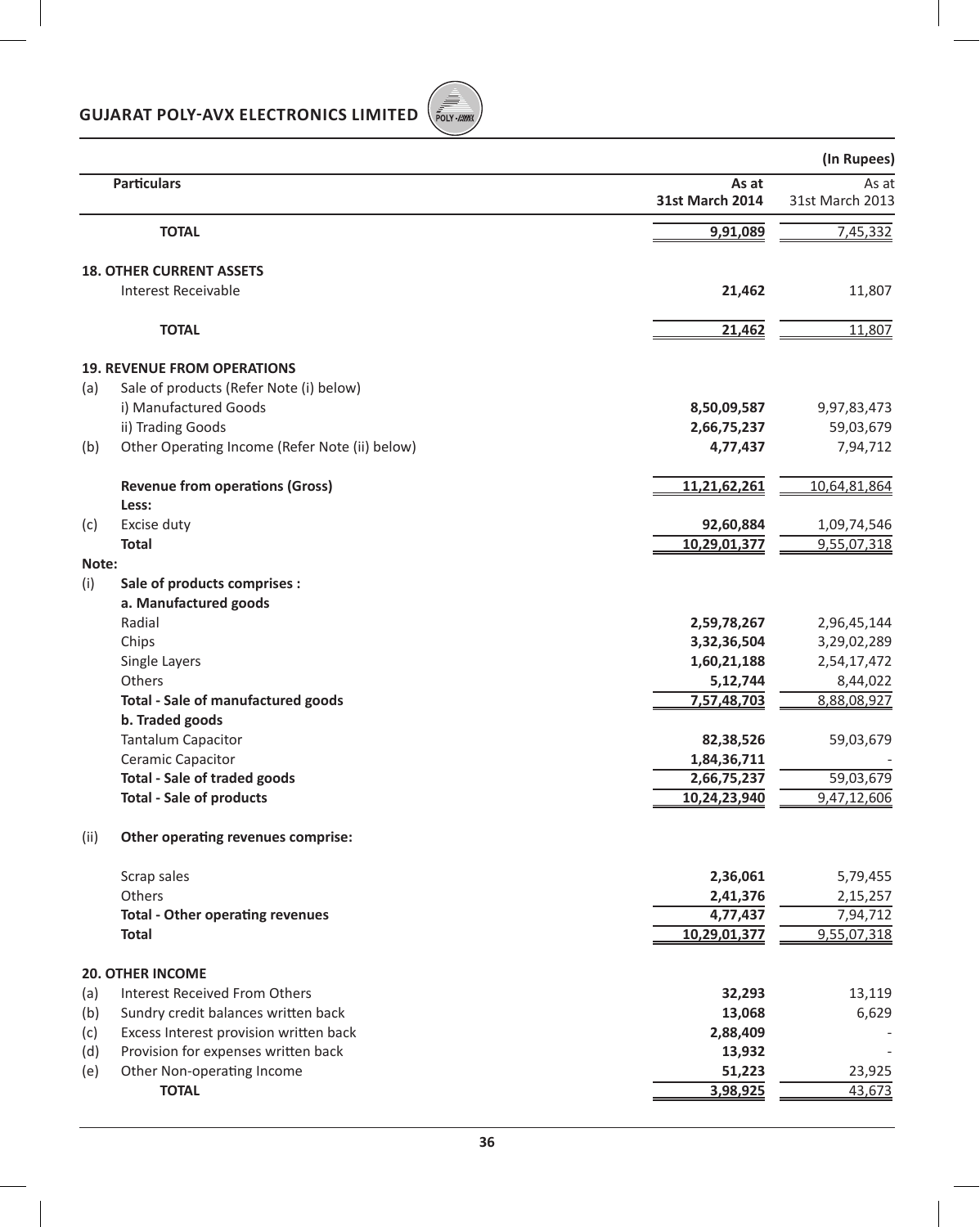### **Twenty FIFTH Annual Report 2013-2014**

|     |                                                                                                              |            |                                 | (In Rupees)              |
|-----|--------------------------------------------------------------------------------------------------------------|------------|---------------------------------|--------------------------|
|     | <b>Particulars</b>                                                                                           |            | As at<br><b>31st March 2014</b> | As at<br>31st March 2013 |
|     | <b>21. COST OF MATERIALS CONSUMED</b>                                                                        |            |                                 |                          |
|     | <b>Raw Materials Consumed</b>                                                                                |            | 4,08,40,691                     | 5,07,06,617              |
|     | a. Raw Materials Consumed in broad heads:                                                                    |            |                                 |                          |
|     | i) Chips                                                                                                     |            | 3,62,72,456                     | 3,89,91,132              |
|     | ii) Copper wire & Epoxy                                                                                      |            | 35,85,624                       | 72,79,958                |
|     | iii) Others                                                                                                  |            | 9,82,611                        | 44,35,527                |
|     | <b>TOTAL</b>                                                                                                 |            | 4,08,40,691                     | 5,07,06,617              |
|     | b. Value of Indigenous and Imported Raw Materials Consumed during the year:                                  |            |                                 |                          |
|     | Imported                                                                                                     | Value      | 3,76,70,209                     | 4,09,25,456              |
|     |                                                                                                              | Percentage | 92.24%                          | 80.71%                   |
|     | Indigenous                                                                                                   | Value      | 31,70,482                       | 97,81,161                |
|     |                                                                                                              | Percentage | 7.76%                           | 19.29%                   |
| (a) | 22. (INCREASE)/DECREASE IN STOCK OF FINISHED GOODS, PROCESS STOCK AND STOCK IN TRADE<br><b>Closing Stock</b> |            |                                 |                          |
|     | <b>Finished Goods</b>                                                                                        |            | 98,65,011                       | 95,70,599                |
|     | Work-in-progress                                                                                             |            | 2,85,886                        | 11,36,195                |
|     | <b>Trading Goods</b>                                                                                         |            | 55,75,037                       | 7,69,021                 |
|     |                                                                                                              |            | 1,57,25,934                     | 1,14,75,815              |
| (b) | <b>Less: Opening Stock</b>                                                                                   |            |                                 |                          |
|     | <b>Finished Goods</b>                                                                                        |            | 95,70,599                       | 98,41,975                |
|     | Work-in-progress                                                                                             |            | 11,36,195                       | 11,12,558                |
|     | <b>Trading Goods</b>                                                                                         |            | 7,69,021                        | 8,30,571                 |
|     |                                                                                                              |            | 1, 14, 75, 815                  | 1,17,85,104              |
|     | <b>TOTAL</b>                                                                                                 |            | (42, 50, 119)                   | 3,09,289                 |
|     |                                                                                                              |            |                                 |                          |
|     | <b>23. PURCHASE OF STOCK-IN-TRADE</b>                                                                        |            |                                 |                          |
|     | Purchase of stock-in-trade in broad heads:                                                                   |            |                                 |                          |
|     | a. Tantalum capacitor                                                                                        |            | 47,71,781                       | 42,13,012                |
|     | b. Ceramic capacitors                                                                                        |            | 1,72,65,111                     |                          |
|     | c. Others                                                                                                    |            | 18,49,139                       | 7,10,118                 |
|     | <b>TOTAL</b>                                                                                                 |            | 2,38,86,031                     | 49,23,130                |
|     | 24. MANUFACTURING EXPENSES                                                                                   |            |                                 |                          |
| (a) | Power & Fuel                                                                                                 |            | 16,54,441                       | 22,89,971                |
| (b) | Repairs                                                                                                      |            |                                 |                          |
|     | Plant and Machinery                                                                                          |            | 70,232                          | 1,56,978                 |
| (c) | Stores, Spares and Tools Consumed                                                                            |            | 2,08,677                        | 1,03,906                 |
| (d) | <b>Packing Material Consumed</b>                                                                             |            | 67,051                          | 1,20,843                 |
| (e) | Wages & Labour Charges                                                                                       |            | 12,49,830                       | 35,60,010                |
| (f) | Excise Duty provided on stock (Refer Note 30)                                                                |            | (1, 42, 255)                    | (71, 438)                |
|     | <b>TOTAL</b>                                                                                                 |            | 31,07,976                       | 61,60,270                |
|     |                                                                                                              |            |                                 |                          |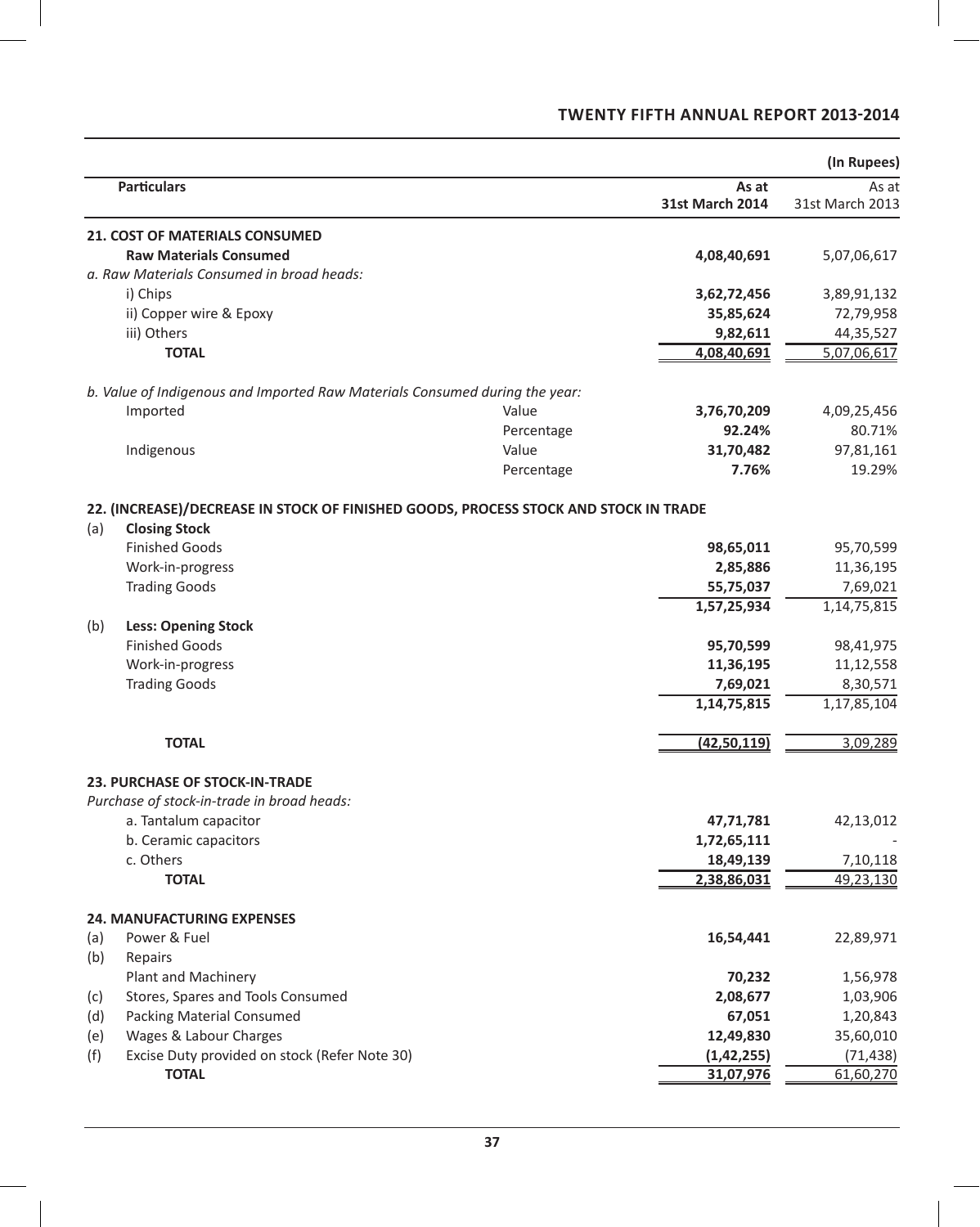### **GUJARAT POLY-AVX ELECTRONICS LIMITED**



|     |                                                                                        |            |                        | (In Rupees)     |
|-----|----------------------------------------------------------------------------------------|------------|------------------------|-----------------|
|     | <b>Particulars</b>                                                                     |            | Year Ended on          | Year Ended on   |
|     |                                                                                        |            | <b>31st March 2014</b> | 31st March 2013 |
|     | a. Value of Indigenous and Imported Stores, Tools and Spares Consumed during the year: |            |                        |                 |
|     | Imported                                                                               | Value      | 208,677                | 103,906         |
|     |                                                                                        | Percentage | 100.00%                | 100.00%         |
|     | Indigenous                                                                             | Value      |                        |                 |
|     |                                                                                        | Percentage |                        |                 |
|     | <b>25. EMPLOYEE BENEFITS EXPENSES</b>                                                  |            |                        |                 |
| (a) | Salaries, Bonus etc.                                                                   |            | 1,78,09,787            | 1,68,07,674     |
| (b) | Contribution to Provident, Gratuity and other funds                                    |            | 29,87,493              | 19,11,480       |
| (c) | Employee welfare expenses                                                              |            | 8,53,160               | 9,28,737        |
|     | <b>TOTAL</b>                                                                           |            | 2,16,50,440            | 1,96,47,891     |
|     | <b>26. FINANCE COST</b>                                                                |            |                        |                 |
|     | <b>Interest Expenses</b>                                                               |            | 50,40,205              | 25,77,943       |
|     |                                                                                        |            |                        |                 |
|     | <b>TOTAL</b>                                                                           |            | 50,40,205              | 25,77,943       |
|     | <b>27. OTHER EXPENSES</b>                                                              |            |                        |                 |
| (a) | <b>Selling Expenses</b>                                                                |            | 2,83,660               | 2,50,951        |
| (b) | Freight outward (net)                                                                  |            | 1,14,261               | 2,00,540        |
| (c) | <b>Advertisement Expenses</b>                                                          |            | 1,10,004               | 78,153          |
| (d) | Stationery, Printing, Postage and Telephone Expenses                                   |            | 9,10,719               | 8,15,431        |
| (e) | Repairs and Maintenance Office & Other                                                 |            | 10,89,717              | 7,12,975        |
| (f) | Insurance                                                                              |            | 2,35,412               | 2,16,450        |
| (g) | Rent                                                                                   |            | 8,19,325               | 7,36,848        |
| (h) | Rates, Duties and taxes                                                                |            | 1,99,440               | 2,98,435        |
| (i) | <b>Bank charges</b>                                                                    |            | 36,897                 | 63,051          |
| (j) | Travelling Expenses & Conveyance                                                       |            | 20,45,571              | 17,23,630       |
| (k) | <b>Directors Sitting Fees</b>                                                          |            | 1,21,732               | 69,000          |
| (1) | Legal & Professional Charges                                                           |            | 17,26,163              | 11,09,969       |
| (m) | Audit Fees (Refer Note below)                                                          |            | 4,77,348               | 3,79,743        |
| (n) | <b>Security Service Charges</b>                                                        |            | 7,30,430               | 6,28,398        |
| (o) | Loss on Sale of Fixed Assets                                                           |            |                        | 48,574          |
| (p) | <b>Factory Expenses</b>                                                                |            | 4,33,680               | 4,22,159        |
| (q) | Loss on foreign exchange fluctuation (Net)                                             |            | 3,59,484               | 5,45,233        |
| (r) | Miscellaneous Expenses                                                                 |            | 17,27,833              | 16,76,833       |
|     | <b>TOTAL</b>                                                                           |            | 1,14,21,676            | 99,76,373       |
|     | Note:                                                                                  |            |                        |                 |
|     | Payments to the auditors comprises :                                                   |            |                        |                 |
|     | Statutory audit                                                                        |            | 4,22,136               | 3,30,000        |
|     | Tax audit                                                                              |            | 50,562                 | 45,000          |
|     | Reimbursement of Expenses                                                              |            | 4,650                  | 4,743           |
|     | <b>TOTAL</b>                                                                           |            | 4,77,348               | 3,79,743        |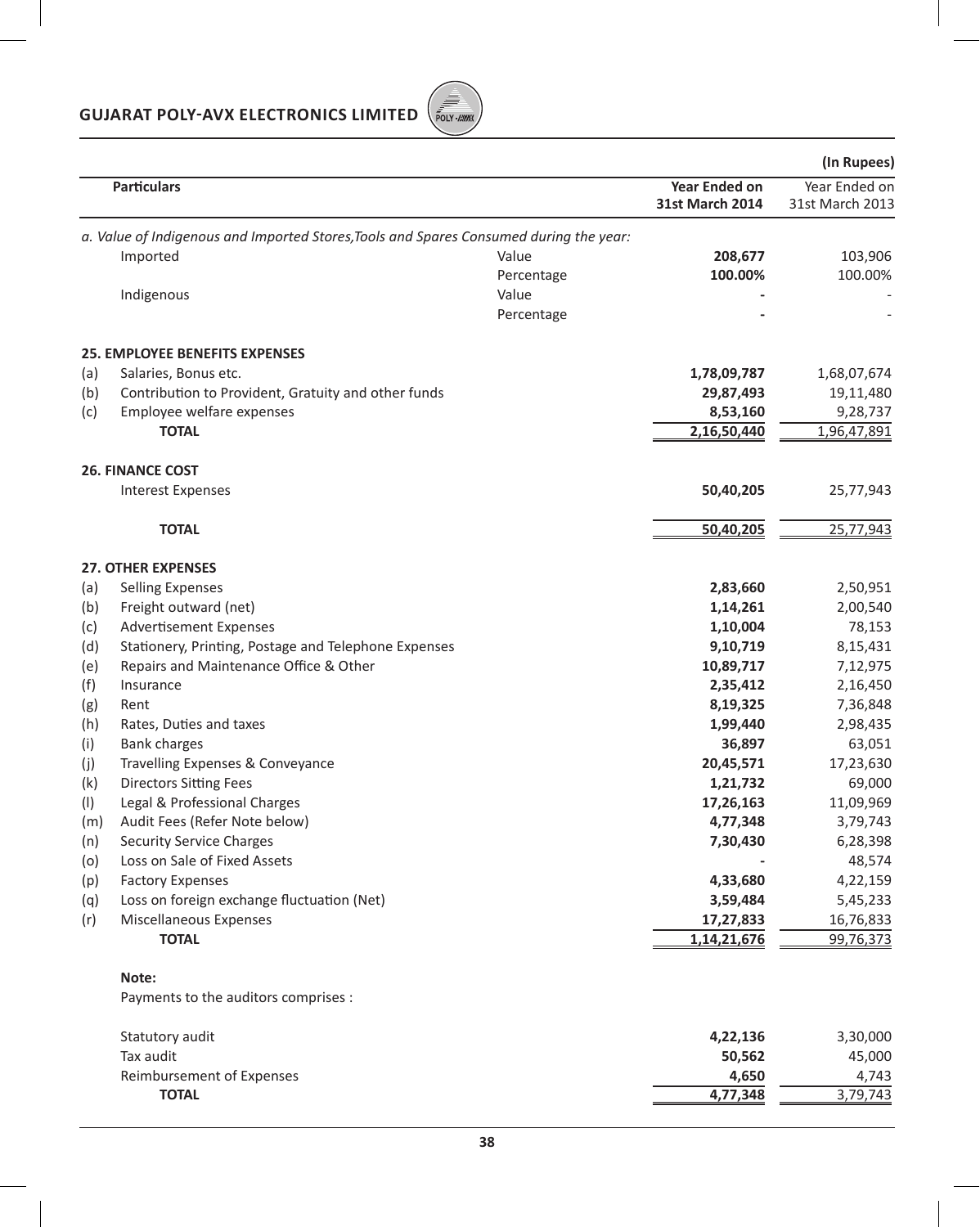### **Twenty FIFTH Annual Report 2013-2014**

28.In the year 1997, the Board for Industrial and Financial Reconstruction (BIFR) declared the Company a Sick Industrial Undertaking within the meaning of section 3(1)(o) of the Sick Industrial Companies (Special Provisions) Act (SICA), 1985. The Scheme of rehabilitation ("the Scheme") of the Company was sanctioned by the Appellate Authority for Industrial and Financial Reconstruction (AAIFR) by its Order dated 27th March, 2002 which became effective from 1st April, 2002. The Scheme envisaged financial restructuring, One Time Settlement (OTS) of the balance dues of term lenders and reschedulement of the working capital finance.

In terms of the Scheme sanctioned by the AAIFR, the Company has fully paid dues to term lenders and bank and obtained no due certificates from them.

During the financial year 2012-13, the company paid Rs.201 lacs to IDBI, in full and final settlement of all their claims including their claims towards principal amount, interest, penal interest and all other charges, costs, expenses etc. IDBI has also issued a "No due certificate". The payments have been treated as exceptional items in the financial statements of the respective financial year.

During the financial year 2013-14, the company paid Rs. 241.91 lacs to Bank of Baroda, in full and final settlement of all their claims towards interest and all other charges, costs, expenses etc. as also amount payable towards outstanding balance of Cash Credit Account, including interest thereon till date. The Company has received the No Dues Certificate From Bank of Baroda.

In the meantime, the Company vide its application No.MA-464/BC/2013 dated 4th September 2013 approached BIFR to get discharge from the purview of SICA/BIFR as its net worth has become positive as per its audited financials for the year ended 31st March, 2013.

Accordingly, the BIFR vide its order dated 1st November, 2013 has directed that the Company ceases to be a sick industrial company within the meaning of Section 3(1) (o) of the SICA as its net worth has turned positive and discharged it from the purview of SICA/BIFR.

However, the accumulated losses of the Company at the end of this financial year have resulted in erosion of 50% or more of its peak net worth during the immediately preceding four financial years. Company will report the fact of such erosion to BIFR as per S.23 of SICA.

- 29.As at 31st March, 2014, the current liabilities (including Rs 4,87,66,002/- to an entity exercising significant influence) exceeded the current assets by Rs. 13,04,768/- and the Company had incurred losses till the previous year. The Company plans to meet the working capital requirement for the forthcoming year from future profits. The Management of the Company is confident that there are adequate opportunities for growth and Company would be able to become profitable in future. Having regard to the above, the financial statements have been prepared by the Management of the Company on a going concern basis.
- 30.Excise Duty shown as deduction from sales represents the amount of excise duty collected on sales. Excise duty expenses under Note-24(f), "Manufacturing Expenses", represents the difference between excise duty element in amounts of closing stocks and opening stocks.
- 31.In view of unabsorbed losses/depreciation and in the absence of taxable income under the provisions of the Income Tax Act, 1961 the Company has not provided for tax in the current year. Further, in view of brought forward loss/unabsorbed depreciation as per books of accounts, the Company also does not have tax liability under section 115JB of the Income tax Act, 1961. Accordingly no provision for income tax has been made in the accounts under Income Tax Act, 1961.

### 32. Employee benefits:

The accruing liability on account of gratuity and leave encashment is accounted as per Accounting Standard 15 (revised 2005) "Employee Benefits". The Company has defined benefit plans for gratuity to eligible employees. The Company also provides leave encashment to the employees. The details of these defined benefit plans recognised in the financial statements are as under: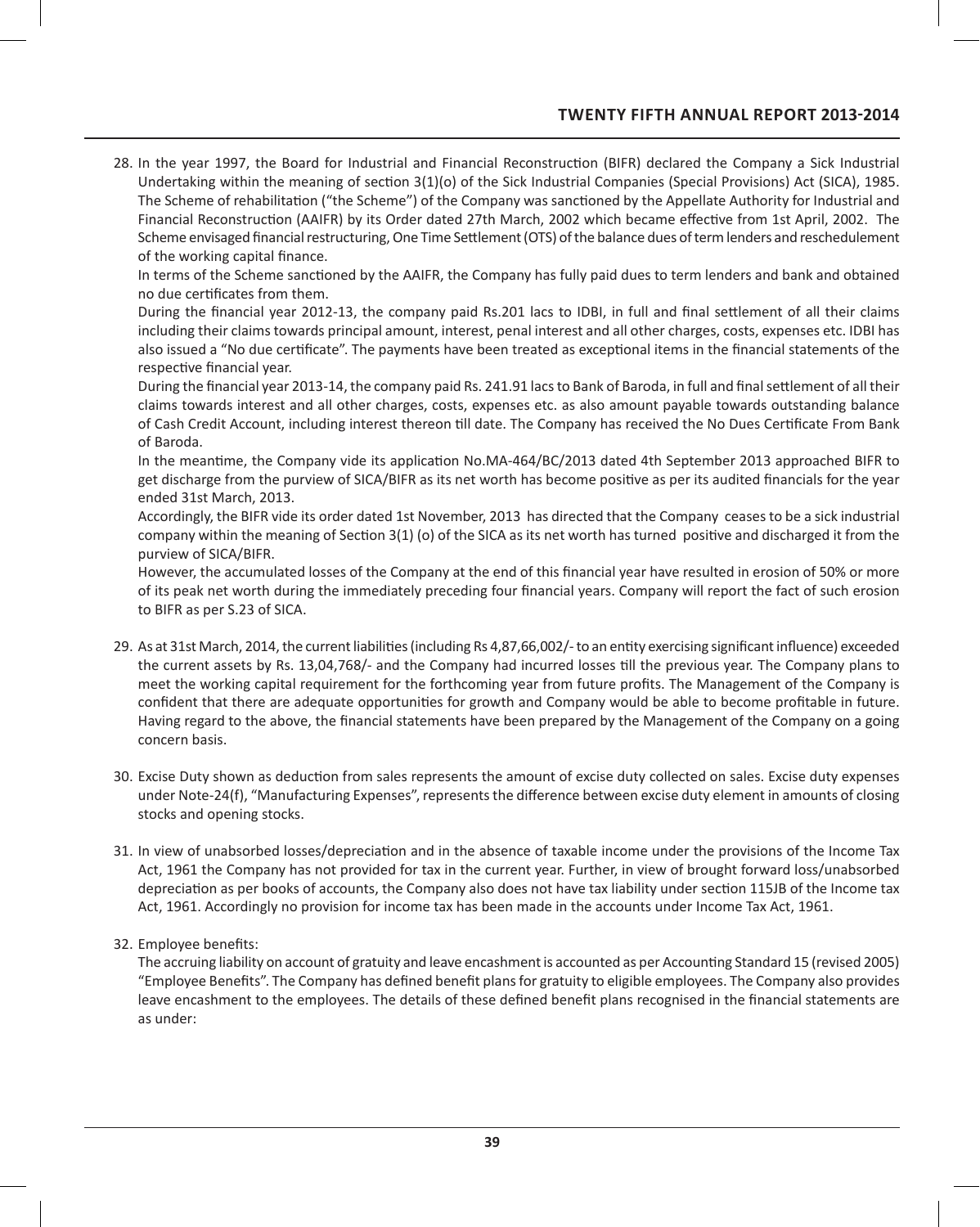

### **Amount (Rs.)**

|                                                                                                     | Gratuity     |            | <b>Leave Encashment</b> |            |  |
|-----------------------------------------------------------------------------------------------------|--------------|------------|-------------------------|------------|--|
| <b>Particulars</b>                                                                                  | 2013-14      | 2012-13    | 2013-14                 | 2012-13    |  |
| a. Reconciliation of opening and closing balance of the<br>present value defined benefit obligation |              |            |                         |            |  |
| Obligation at the beginning of the year                                                             | 33,02,195    | 28,58,200  | 19,04,000               | 16,14,208  |  |
| <b>Current Service Cost</b>                                                                         | 13,65,953    | 1,53,073   | 53,176                  | 1,45,049   |  |
| <b>Interest Cost</b>                                                                                | 353,760      | 2,28,656   | 1,52,320                | 1,25,010   |  |
| Actuarial (Gain) / Loss                                                                             | (1, 42, 898) | 2,37,116   | (1, 13, 158)            | 1,22,895   |  |
| <b>Benefits Paid</b>                                                                                | (28, 558)    | (1,74,850) | (48, 951)               | (1,03,162) |  |
| Obligation at the end of the year                                                                   | 48,50,452    | 33,02,195  | 19,47,387               | 19,04,000  |  |
| b. Reconciliation of opening and closing balances of fair<br>value of plan assets                   |              |            |                         |            |  |
| Plan assets at the beginning of the year, as fair value                                             | 31,05,761    | 27,52,707  | <b>NIL</b>              | <b>NIL</b> |  |
| Expected return on plan assets                                                                      | 2,48,461     | 2,69,334   | <b>NIL</b>              | <b>NIL</b> |  |
| Actuarial Gain / (Loss) on plan Assets                                                              | 47,667       | <b>NIL</b> | <b>NIL</b>              | <b>NIL</b> |  |
| Contribution                                                                                        | 3,76,160     | 2,58,570   | 48,951                  | 1,03,162   |  |
| <b>Benefits Paid</b>                                                                                | (28, 558)    | (1,74,850) | (48, 951)               | (103, 162) |  |
| Plan Assets at the end of the year at fair value                                                    | 37,49,491    | 31,05,761  | <b>NIL</b>              | <b>NIL</b> |  |
| c. Net Liability recognised in Balance Sheet                                                        |              |            |                         |            |  |
| Obligation at the end of the year                                                                   | 48,50,452    | 33,02,195  | 19,47,387               | 19,04,000  |  |
| Less: Plan assets at the end of the year at fair value                                              | 37,49,491    | 31,05,761  | <b>NIL</b>              | <b>NIL</b> |  |
| Liability recognised in Balance Sheet as at year end                                                | 11,00,961    | 1,96,434   | 19,47,387               | 19,04,000  |  |
| d. Components of employer expenses for the year                                                     |              |            |                         |            |  |
| Current service cost                                                                                | 13,65,953    | 1,53,073   | 53,176                  | 1,45,049   |  |
| Interest cost                                                                                       | 3,53,760     | 2,28,656   | 1,52,320                | 1,25,010   |  |
| Expected return on plan assets                                                                      | (2,48,461)   | (2,69,334) | <b>NIL</b>              | <b>NIL</b> |  |
| Net Actuarial (gain) / loss                                                                         | (1,90,565)   | 2,37,116   | (1, 13, 158)            | 1,22,895   |  |
| <b>Net Cost</b>                                                                                     | 12,80,687    | 3,49,507   | 92,338                  | 3,92,954   |  |

e. Major categories of plan assets as a percentage of total plan assets:

| Description                                                             | Percentage Investment |             |  |  |
|-------------------------------------------------------------------------|-----------------------|-------------|--|--|
|                                                                         | 2013-2014             | 2012 - 2013 |  |  |
| Qualifying insurance policy with Life Insurance Corporation of<br>India | 100%                  | 100%        |  |  |

|          | f. Assumptions                                  |                                                        |           | Gratuity |           |         |           | <b>Leave Encashment</b> |           |  |
|----------|-------------------------------------------------|--------------------------------------------------------|-----------|----------|-----------|---------|-----------|-------------------------|-----------|--|
|          |                                                 |                                                        |           |          | 2013-14   |         | 2012-13   | 2013-14                 | 2012-13   |  |
|          | Discount Rate (p.a)                             |                                                        |           |          | 9.32%     |         | 8.0%      | 9.32%                   | 8.0%      |  |
|          | Expected rate of return on op plan assets (p.a) |                                                        |           | 8.70%    |           | 0.0%    | 0.0%      | 0.0%                    |           |  |
|          |                                                 | Expected rate of increase in compensation levels (p.a) |           | 6.0%     |           |         | 4.0%      | 6.0%                    | 6.0%      |  |
| g.       | <b>Experience adjustments:</b>                  |                                                        |           |          |           |         |           |                         |           |  |
| Gratuity |                                                 | 2013-14                                                |           | 2012-13  |           | 2011-12 | 2010-11   | 2009-10                 |           |  |
|          |                                                 | Present value of DBO                                   | 48,50,452 |          | 33,02,195 |         | 28,58,200 | 25,10,521               | 17,51,149 |  |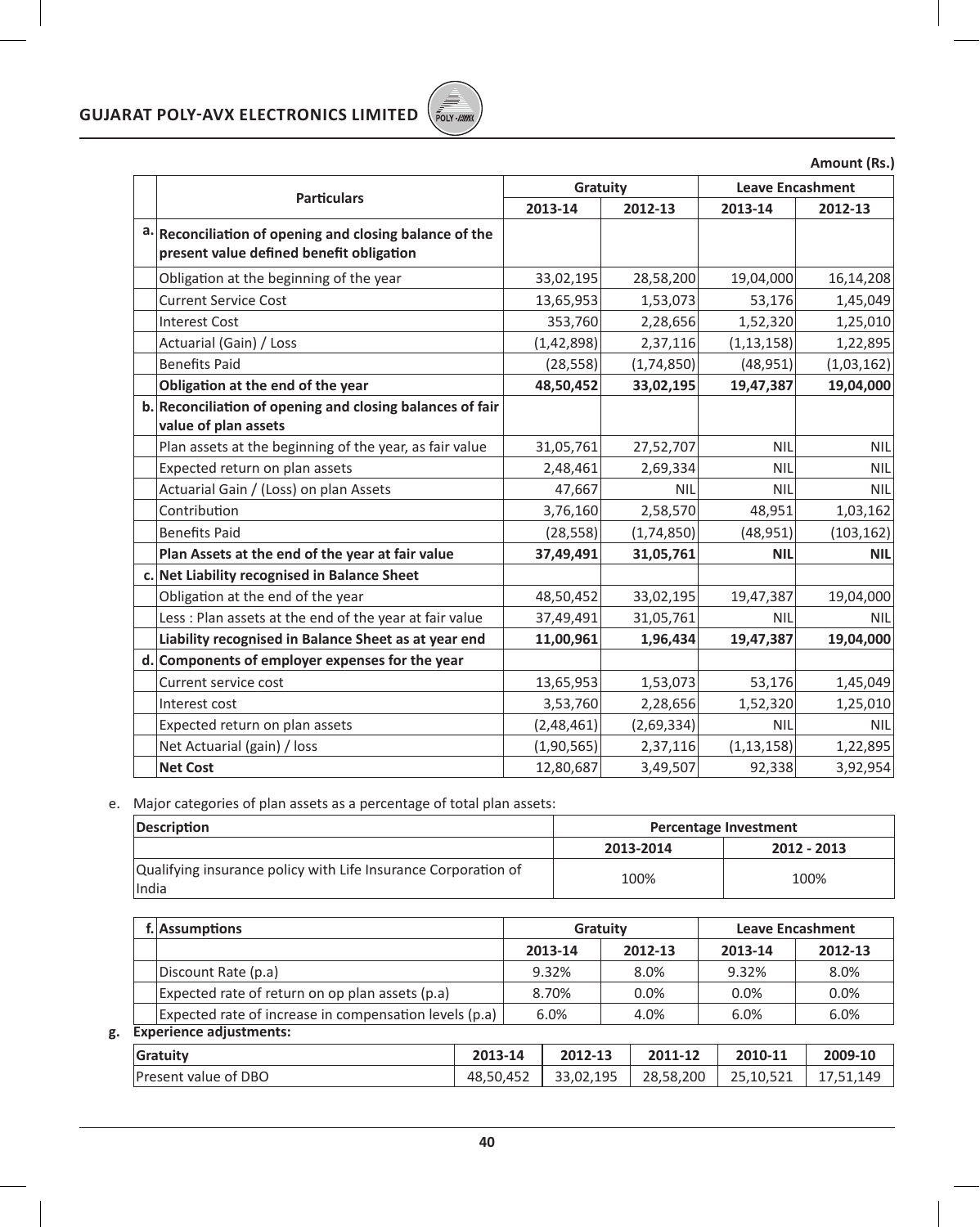### **Twenty FIFTH Annual Report 2013-2014**

| Fair value of plan assets                                    | 37.49.491   | 31.05.761    | 27.52.707  | 18.38.428    | 16,07,511  |
|--------------------------------------------------------------|-------------|--------------|------------|--------------|------------|
| Funded status [Surplus / (Deficit)]                          | (11,00,961) | (1, 96, 434) | (1,05,493) | (6, 72, 093) | (1,43,638) |
| Experience gain / (loss) adjustments on plan<br>lliabilities | 1,42,898    | (2,37,116)   | (1,55,647) | (6,01,851)   | (1,85,985) |
| Experience gain / (loss) adjustments on plan assets          | 47,667      | NIL          | NIL        | <b>NIL</b>   | <b>NIL</b> |

| Leave encashment                                             | 2013-14       | 2012-13      | 2011-12       | 2010-11       | 2009-10     |
|--------------------------------------------------------------|---------------|--------------|---------------|---------------|-------------|
| Present value of DBO                                         | 19,47,387     | 19,04,000    | 16,14,208     | 13,81,216     | 11,52,444   |
| Fair value of plan assets                                    | NIL           | NIL          | <b>NIL</b>    | <b>NIL</b>    | <b>NIL</b>  |
| Funded status [Surplus / (Deficit)]                          | (19, 47, 387) | (19,04,000)  | (16, 14, 208) | (13, 81, 216) | (11,52,444) |
| Experience gain / (loss) adjustments on plan<br>lliabilities | 1,13,158      | (1, 22, 895) | (57, 252)     | (76,092)      | (75,084)    |
| Experience gain / (loss) adjustments on plan assets          | NIL           | <b>NIL</b>   | NIL           | <b>NIL</b>    | <b>NIL</b>  |

|                                                                                                                                 | 2013-2014 | 2012-2013 |
|---------------------------------------------------------------------------------------------------------------------------------|-----------|-----------|
| h Defined Contributions Plans<br>Amount recognized as an expenses and included in Note<br>25(b) of Statement of Profit and Loss | 17,06,806 | 15.61.973 |

### **Notes**:

a) The estimate of future salary increase considered in actuarial valuation takes account of inflation, seniority, promotion and other relevant factors such as supply and demand in employment market.

### **33. Assets taken on operating lease:**

The Company has taken sales & marketing office on operating lease basis. Amount of lease rental recognized in the statement of Profit & Loss in respect of cancellable operating lease Rs.7,36,381/- (Previous year Rs.6,59,664/-)

**34.** As the Company's business activity fall within single business segment viz. Capacitor, comprising mainly manufacture of Ceramic Capacitor and all the sales are made in India. Considering the same, there are no reportable segment (business or geographical) in accordance with the requirements of Accounting Standard (AS)-17 Segment Reporting, prescribed under Company (Accounting Standards) Rules, 2006.

### **35. Particulars of un-hedged Foreign Currency Exposure as at balance sheet date:**

| <b>Particulars</b> | As on 31.03.14                              | As on 31.03.13                           |  |
|--------------------|---------------------------------------------|------------------------------------------|--|
| Import Creditors   | Rs.46,23,067/-<br>(US\$ 75,962.33@Rs.60.86) | Rs.43,90,657/-<br>(US\$ 79,613@Rs.55.15) |  |

### **36. The basic and diluted earning per share are:**

|                                                            |           | Amount (Rs)     |
|------------------------------------------------------------|-----------|-----------------|
|                                                            | 2013-2014 | 2012-2013       |
| Net profit / loss after tax as per profit and loss account | 43.458    | (2,07,98,781)   |
| Number of Equity shares                                    | 85,50,000 | 85,50,000       |
| Basic and diluted EPS                                      | 0.01      | (2.43)          |
| Nominal value of equity share                              | 10        | 10 <sup>1</sup> |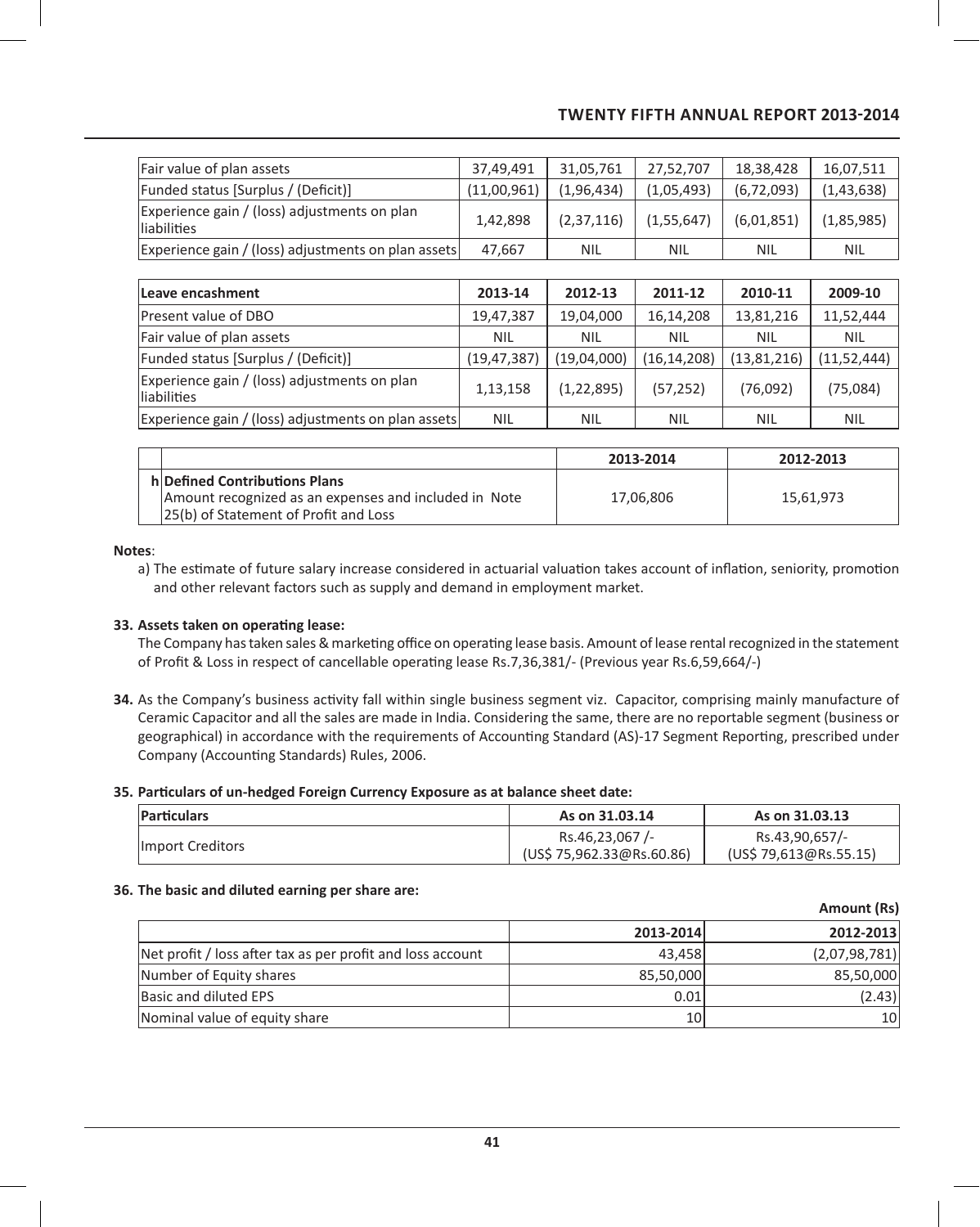### **37. Related party :**

### **(a). Names of related parties and description of relationship:**

| Sr. No. | Nature of relationship                                                                                       | Name of the related party                   |
|---------|--------------------------------------------------------------------------------------------------------------|---------------------------------------------|
|         | Enterprise which is able to exercise significant influence                                                   | 1) Polychem Ltd.<br>2) AVX Corporation, USA |
| 12      | Enterprise over which management personnel and their relatives<br>are able to exercise significant influence | Ginners & Pressers Ltd.                     |
| 13      | Key management personnel                                                                                     | IMr. A H Mehta                              |

POLY AWAY

### **(b). Details of transactions with related parties during the year/ previous year:**

| Particulars                    |           | Enterprise which is able<br>to exercise significant<br>influence | <b>Enterprise over which</b><br>management personnel<br>and their relatives<br>are able to exercise<br>significant influence |         | <b>Key Management</b><br>personnel |           | <b>Total</b> |                              |
|--------------------------------|-----------|------------------------------------------------------------------|------------------------------------------------------------------------------------------------------------------------------|---------|------------------------------------|-----------|--------------|------------------------------|
|                                | 2013-14   | 2012-13                                                          | 2013-14                                                                                                                      | 2012-13 | 2013-14                            | 2012-13   | 2013-14      | 2012-13                      |
| <b>Expenses Payable</b>        | 40,984    | 31,753                                                           | 94,286                                                                                                                       | 87,328  |                                    |           | 1,35,270     | 1,19,081                     |
| Expense<br>Recoverable         | 1,97,903  | 1,97,904                                                         |                                                                                                                              |         |                                    |           | 1,97,903     | 1,97,904                     |
| lLoan Received                 |           | 2,45,00,000 2,01,00,000                                          |                                                                                                                              |         |                                    |           |              | $- 2,45,00,000 2,01,00,000 $ |
| Interest Expense               | 41,66,002 | 13,72,981                                                        |                                                                                                                              |         |                                    |           | 41,66,002    | 13,72,981                    |
| Managerial<br>Remuneration     |           |                                                                  |                                                                                                                              |         | 15,45,081                          | 14,46,950 | 15,45,081    | 14,46,950                    |
| <b>Outstanding</b><br>Balances |           |                                                                  |                                                                                                                              |         |                                    |           |              |                              |
| Payable/<br>(Receivable)       |           | 4,87,66,002 2,01,00,000                                          |                                                                                                                              |         |                                    |           |              | $- 4,87,66,002 2,01,00,000 $ |

### **38. CIF Value of imports:**

|               | 2013-2014   | 2012-2013   |
|---------------|-------------|-------------|
|               | Rs.         | Rs.         |
| Raw Materials | 3,26,80,565 | 3,92,96,246 |

### **39. Previous year's figures have been regrouped / reclassified wherever necessary to correspond with the current year's classification / disclosure.**

| For and on behalf of the Board       |                                  |
|--------------------------------------|----------------------------------|
| T. R. Kilachand                      | P. T. Kilachand                  |
| Chairman                             | Director                         |
| A. H. Mehta                          | <b>Chandrakant Khushaldas</b>    |
| Executive Director - Finance & Legal | Director                         |
| J. M. Shah                           | Place: Mumbai                    |
| <b>Company Secretary</b>             | Date: 29 <sup>th</sup> May, 2014 |
|                                      |                                  |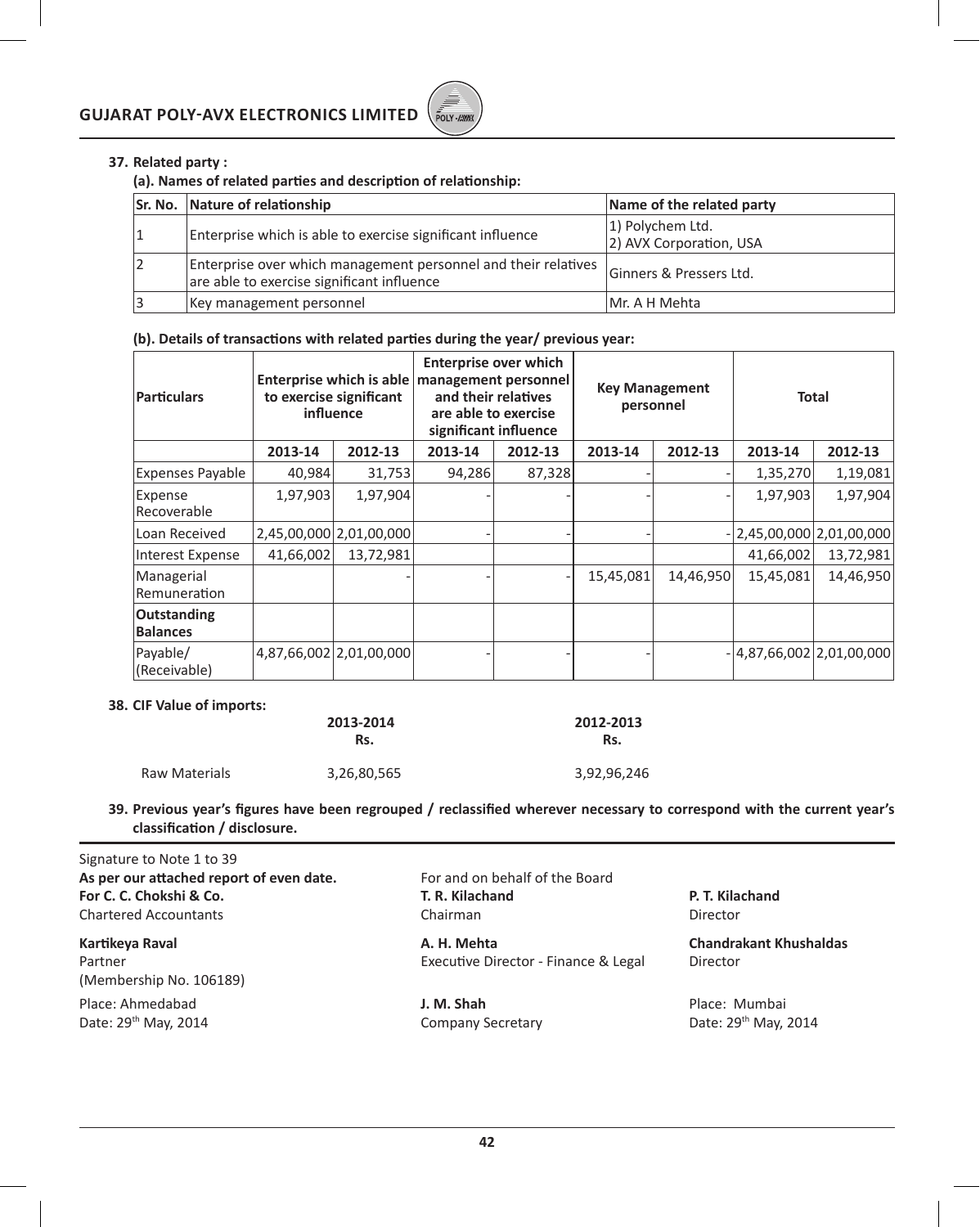**Gujarat Poly-AVX ELECTRONICS LIMITED**

**form of proxy**

**Regd. Office:** B-17/18, Gandhinagar Electronic Estate, Gandhinagar 382 024, Gujarat

### **Tel No.:** 079-23287162/63, **Fax No.:** 079-23287161 **Website :** www.polyavx.com **CIN : L21308GJ1989PLC012743**

| I/We<br>hereby appoint: |                   |                |
|-------------------------|-------------------|----------------|
|                         |                   | or failing him |
|                         |                   | or failing him |
|                         | having email – id |                |

my/our proxy to vote for me/us on my/our behalf at the TWENTY FIFTH ANNUAL GENERAL MEETING of the Company to be held on Wednesday, 13<sup>th</sup> August, 2014 at 1:00 P.M. at B-17/18, Gandhinagar Electronic Estate, Gandhinagar, Gujarat and at any adjournment thereof in respect of such resolutions as are indicated below.

| <b>Resolution No.</b>   | <b>Resolutions</b>                                                   |  | Optional |  |
|-------------------------|----------------------------------------------------------------------|--|----------|--|
|                         | <b>Ordinary Business</b>                                             |  | Against  |  |
| 1.                      | <b>Adoption of Accounts</b>                                          |  |          |  |
| 2.                      | Re-appointment of Mr. P.T. Kilachand who retires by rotation         |  |          |  |
| 3.                      | Re-appointment of Mr. A.H. Mehta who retires by rotation             |  |          |  |
| 4.                      | Appointment of Auditors and Fixing their remuneration                |  |          |  |
| <b>Special Business</b> |                                                                      |  |          |  |
| 5.                      | Appointment of Brig. K. Balasubramaniam as an Independent Director   |  |          |  |
| 6.                      | Appointment of Mr. Chandrakant Khushaldas as an Independent Director |  |          |  |
| 7.                      | Appointment of Mr. A.H. Mehta as Managing Director                   |  |          |  |

Signed this day of 2014. Signature of the Member

Re. 1 Revenue

Stamp

Signature of Proxy

 $\aleph$ 

 $\aleph$ 

Note : The proxy form in order to be effective must be duly stamped, completed and signed and must be deposited at the Registered Office of the Company not less than 48 hours before the meeting.